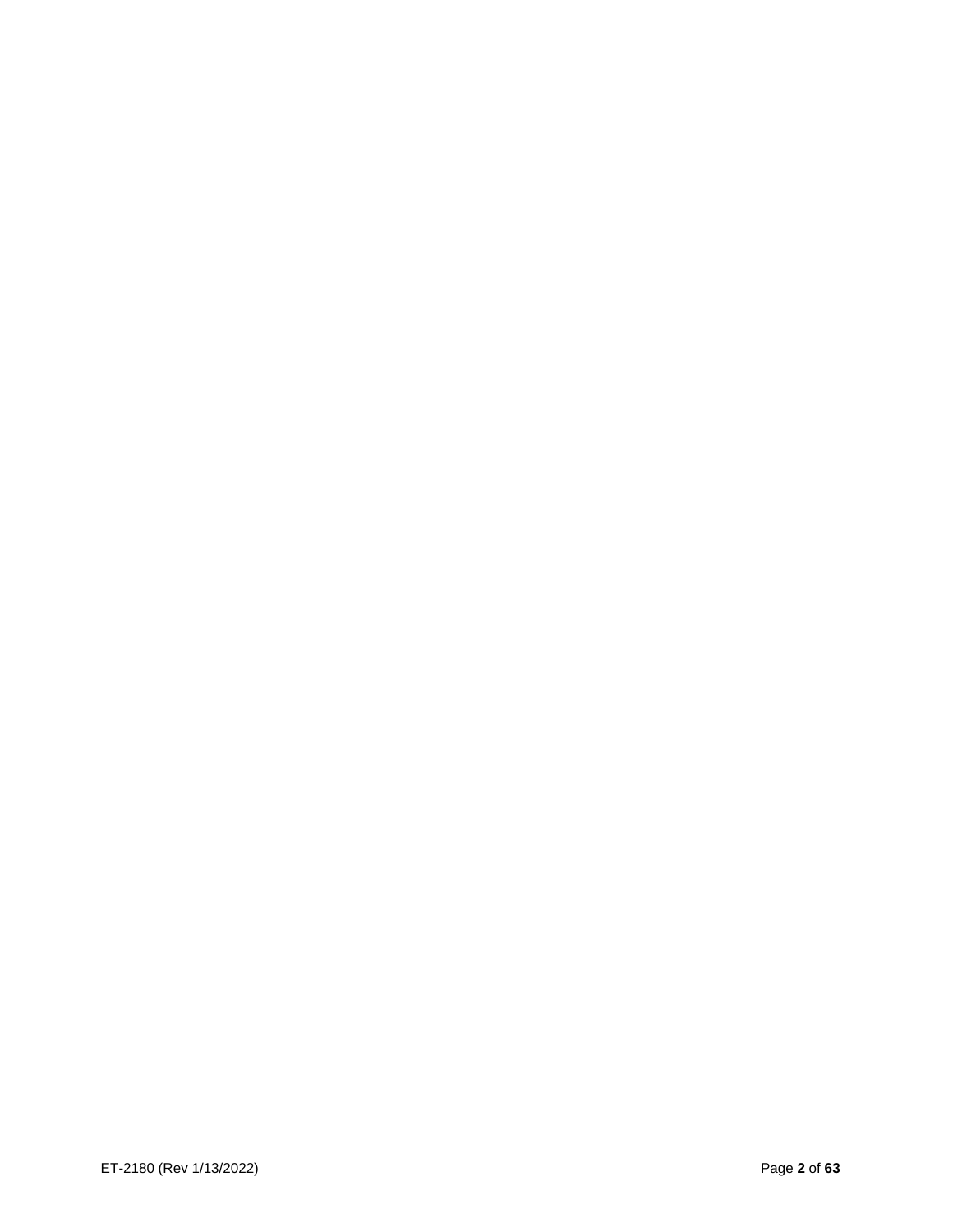# Certificate of Coverage

This **Certificate of Coverage** is your Summary Plan Description and contains the Uniform Benefits (UB) offered under the Group Health Insurance Program (GHIP).

**Keep this document with your other insurance papers.** The purpose of this document is to help you (the **Subscriber**) and your **Dependents** understand the **Benefits** covered under this policy.

All **Health Plans** that participate in the **GHIP** must offer the same coverage described in this document. Your **Health Plan** may adopt policies, procedures, or rules to help determine **Benefits** covered under this **Certificate.**

If any part of this policy is ever prohibited by law, it will not apply any more. The rest of the policy will continue in full force.

These **Benefits** comply with state and federal minimum **Benefits** requirements, and any additional coverage requirements made by the **Group Insurance Board** (**Board**).



*This Certificate of Coverage should be used in conjunction with the Schedule of Benefits. Visit the ETF website to view the Schedule of Benefits for your program.* 

- State of Wisconsin Group Health Insurance (PO1)
	- **[IYC Health Plan for State Employees](https://etf.wi.gov/resource/2022-schedule-benefits-iyc-health-plan-state-employees-po1)**
	- **E** [High Deductible Health Plan](https://etf.wi.gov/resource/2022-schedule-benefits-hdhp-state-employees-po1) for State Employees
- [Local Traditional Plan Insurance \(PO2, PO12\)](https://etf.wi.gov/resource/2022-schedule-benefits-local-traditional-plan-employees-po2-po12)
- [Local Deductible Plan Insurance \(PO4, PO14\)](https://etf.wi.gov/resource/2022-schedule-benefits-local-deductible-plan-employees-po4-po14)
- [Local Health Plan Insurance \(PO6, PO16\)](https://etf.wi.gov/resource/2022-schedule-benefits-local-health-plan-employees-po6-po16)
- [Local High Deductible Health Plan Insurance \(PO7, PO17\)](https://etf.wi.gov/resource/2022-schedule-benefits-local-hdhp-employees-po7-po17)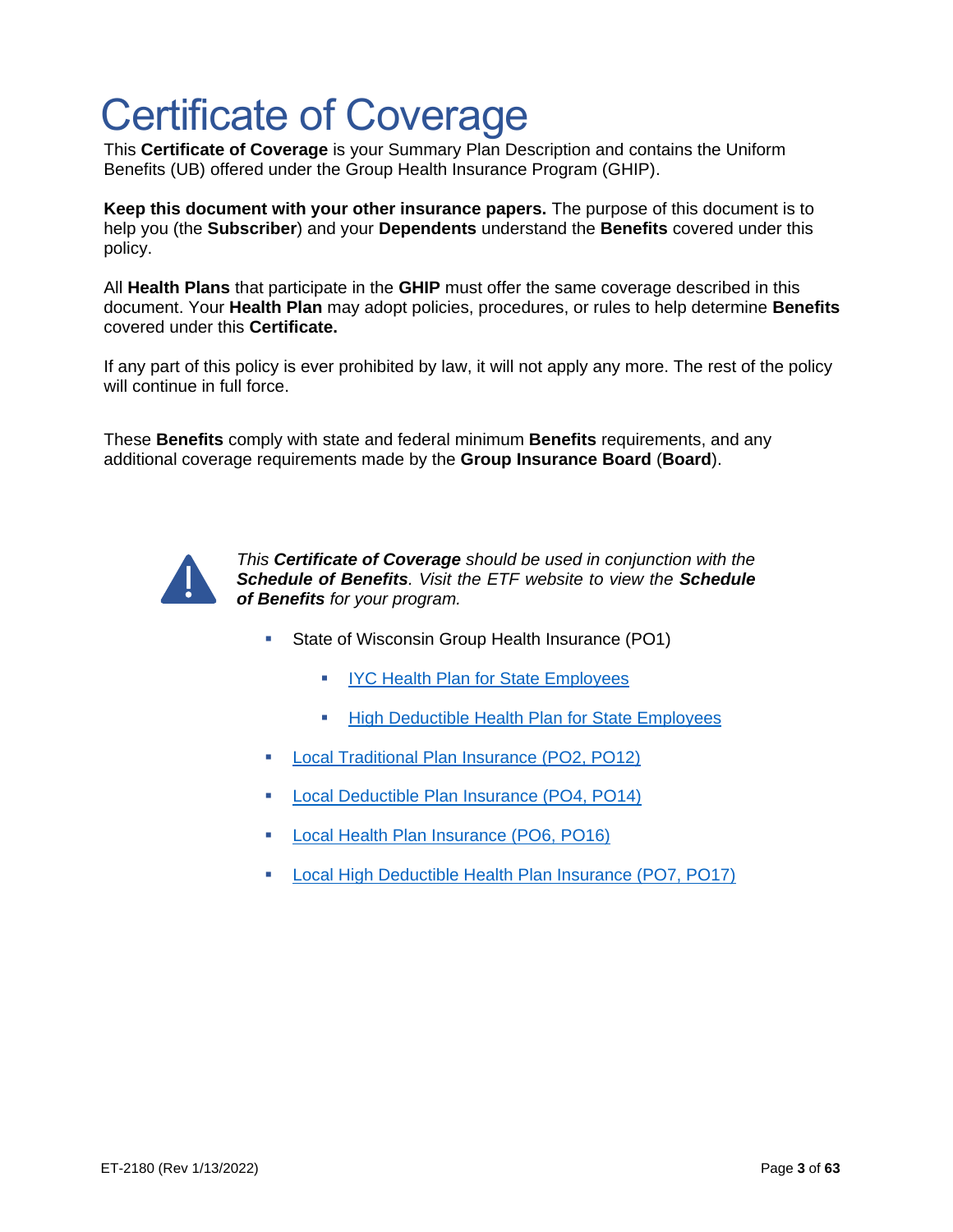# **Table of Contents**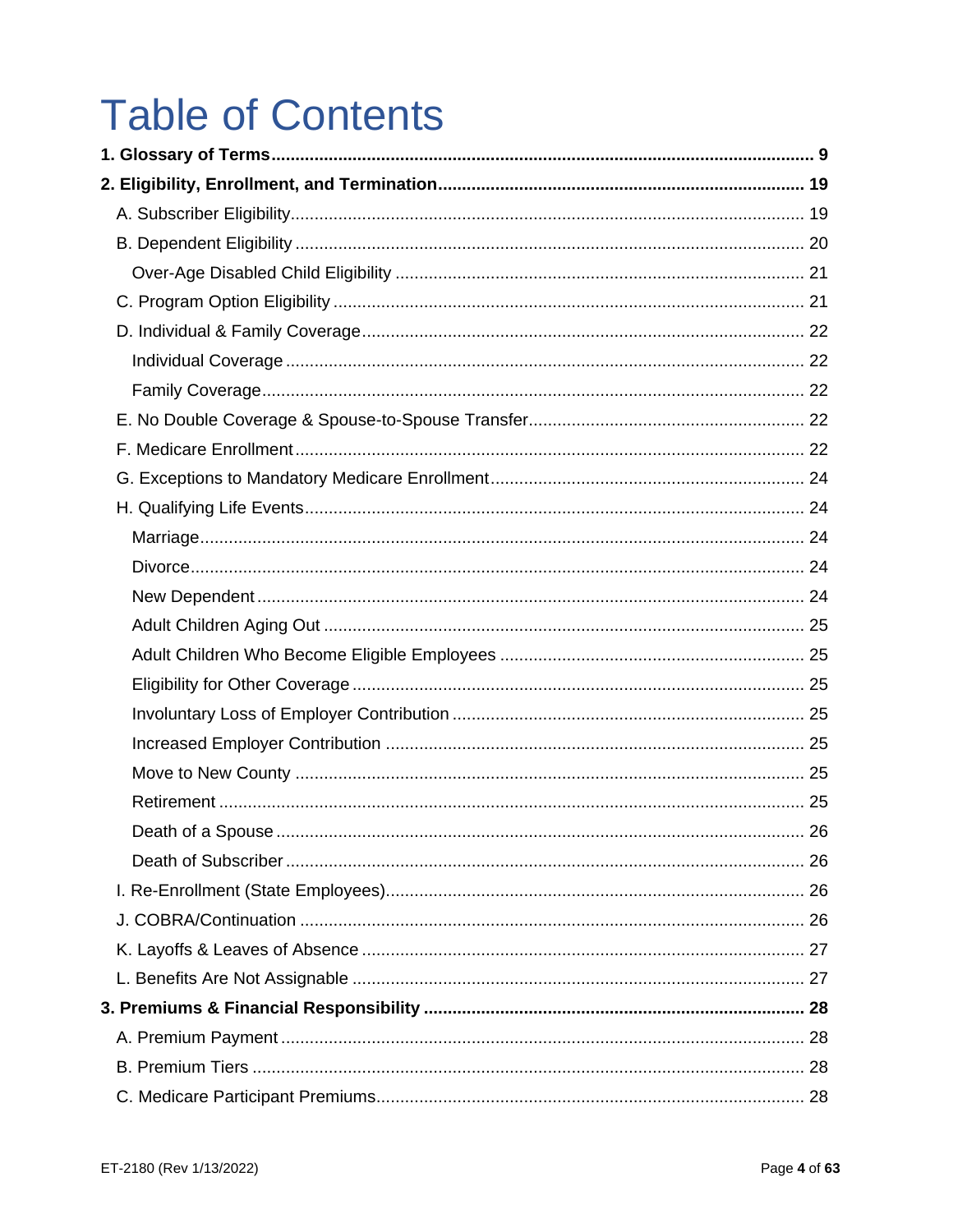| E. Transfer of Benefit Maximums, Deductibles, and Out of Pocket Limits 30 |  |
|---------------------------------------------------------------------------|--|
|                                                                           |  |
|                                                                           |  |
|                                                                           |  |
|                                                                           |  |
|                                                                           |  |
|                                                                           |  |
| 3. Follow-Up to an Out-of-Network Emergency Room or Urgent Care Visit 31  |  |
|                                                                           |  |
|                                                                           |  |
|                                                                           |  |
|                                                                           |  |
|                                                                           |  |
|                                                                           |  |
|                                                                           |  |
|                                                                           |  |
|                                                                           |  |
|                                                                           |  |
|                                                                           |  |
|                                                                           |  |
|                                                                           |  |
|                                                                           |  |
|                                                                           |  |
|                                                                           |  |
|                                                                           |  |
|                                                                           |  |
|                                                                           |  |
|                                                                           |  |
|                                                                           |  |
|                                                                           |  |
|                                                                           |  |
|                                                                           |  |
|                                                                           |  |
|                                                                           |  |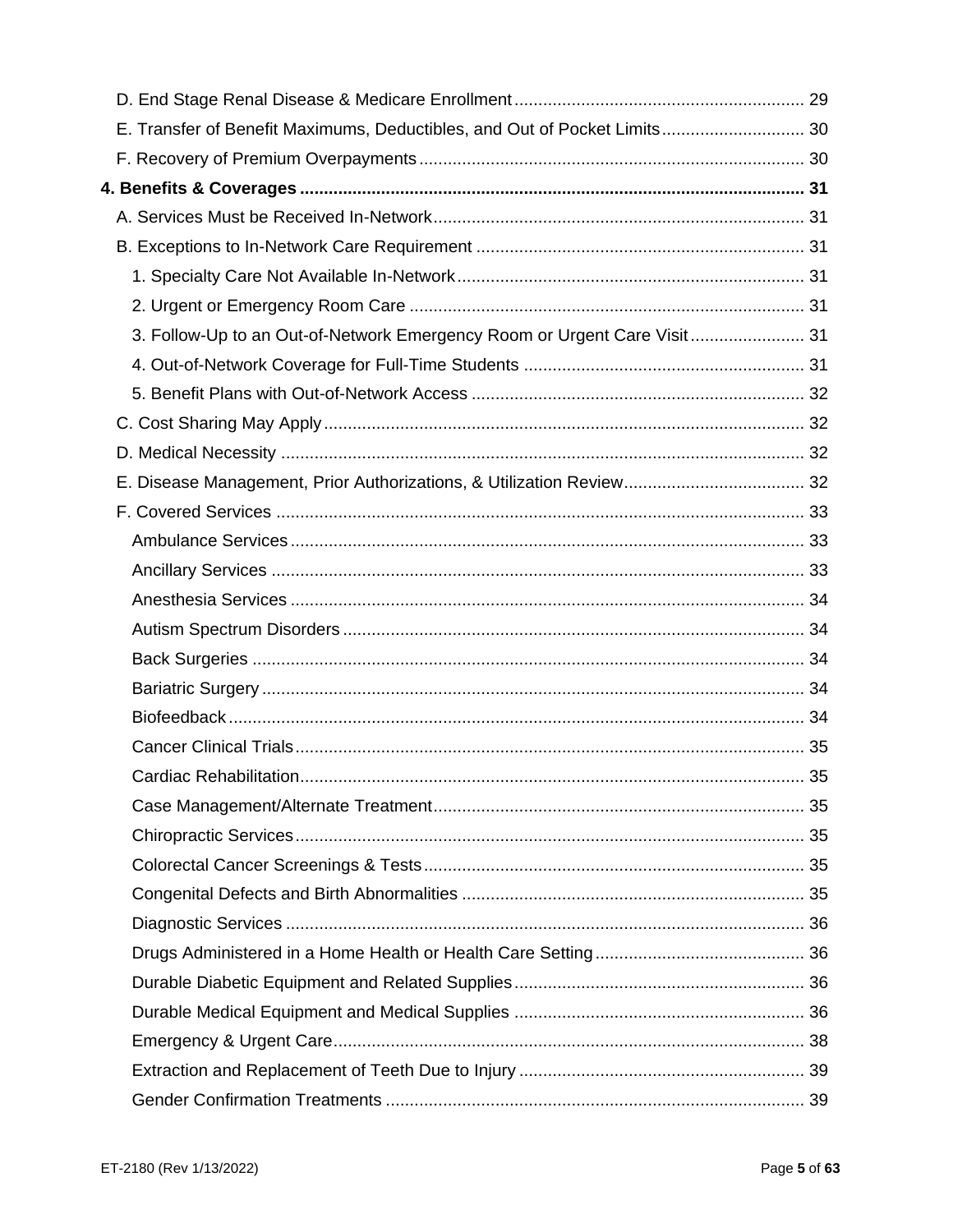| Mastectomy & Breast Reconstruction (Women's Health and Cancer Act of 1998)  42 |  |
|--------------------------------------------------------------------------------|--|
|                                                                                |  |
|                                                                                |  |
|                                                                                |  |
| Outpatient Rehabilitation, Physical, Speech and Occupation Therapy 44          |  |
|                                                                                |  |
|                                                                                |  |
|                                                                                |  |
|                                                                                |  |
|                                                                                |  |
|                                                                                |  |
|                                                                                |  |
|                                                                                |  |
|                                                                                |  |
|                                                                                |  |
|                                                                                |  |
|                                                                                |  |
|                                                                                |  |
|                                                                                |  |
|                                                                                |  |
|                                                                                |  |
|                                                                                |  |
|                                                                                |  |
|                                                                                |  |
|                                                                                |  |
| Durable Medical Equipment, Durable Diabetic Equipment, and Medical Supplies 50 |  |
|                                                                                |  |
|                                                                                |  |
|                                                                                |  |
|                                                                                |  |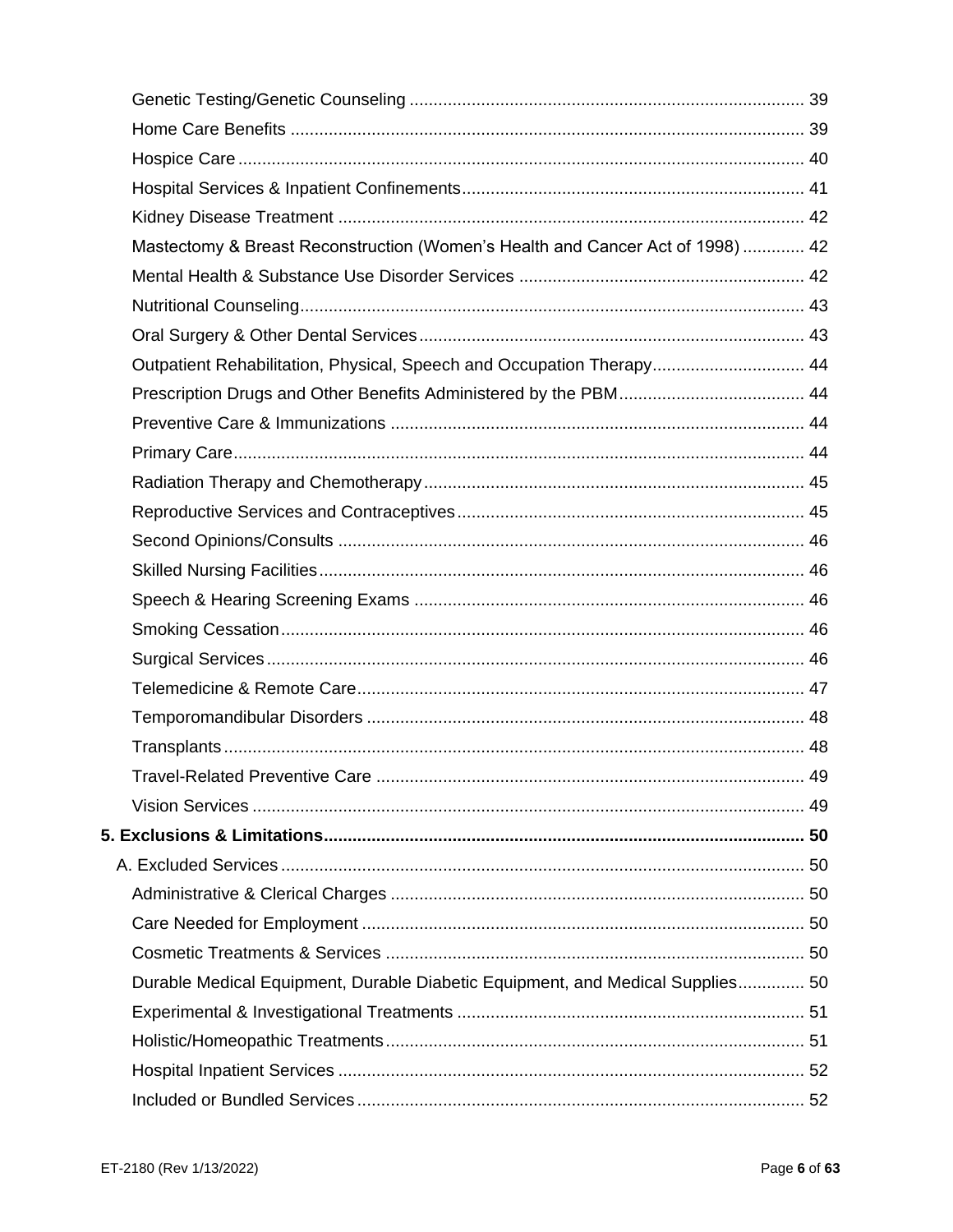| Oral Surgery/Dental Services/Extraction and Replacement Because of Accidental Injury. 52 |  |
|------------------------------------------------------------------------------------------|--|
|                                                                                          |  |
|                                                                                          |  |
|                                                                                          |  |
|                                                                                          |  |
|                                                                                          |  |
|                                                                                          |  |
|                                                                                          |  |
|                                                                                          |  |
|                                                                                          |  |
|                                                                                          |  |
|                                                                                          |  |
|                                                                                          |  |
|                                                                                          |  |
|                                                                                          |  |
|                                                                                          |  |
|                                                                                          |  |
|                                                                                          |  |
|                                                                                          |  |
|                                                                                          |  |
|                                                                                          |  |
|                                                                                          |  |
|                                                                                          |  |
|                                                                                          |  |
|                                                                                          |  |
|                                                                                          |  |
|                                                                                          |  |
|                                                                                          |  |
|                                                                                          |  |
|                                                                                          |  |
|                                                                                          |  |
|                                                                                          |  |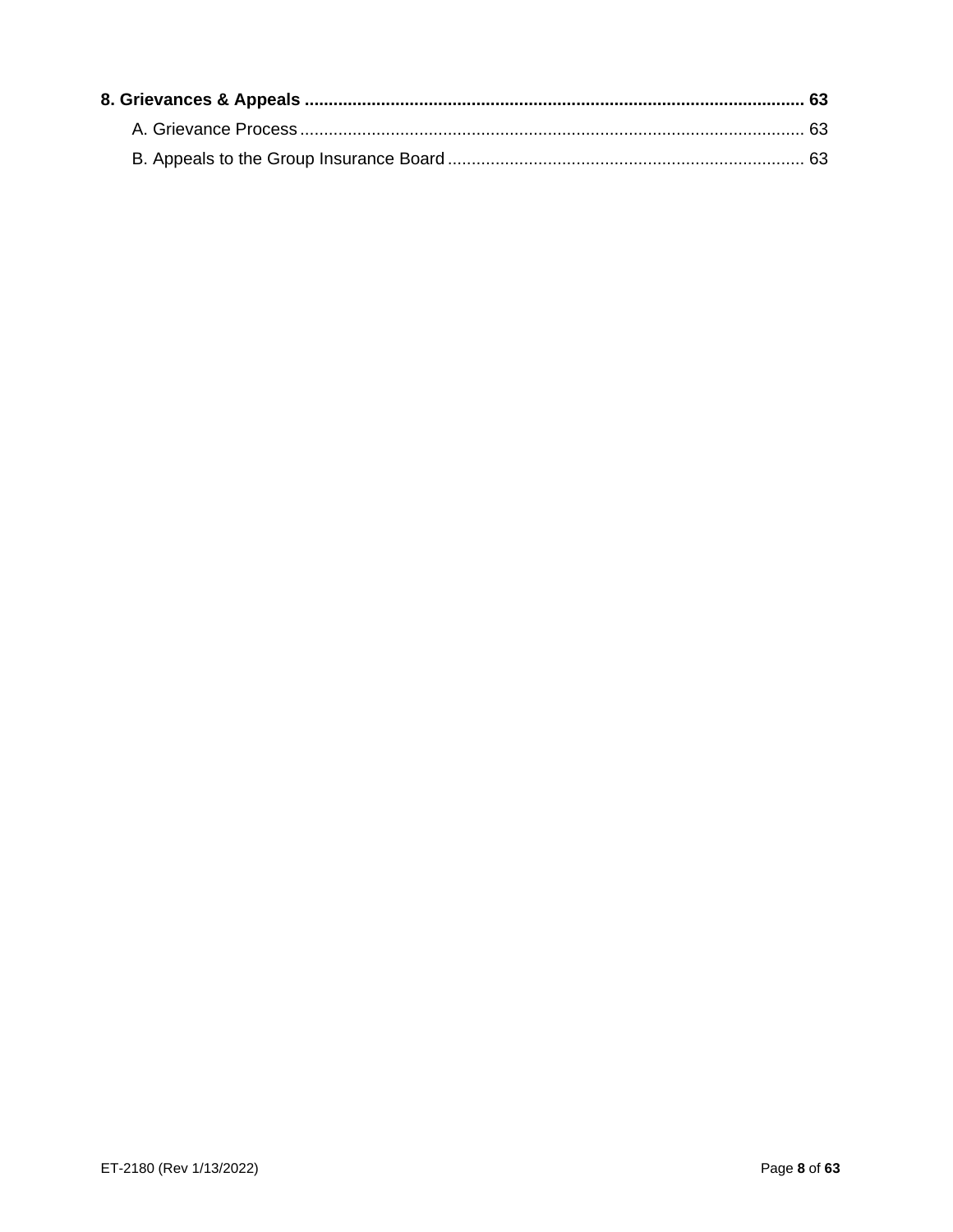# <span id="page-8-0"></span>1. Glossary of Terms

When spelled with capital letters and bolded, the following terms refer to the specific statements or ideas below:

**Access Plan:** means the nationwide **Benefit Plan** offering available to all **Participants.**

**Advance Care Planning:** making decisions about the healthcare you would want to receive and your goals for care if you were facing a medical crisis.

**Allowed Amount:** Means the maximum dollar amount that your **Health Plan** will pay a **Provider** for services, based upon the contract agreement between the **Health Plan** and the **Provider**.

**Allowable Expense:** means a necessary, reasonable, and customary item of expense for health care, when the item of expense is covered at least in part by one or more **Plans** covering the person for whom the claim is made. The difference between the cost of a private **Hospital** room and the cost of a semi-private **Hospital** room is not considered an **Allowable Expense** unless the patient's stay in a private **Hospital** room is medically necessary either in terms of generally accepted medical practice or as specifically defined by the **Health Plan**. When a **Health Plan** provides **Benefits** in the form of services, the reasonable cash value of each service rendered shall be considered both an **Allowable Expense** and a benefit paid. However, when there is a maximum benefit limitation for a specific service or treatment, the **Secondary Plan** will also be responsible for paying up to the maximum benefit allowed for its **Plan**. This will not duplicate benefits paid by the **Primary Plan**.

**Ambulatory Surgery Center (ASC):** means a free-standing facility where surgeries are performed that allows patients to go home the same day. **ASCs** might be part of a hospital system, but they are not usually physically attached to a hospital. **ASCs** might also be known as Surgery Centers or Outpatient Surgery Centers.

**Bed and Board:** Means the costs of rooms, meals, and general care needed by patients who are in the **Hospital**.

**Benefit Period:** Means the total duration of **Confinements** that are separated from each other by less than sixty (60) calendar days.

**Benefit Plan:** Means the package of coverage and cost-sharing levels that you are enrolled in under the State of Wisconsin **Group Health Insurance Program**.

**Benefits:** Means the services that are paid for as a part of your coverage under the State of Wisconsin Group Health Insurance Program.

**Certificate of Coverage (Certificate):** Means this document, which includes details on the services that are covered by your **Benefit Plan** under the State of Wisconsin Group Health Insurance Program.

**Charge:** An amount for a health care service from a **Provider** that is reasonable, as determined by the **Health Plan**. **Charges** include all taxes for which the **Participant** can legally be billed, including but not limited to sales tax.

**Claim Determination Period:** means a calendar year. However, it does not include any part of a year during which a person has no coverage under the **GHIP** or any part of a year before the date this COB provision or a similar provision takes effect.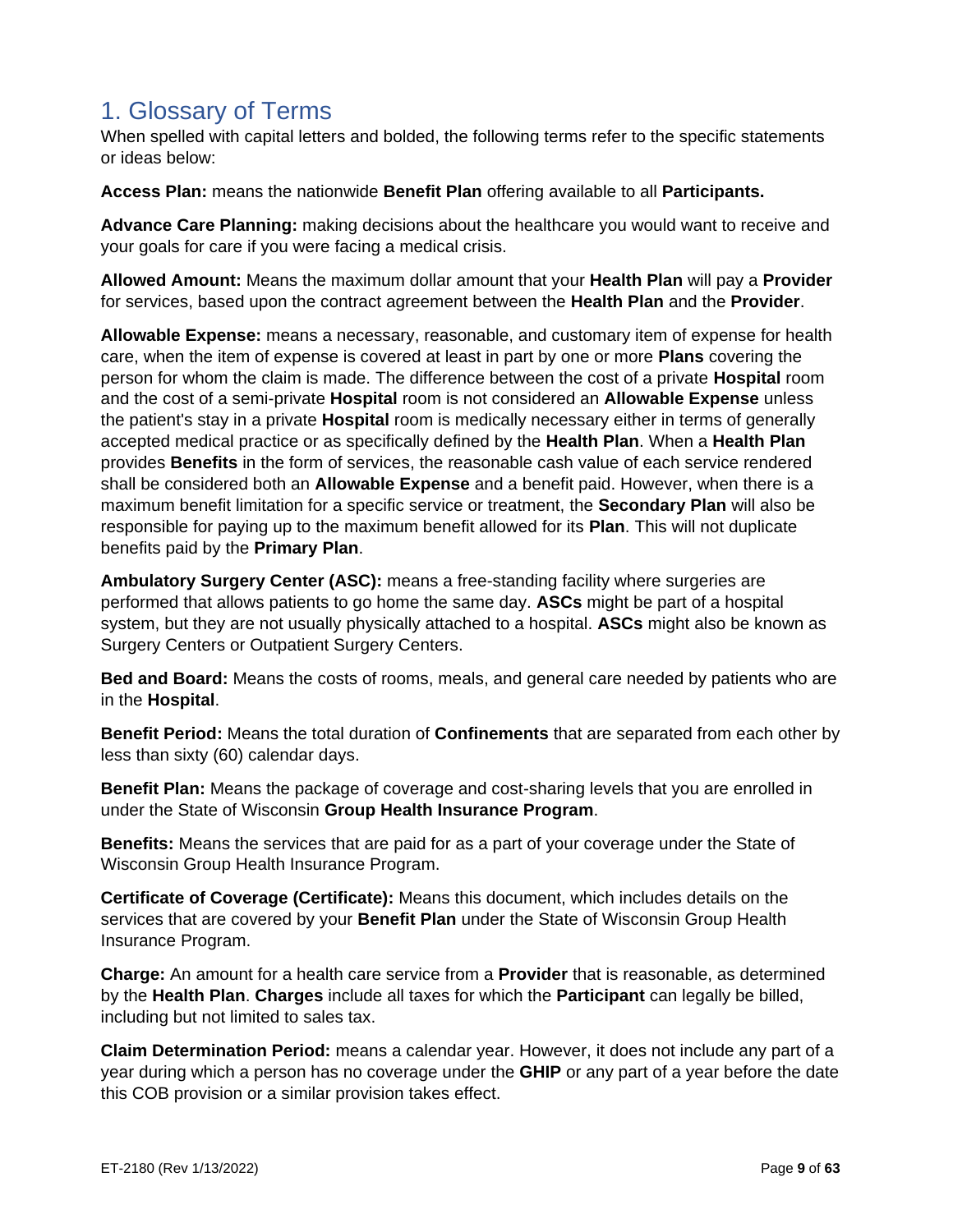**Confinement:** Means the period of time between admission as an inpatient or outpatient to a **Hospital**, covered residential center, **Skilled Nursing Facility** or licensed **Ambulatory Surgery Center** on the advice of the **Participant's** physician; and discharge therefrom, or the time spent receiving **Emergency** care for **Illness** or **Injury** in a **Hospital**.

**Congenital:** Means a condition which exists at birth.

**Coinsurance:** A specified percentage of the **Allowed Amount** that the **Participant** or family must pay each time those covered services are provided, subject to any limits specified in the **Schedule of Benefits**.

**Copayment:** A specified dollar amount that the **Participant** or family must pay each time those covered services are provided, subject to any limits specified in the **Schedule of Benefits**.

**Custodial Care:** Provision of room and board, nursing care, personal care or other care designed to assist an individual who, in the opinion of an **In-Network Provider**, has reached the maximum level of recovery. **Custodial Care** is provided to patients who need a protected, monitored and/or controlled environment or who need help to support the essentials of daily living. It shall not be considered **Custodial Care** if the **Participant** is under active medical, surgical or psychiatric treatment to reduce the disability to the extent necessary for the **Participant** to function outside of a protected, monitored and/or controlled environment or if it can reasonably be expected, in the opinion of the **In-Network Provider**, that the medical or surgical treatment will enable that person to live outside an institution. **Custodial Care** also includes rest cures, respite care, and home care provided by family members.

**Deductible:** The amount the **Participant** owes for health care services the **Participant's Benefit Plan** covers before the **Benefit Plan** begins to pay. For example, if the **Participant's Deductible** is \$1,500, the **Benefit Plan** will not pay anything until the **Participant** has incurred \$1,500 in outof-pocket expenses for covered health care services subject to the **Deductible**. The **Deductible** may not apply to all services.

**Employee Trust Funds (ETF):** Means the State of Wisconsin Department of Employee Trust Funds.

**E-Visit:** is an evaluation and treatment by a **Provider** using a patient portal, preferred or vended portal, email, or secure messaging which can include text, images, or videos. Services must address an issue that would typically require an office visit and be patient-initiated. An **E-Visit** is also called a digital visit.

**Dependent:** means any member or beneficiary of the **GHIP** who is not the **Subscriber**.

**Durable Medical Equipment:** means physical tools, implements, or items which are prescribed by a **Provider** and used primarily to treat an **Illness** or **Injury**. They are generally are not useful to a person in the absence of an **Illness** or **Injury**.

**Effective Date:** The date, as certified by **ETF** (or as shown on the records of the **Health Plan** for **Participants** who pay premium directly to the **Health Plan**), on which the **Participant** becomes enrolled and entitled to the **Benefits** specified in the contract.

**Employee:** means a person who is working for pay.

**Embedded:** means when a **Participant** within a family plan meets the individual portion of **Participant** financial responsibility (e.g., **Deductible**) within the family's total financial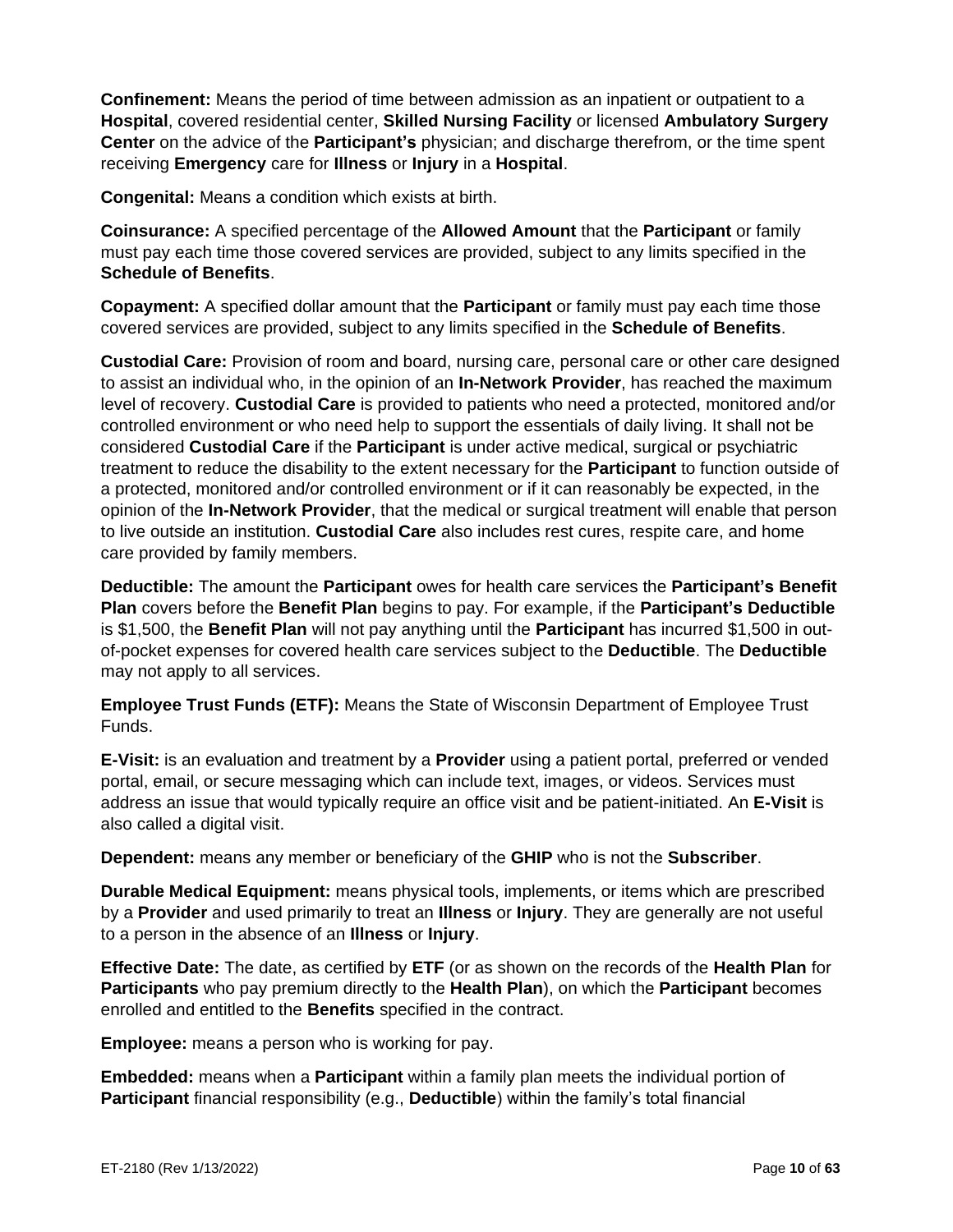responsibility, that **Participant** is no longer responsible for any further out of pocket costs. The remaining family **Deductible** in this example will still apply to other family **Participants**.

**Emergency:** means a medical condition that manifests itself by acute symptoms of sufficient severity, including severe pain, to lead a prudent layperson who possesses an average knowledge of health and medicine to reasonably conclude that a lack of medical attention will likely result in any of the following:

- a) Serious jeopardy to the **Participant**'s health. With respect to a pregnant person, it includes serious jeopardy to the unborn child.
- b) Serious impairment to the **Participant**'s bodily functions.
- c) Serious dysfunction of one or more of the **Participant**'s body organs or parts.

**Experimental:** the use of any service, treatment, procedure, facility, equipment, drug, device or supply for a **Participant**'s **Illness** or **Injury** that, as determined by the **Health Plan** and/or **PBM** requires the approval by the appropriate federal or other governmental agency that has not been granted at the time it is used, or isn't yet recognized as acceptable medical practice to treat that **Illness** or **Injury** for a **Participant**'s **Illness** or **Injury**. Additional detail on the criteria used by **Health Plans** to determine what is **Experimental** is included in [Section 5. A. Excluded Services,](#page-54-5)  [Experimental & Investigational Treatments.](#page-54-5)

**Formulary:** means a list of prescription drugs, developed by a committee established by the PBM. The committee is made up of physicians and pharmacists. The **PBM** may require **Prior Authorization** for certain Preferred and **Non-Preferred Drugs** before coverage applies. Drugs that are not included on the **Formulary** are not covered by the benefits of this program.

**Grievance:** means a written complaint filed with the **Health Plan** and/or PBM concerning some aspect of the **Health Plan** and/or **PBM**. Some examples would be a rejection of a claim, denial of a formal **Referral**, etc.

**Group Health Insurance Program (GHIP):** means the **Benefit Program** offered by the **Group Insurance Board** that provides medical, pharmacy, and dental benefits to enrolled public workers.

**Group Insurance Board (Board):** means the governing body that oversees the **Group Health Insurance Program**.

**Habilitation Services:** means health care services that help a person keep, learn, or improve skills and functioning for daily living. Examples include therapy for a child who isn't walking or talking at the expected age. These services may include physical and occupational therapy, speech-language pathology, and other services for people with disabilities in a variety of inpatient and/or outpatient settings.

**Health Plan:** means the health plan entity that is under contract with the **Group Insurance Board** to provide benefits and services to **Participants** of the **Group Health Insurance Program.**

**High Deductible Health Plan (HDHP):** a **Benefit Plan** that, under federal law, has a minimum annual **Deductible** and a maximum annual **OOPL** set by the IRS. An **HDHP** does not pay any health care costs until the annual **Deductible** has been met (except for preventive services mandated by the Patient Protection and Affordable Care Act). The **HDHP** is designed to offer a lower monthly premium in turn for more shared health care costs.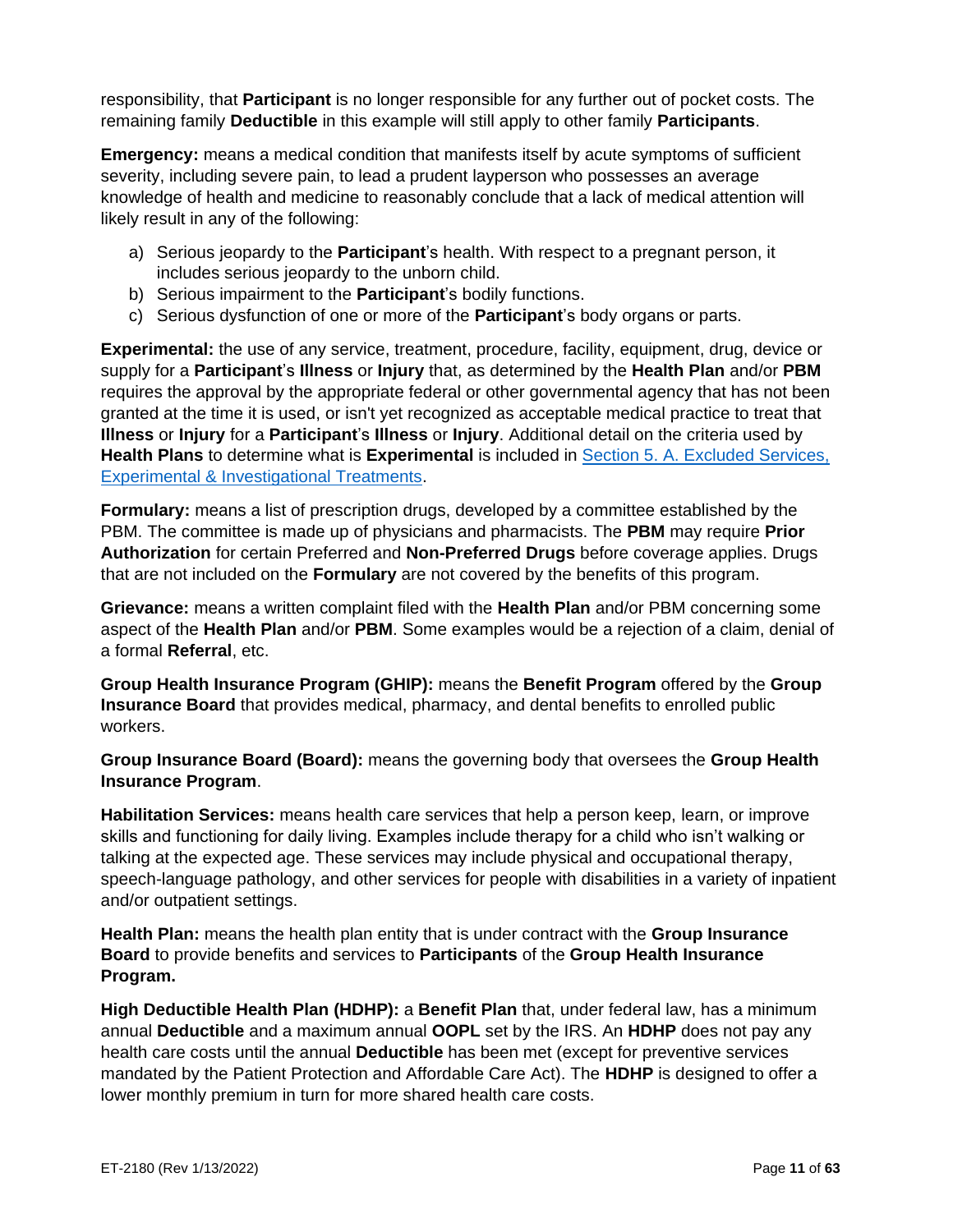**Home Care Benefits:** means health care services provided in your home that are intended to help you recover from an **Injury** or **Illness**. The intention of **Home Care Benefits** is to help you get better, regain your independence, become as self-sufficient as possible, maintain your current condition or level of function, or slow decline.

**Hospice Care:** means services provided to a **Participant** whose life expectancy is six months or less. The care is available on an intermittent basis with on-call services available on a 24-hour basis. It includes services provided to ease pain and make the **Participant** as comfortable as possible. Hospice Care must be provided through a licensed Hospice Care **Provider** approved by the **Health Plan**.

**Hospital:** means an institution that:

- a) Is licensed and run according to Wisconsin laws, or other applicable jurisdictions, that apply to **Hospitals**;
- b) maintains at its location all the facilities needed to provide diagnosis of, and medical and surgical care for, **Injury** and **Illness**;
- c) provides this care for fees;
- d) provides such care on an inpatient basis;
- e) provides continuous 24-hour nursing services by registered graduate nurses, or qualifies as a psychiatric or tuberculosis **Hospital**;
- f) is a **Medicare Provider**; and
- g) is accredited as a **Hospital** by the Joint Commission of Accreditation of Hospitals.

The term **Hospital** does not mean an institution that is chiefly: (a) a place for treatment of chemical dependency; (b) a nursing home; or (c) a federal **Hospital**.

**Hospital Confinement** or **Confined in a Hospital:** means being registered as a bed patient in a **Hospital** on the advice of an **In-Network Provider,** or receiving **Emergency** care for **Illness** or **Injury** in a **Hospital**.

**Illness:** means a bodily disorder, bodily **Injury**, disease, mental disorder, or pregnancy. It includes **Illnesses** which exist at the same time, or which occur one after the other but are due to the same or related causes.

**Immediate Family:** means the **Dependents**, parents, brothers, and sisters of the **Participant** and their spouses.

**Injury:** means bodily damage that results directly and independently of all other causes from an accident.

**In-Network Provider:** a **Provider** who has agreed in writing by executing a participation agreement to provide, prescribe or direct health care services, supplies or other items covered under the policy to members of the **Health Plan**. The **Provider's** written participation agreement must be in force at the time such services, supplies or other items covered under the policy are provided to a **Participant**.

**Local Annuitant:** means any currently insured retired **Employee** of a participating **Employer** receiving an immediate annuity under the Wisconsin Retirement System, or a long-term disability benefit under [Wis. Adm. Code § ETF 50.40,](http://docs.legis.wisconsin.gov/code/admin_code/etf/50/III/40) or a disability benefit under [Wis. Stat. § 40.65,](https://docs.legis.wisconsin.gov/statutes/statutes/40/V/65) or a person with twenty (20) years of creditable service who is eligible for an immediate annuity but defers application, or a person receiving an annuity through a program administered by **ETF**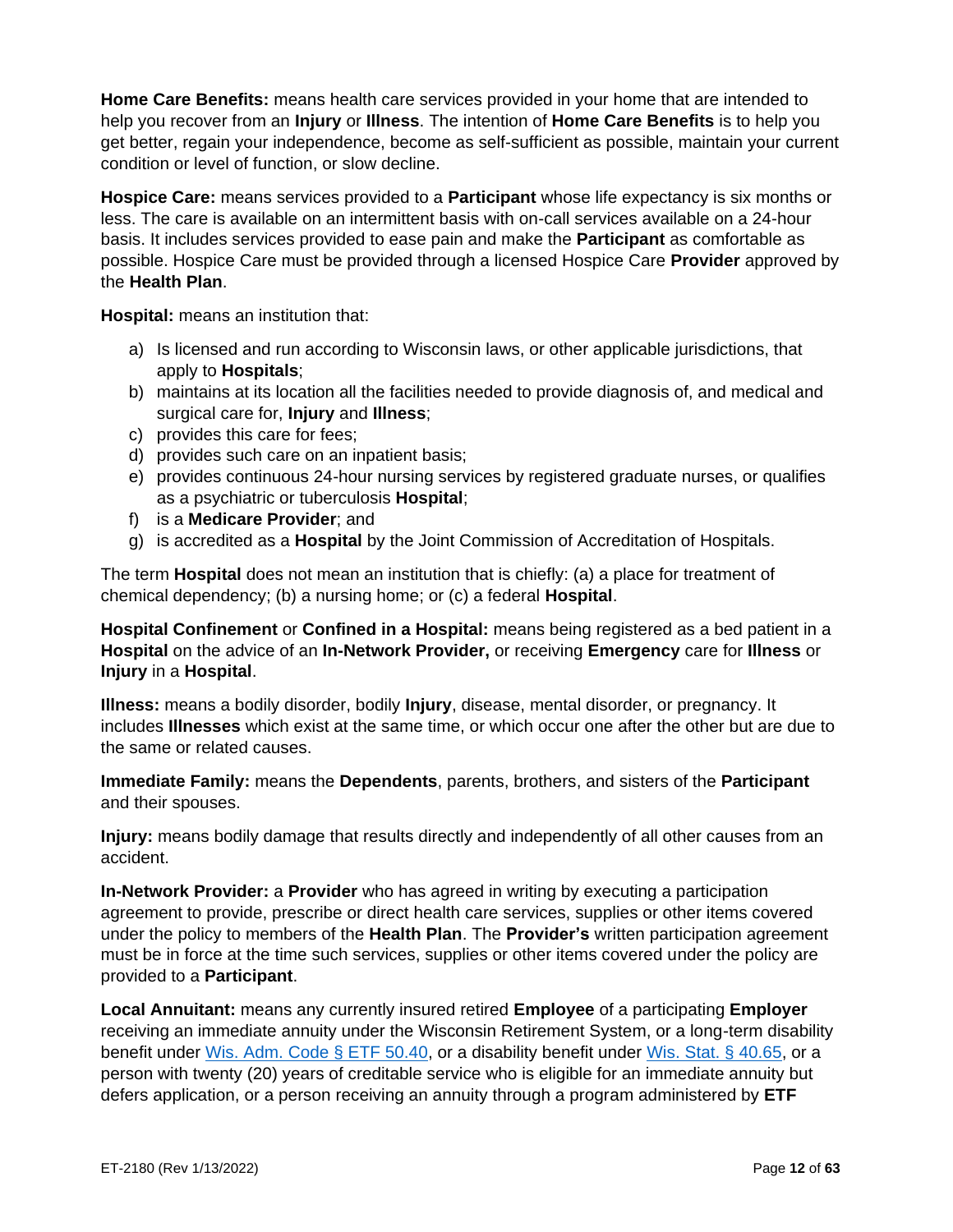under [Wis. Stat. § 40.19 \(4\) \(a\).](https://docs.legis.wisconsin.gov/statutes/statutes/40/I/19/4/a) It can also refer to a retired public **Employee** under [Wis. Stat. §](http://docs.legis.wisconsin.gov/statutes/statutes/40/I/02/25/b/11)  [40.02 \(25\) \(b\) 11,](http://docs.legis.wisconsin.gov/statutes/statutes/40/I/02/25/b/11) who is receiving an annuity under the Wisconsin Retirement System (but not a disability benefit under [Wis. Stat. § 40.65](https://docs.legis.wisconsin.gov/statutes/statutes/40/V/65) or Long-Term Disability Insurance (LTDI)), or any **Dependent** of such an **Employee**, who is receiving a continuation of the **Employee's** annuity, and, if eligible, and who has acted under [Wis. Stat. § 40.51 \(10\)](http://docs.legis.wisconsin.gov/document/statutes/40.51(10)) to elect the Local Annuitant Health Program (LAHP).

**Local Employee:** means a person who is working for pay for a city, county, or other municipal unit of government in Wisconsin that has opted to participate in the State of Wisconsin **Group Health Insurance Program**, and eligible as defined under [Wis. Stat. § 40.02 \(46\)](https://docs.legis.wisconsin.gov/statutes/statutes/40/I/02/46) or [40.19 \(4\)](https://docs.legis.wisconsin.gov/statutes/statutes/40/I/19/4/a)  [\(a\),](https://docs.legis.wisconsin.gov/statutes/statutes/40/I/19/4/a) of an **Employer** as defined under [Wis. Stat. § 40.02 \(28\),](https://docs.legis.wisconsin.gov/statutes/statutes/40/I/02/28) other than the state, which has acted under [Wis. Stat. § 40.51 \(7\),](https://docs.legis.wisconsin.gov/statutes/statutes/40/IV/51/7) to make health care coverage available to its **Employees**.

**Maintenance Care:** means ongoing care delivered after an acute episode of an **Illness** or **Injury** has passed. It begins when a patient's recovery has reached a plateau or improvement in his/her condition has slowed or ceased entirely and only minimal rehabilitative gains can be demonstrated.

**Medical Supplies:** means non-durable or disposable health care materials that are ordered or prescribed by a **Provider** for medical purposes.

**Medicare:** Title XVIII (Health Insurance Act for the Aged) of the United States Social Security Act, as added by the Social Security Amendments of 1965 as now or hereafter amended. **Medicare Part A** refers to coverage for **Hospital** services, and **Medicare Part B** refers to coverage for outpatient services. **Medicare Part D** refers to prescription drug coverage.

**Medicare Advantage:** means a **Benefit Plan** created by Title 18, Part C of the U.S. Social Security Act of 1965 that is only available to retired **Participants** who are enrolled in **Medicare.**

**Medicaid:** means a program instituted as required by Title XIX (Grants to States for Medical Assistance Program) of the United States Social Security Act, as added by the Social Security Amendments of 1965 as now or hereafter amended.

**Miscellaneous Hospital Expense:** means usual and customary **Hospital** ancillary **Charges**, other than **Bed and Board**, made because of the care necessary for an **Illness** or other condition requiring inpatient or outpatient hospitalization for which benefits are available under this **Health Plan**.

**Natural Tooth:** means a tooth that would not have required restoration in the absence of a **Participant's** trauma or **Injury**.

**Non-Participating Pharmacy:** means a pharmacy who does not have a signed written agreement and is not listed on the most current listing of the **PBM's** directory of **Participating Pharmacy.**

**Non-Preferred Drug:** means a drug the **PBM** has determined offers less value and/or costeffectiveness than Preferred Drugs. This would include Non-Preferred generic drugs, Non-Preferred brand name drugs and Non-Preferred **Specialty Medications** included on the **Formulary**, which are covered by the benefits of this program with a higher **Copayment**.

**Maximum-Out-of-Pocket Limit (MOOP):** means the most the **Participant** pays during a policy period (usually a calendar year) before the **Benefit Plan** begins to pay 100% of the **Allowed Amount**. This limit never includes **Premium**, balance-billed **Charges** or **Charges** for health care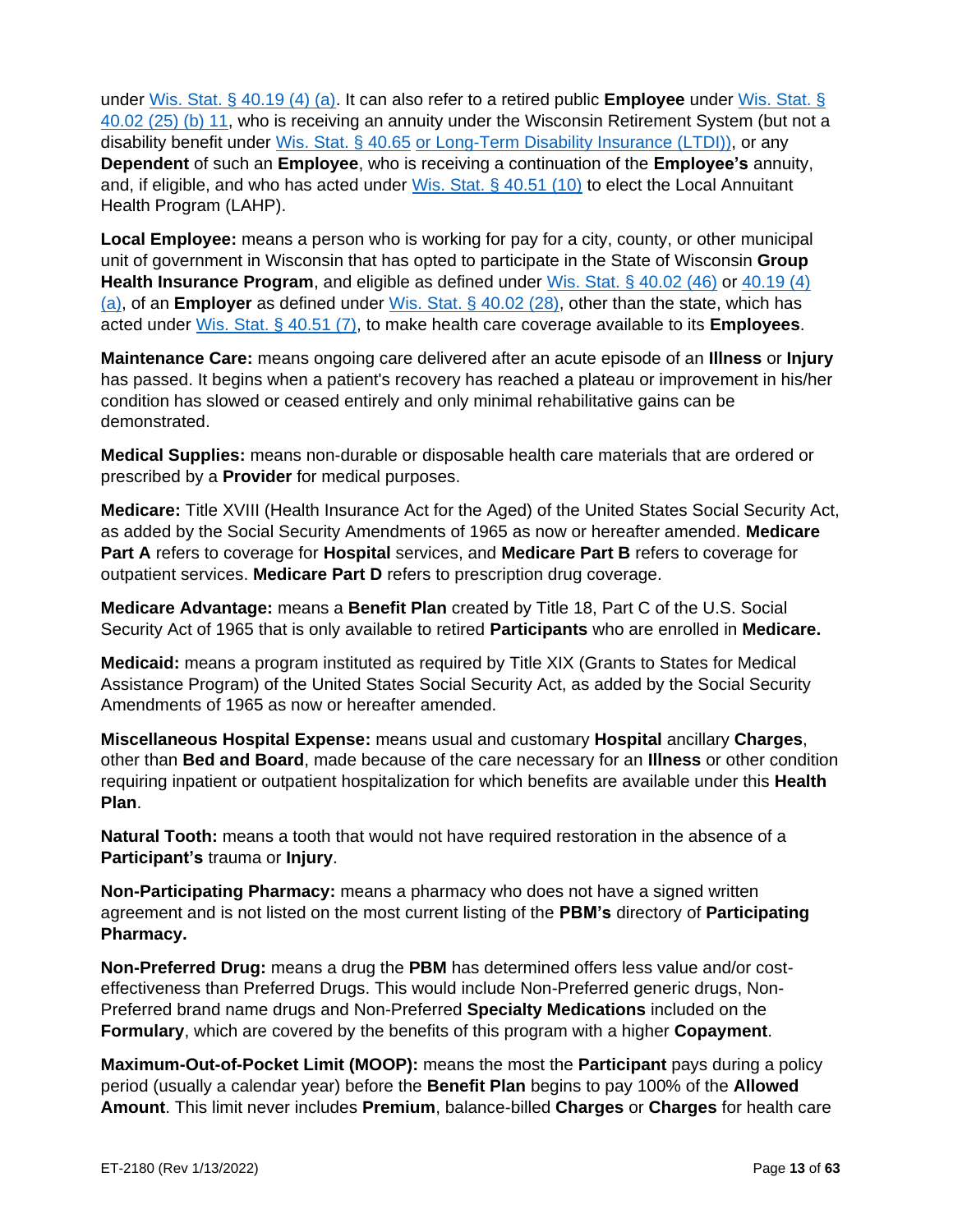that the **Benefit Plan** does not cover. Payments for out-of-network services or other expenses do not accumulate toward this limit.

**Open Enrollment:** means the yearly period where all members may make changes to their **GHIP Benefits**. The dates for this time period are set each year by **ETF** and the **Group Insurance Board.**

**Out-of-Area Service:** means any services provided to **Participants** outside the **Service Area**.

**Out-of-Network Provider:** A provider who does not have a signed participating **Provider** agreement and is not listed on the most current edition of the **Health Plan**'s professional directory of providers. Care from an **Out-of-Network Provider** may require prior-authorization from the **Health Plan** unless it is **Emergency** or **Urgent Care**.

**Out-of-Pocket Limit (OOPL):** the most the **Participant** pays during a policy period (usually a calendar year) for essential health benefits as defined by the Affordable Care Act before the **Benefit Plan** begins to pay 100% of the **Allowed Amount**. This limit never includes premium, balance-billed **Charges** or **Charges** for health care the **Benefit Plan** does not cover. Payments for out-of-network services or other expenses do not accumulate toward this limit.

**Participant:** the **Subscriber** or any of his/her **Dependents** who have been specified for enrollment and are entitled to benefits.

**Participating Pharmacy:** means a pharmacy who has agreed in writing to provide the services to

**Participants** that are administered by the **PBM** and covered under the policy. The pharmacy's written participation agreement must be in force at the time such services, or other items covered under the policy are provided to a **Participant**.

**Pharmacy Benefit Manager (PBM):** the **PBM** is a third-party administrator that is contracted with the **Group Insurance Board** to administer the prescription drug benefits under this health insurance program. It is primarily responsible for processing and paying prescription drug claims, developing and maintaining the **Formulary**, contracting with pharmacies, and negotiating discounts and rebates with drug manufacturers.

**Plan:** means any of the following which provides benefits or services for, or because of, medical, pharmacological, or dental care or treatment:

- Group insurance or group-type coverage, whether insured or uninsured, that includes continuous 24-hour coverage. This includes prepayment, group practice or individual practice coverage. It also includes coverage other than school accident-type coverage.
- Coverage under a governmental plan or coverage that is required or provided by law. This does not include **Medicare Advantage** as this provision is preempted by federal law. This does not include a state plan under **Medicaid** (Title XIX, Grants to States for Medical Assistance Programs, of the United States Social Security Act as amended from time to time). It also does not include any **Plan** whose benefits, by law, are excess to those of any private insurance program or other non-governmental program. Each contract or other arrangement for coverage is a separate **Plan**. Also, if an arrangement has two parts and COB rules apply only to one of the two, each of the parts is a separate **Plan**.

**Postoperative Care:** means the medical observation and care of a **Participant** necessary for recovery from a covered surgical procedure.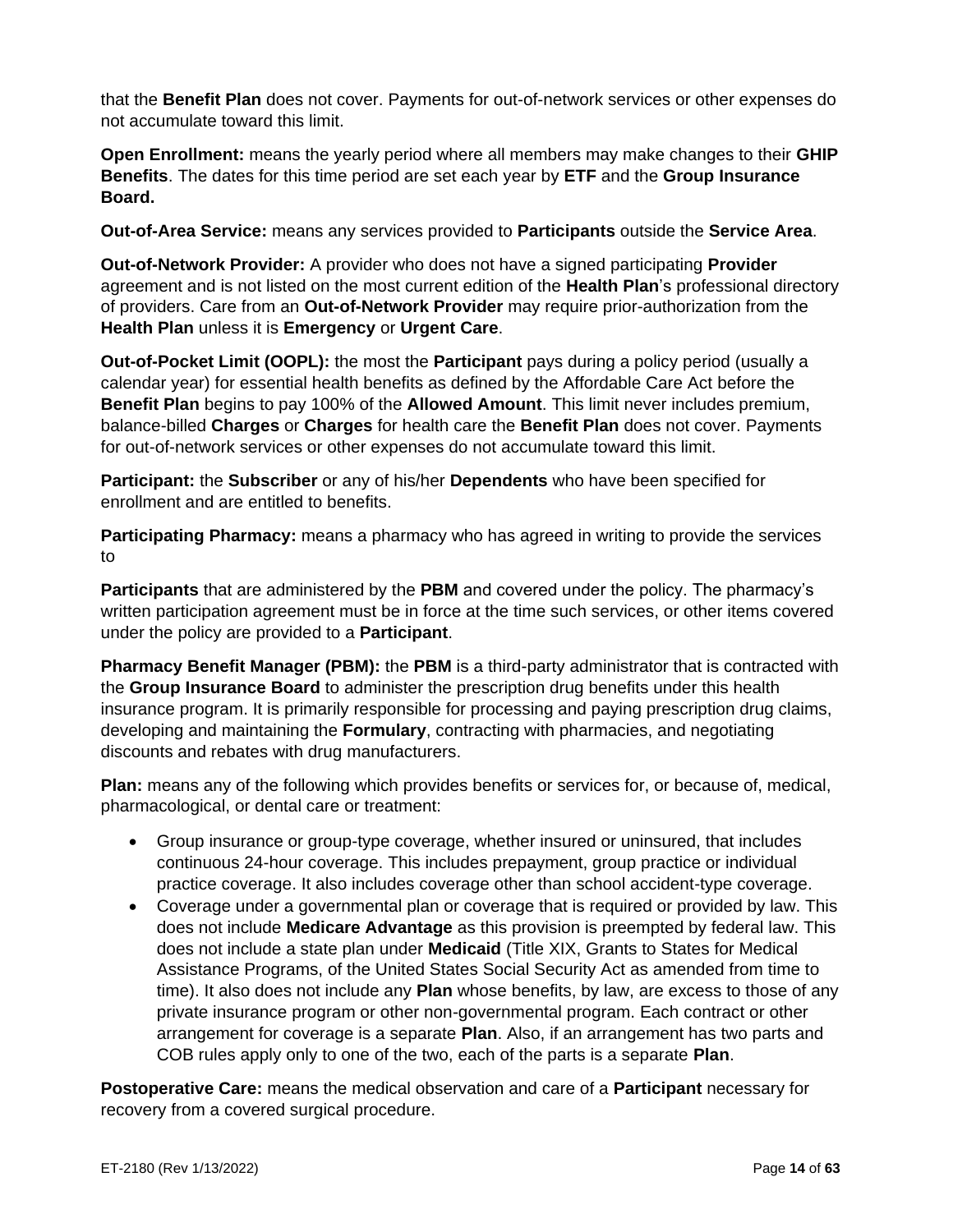**Preferred Drug:** means a drug the **PBM** has determined offers more value and/or cost-effective treatment options compared to a **Non-Preferred Drug**. This would include Preferred **Generic Drugs**, Preferred **Brand Name Drugs** and Preferred **Specialty Medications** included on the **Formulary**, which are covered by the benefits of this program.

**Preferred Provider Organization (PPO)** and **PPO Network**: mean a **Health Plan** offering that includes both **In-Network** and **Out-of-Network Providers**. These **Health Plans** usually cover **In-Network Provider** services with lower costs to **Participants** than **Out-of-Network Providers**. The different levels of **Benefits** are described in their **Schedule of Benefits**.

**Preferred Specialty Pharmacy:** means a **Participating Pharmacy** which meets criteria established by the **PBM** to specifically administer **Specialty Medication** services, with which the **PBM** has executed a written contract to provide services to **Participants**, which are administered by the **PBM** and covered under the policy. The **PBM** may execute written contracts with more than one **Participating Pharmacy** as a **Preferred Specialty Pharmacy.**

**Preoperative Care:** means the medical evaluation of a **Participant** prior to a covered surgical procedure. It is the immediate preoperative visit in the **Hospital**, or elsewhere, necessary for the physical examination of the **Participant**, the review of the **Participant**'s medical history and assessment of the laboratory, x-ray, and other diagnostic studies. It does not include other procedures done prior to the covered surgical procedure.

**Primary Care Clinic (PCC):** means an **In-Network** clinic that can be named as the center where a **Participant**'s **Primary Care Providers** are co-located.

**Primary Care Provider (PCP):** means an **In-Network Provider** who is named as a **Participant's** primary health care contact. They provide entry into the health care system. They also evaluate a **Participant**'s total health needs and provide medical care in one or more medical fields. When medically needed, they then preserve continuity of care. They are also in charge of coordinating other **Provider** health services and refer the **Participant** to other **Providers**.

**Primary Plan/Secondary Plan:** the order of benefit determination rules state whether the **GHIP** is a **Primary Plan** or **Secondary Plan** as to another **Plan** covering the person. When the **GHIP** is **a Secondary Plan**, its benefits are determined after those of the other **Plan** and may be reduced because of the other **Plan's** benefits. When the **GHIP** is a **Primary Plan**, its benefits are determined before those of the other **Plan** and without considering the other **Plan's** benefits. When there are more than two **Plans** covering the person, the **GHIP** may be a **Primary Plan** as to one or more other **Plans** and may be a **Secondary Plan** as to a different **Plan** or **Plans**.

**Prior Authorization:** means obtaining approval from the **Health Plan** before obtaining the services. Unless otherwise indicated by the **Health Plan**, **Prior Authorization** is required for care from any **Out-of-Network Providers** unless it is an **Emergency** or **Urgent Care**. The **Prior Authorization** must be in writing. **Prior Authorizations** are at the discretion of the **Health Plan**. Some prescriptions may also require **Prior Authorization**, which must be obtained from the **PBM** and are at its discretion.

**Provider:** means a doctor, **Hospital**, clinic; or any other person or entity licensed by the State of Wisconsin, or other applicable jurisdiction, to provide one or more **Benefits**.

**Referral:** when a **Participant**'s **Primary Care Provider** sends them to another **Provider** for covered services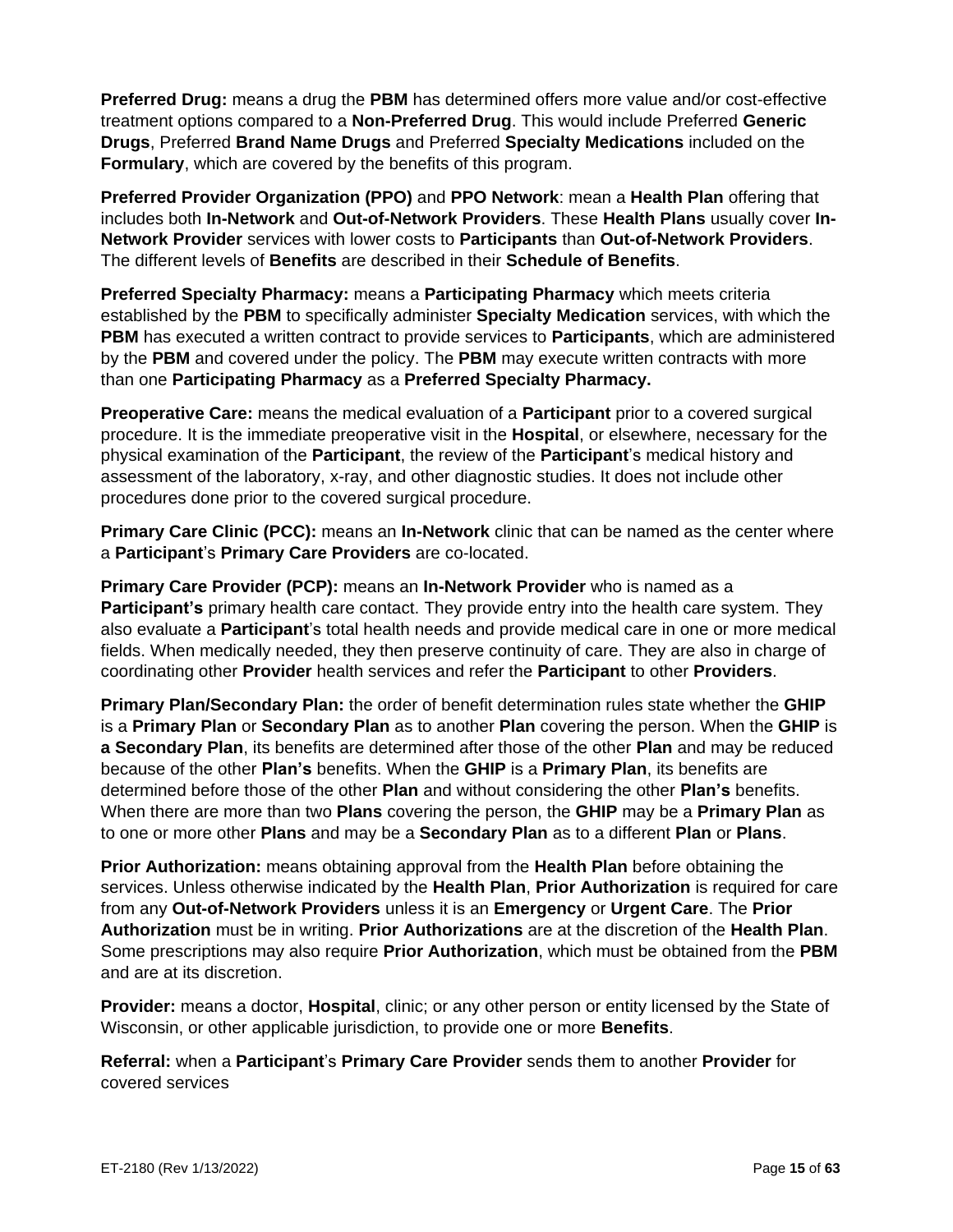**Rehabilitation Services:** means health care services that help a person keep, get back or improve skills and functioning for daily living that have been lost or impaired because a person was sick, hurt, or disabled. These services may include physical and occupational therapy, speech-language pathology and psychiatric rehabilitation services in a variety of inpatient and/or outpatient settings.

**Remote Patient Monitoring :** is the collection and interpretation of a person's physiologic data that is sent digitally to a health care **Provider** to support treatment and management of medical conditions.

**Schedule of Benefits:** the document that is issued to accompany this document which details specific benefits for covered services provided to **Participants** by the **Benefit Plan** elected.

**Self-Administered Injectable:** means an injectable that is administered subcutaneously and can be safely self-administered by the **Participant** and is obtained by prescription. This does not include those drugs delivered via IM (intramuscular), IV (intravenous) or IA (intra-arterial) injections or any drug administered through infusion.

**Service Area:** specific zip codes in those counties in which the **In-Network Providers** are approved by the **Health Plan** to provide professional services to **Participants** covered by the **GHIP**.

**Shared Decision Making (SDM):** means a program offered by a **Health Plan** or health care **Provider** that **Participants** must complete when considering whether to undergo certain medical or surgical interventions. **SDM** programs are designed to inform **Participants** about the range of options, outcomes, probabilities, and scientific uncertainties of available treatment options so that **Participants** can decide the best possible course of treatment. The **Health Plan** or health care **Provider** will provide the **Participant** with written Patient Decisions Aids (PDAs) as part of the **SDM** program.

**Skilled Care:** means medical services rendered by registered or licensed practical nurses; physical, occupational, and speech therapists. Patients receiving **Skilled Care** are usually quite ill and often have been recently hospitalized. Examples are patients with complicated diabetes, recent stroke resulting in speech or ambulatory difficulties, fractures of the hip and patients requiring complicated wound care. In the majority of cases, **Skilled Care** is necessary for only a limited period of time. After that, most patients have recuperated enough to be cared for by "nonskilled" persons such as spouses, children or other family or relatives. Examples of care provided by "nonskilled" persons include: range of motion exercises; strengthening exercises; wound care; ostomy care; tube and gastrostomy feedings; administration of medications; and maintenance of urinary catheters. Daily care such as assistance with getting out of bed, bathing, dressing, eating, maintenance of bowel and bladder function, preparing special diets or assisting patients with taking their medicines; or 24-hour supervision for potentially unsafe behavior, do not require **Skilled Care** and are considered **Custodial Care**.

**Skilled Nursing Facility:** means an institution which is licensed by the State of Wisconsin, or other applicable jurisdiction, as a **Skilled Nursing Facility**.

**Specialty Medications:** means medications that are used to treat complex chronic and/or life threatening conditions; are more costly to obtain and administer; may not be available from all **Participating Pharmacies**; require special storage, handling and administration; and involve a significant degree of patient education, monitoring and management.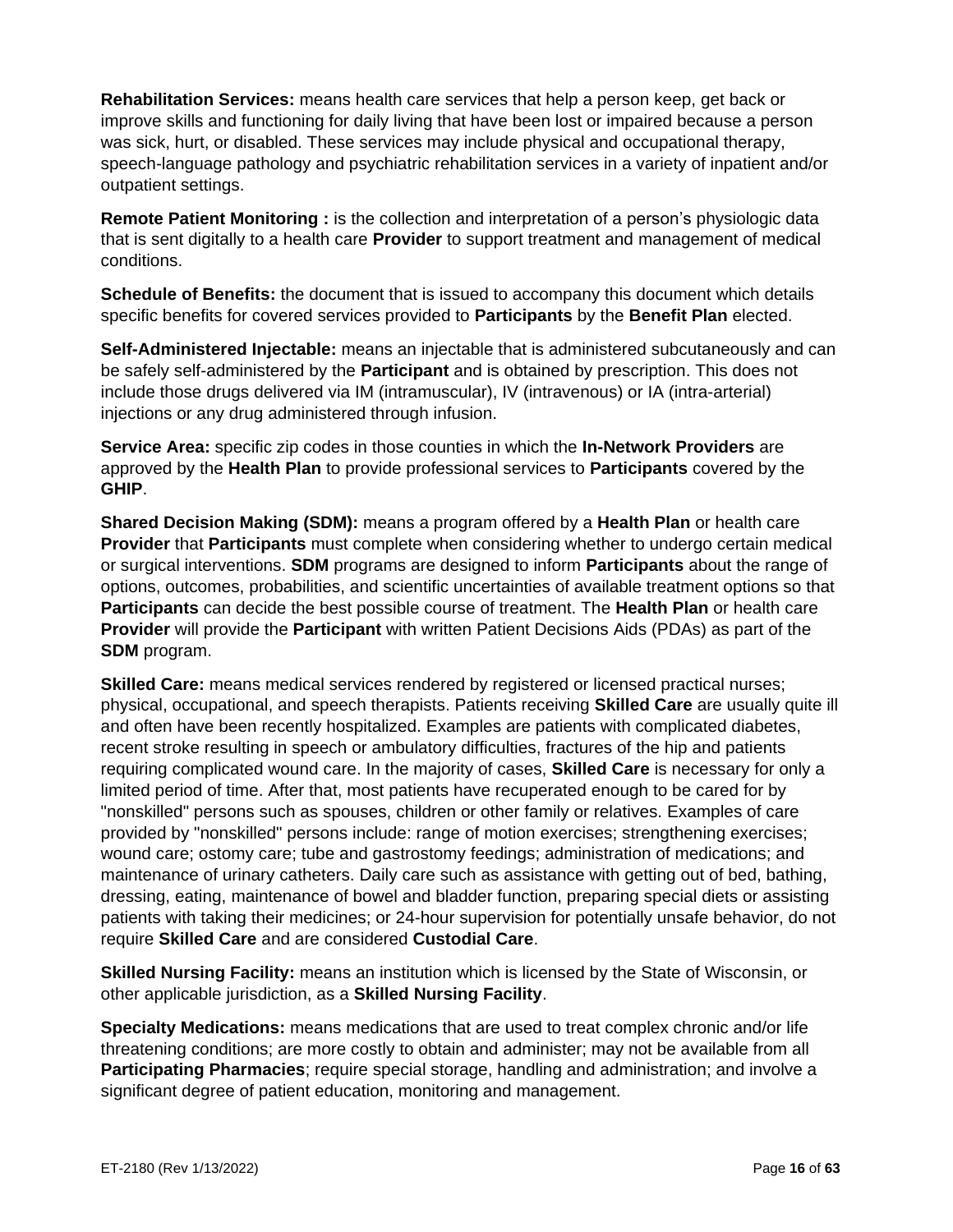**State Annuitant:** means any retired **Employee** of the State of Wisconsin: receiving an immediate annuity under the Wisconsin Retirement System, a currently insured recipient of a long-term disability benefit under Wis. Adm. Code  $\S$  ETF 50.40, a currently insured recipient of a disability benefit under [Wis. Stat. § 40.65,](https://docs.legis.wisconsin.gov/statutes/statutes/40/V/65) or a terminated **Employee** with twenty (20) years of creditable service.

**State Employee:** means a person who works for a State of Wisconsin agency, the University of Wisconsin, or UW Hospitals and Clinics, and an eligible **Employee** as defined under [Wis. Stat. §](https://docs.legis.wisconsin.gov/statutes/statutes/40/I/02/25)  [40.02 \(25\) \(a\), 1., 2., or \(b\), 1m., 2., 2g., or 8.](https://docs.legis.wisconsin.gov/statutes/statutes/40/I/02/25)

**Subscriber:** an eligible employee or annuitant who is enrolled in the State of Wisconsin **Group Health Insurance Program**.

**Telehealth:** is a service delivered via real-time audio and video. **Telehealth** may also be called telemedicine, online or virtual evaluation and management, or a video visit.

**Telephone Visit:** is an evaluation and treatment by a provider using audio-only. Services must address an issue that would typically require an office visit and be patient-initiated.

**Urgent Care:** means care for an accident or **Illness** which is needed sooner than a routine doctor's visit. This does not include follow-up care unless such care is necessary to prevent a **Participant's** health from getting seriously worse before they can reach their **Primary Care Provider**. It also does not include care that can be safely postponed until the **Participant** returns to the **Service Area** to receive such care from an **In-Network Provider**. The **Health Plan** must hold the **Participant** harmless from any effort(s) by third parties to collect from the **Participant** the amount above the **Usual and Customary Charges** for medical/**Hospital** services.

**Usual and Customary Charge:** an amount for a treatment, service or supply provided by an **Out-of-Network Provider** that is reasonable, as determined by the **Health Plan**, when taking into consideration, among other factors determined by the **Health Plan**, amounts charged by health care **Providers** for similar treatment, services and supplies when provided in the same general area under similar or comparable circumstances and amounts accepted by the health care **Provider** as full payment for similar treatment, services and supplies. In some cases, the amount the **Health Plan** determines as reasonable may be less than the amount billed. In situations where the service is provided by an **In-Network Provider** or an approved **Out-of-Network Provider**, the **Participant** is held harmless for the difference between the billed and paid **Charge(s)**, other than the **Copayments**, **Coinsurance,** or **Deductibles** specified on the **Schedule of Benefits**, unless he/she accepted financial responsibility, in writing, for specific treatment or services (that is, diagnosis and/or procedure code(s) and related **Charges**) prior to receiving services. **Health Plan** approved **Referrals** or **Prior Authorizations** to **Out-of-Network Providers** are not subject to **Usual and Customary Charges**; **Participants** may be responsible for costs beyond **Usual and Customary Charges** for services obtained from **Out-of-Network Providers** for services that are non-**Emergency** or non-**Urgent** and which are not previously approved for **In-Network** reimbursement by the **Health Plan**. **Emergency** or **Urgent Care** services from an **Out-of-Network Provider** may be subject to **Usual and Customary Charges**, however, the **Health Plan** must hold the **Participant** harmless from any effort(s) by third parties to collect from the **Participant** the amount above the **Usual and Customary Charges** for medical/**Hospital**/dental services.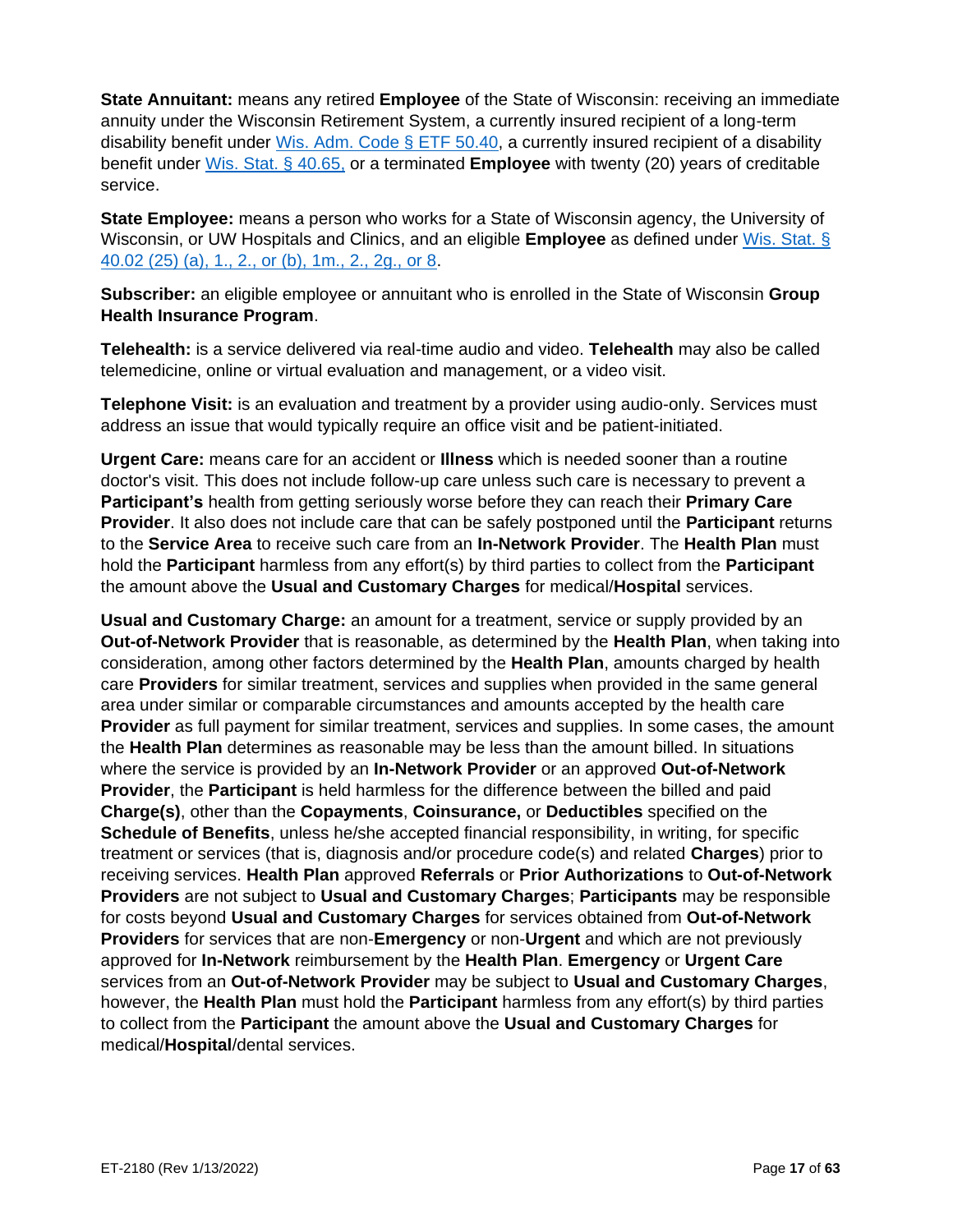**Virtual Check-In :** is a brief discussion either by telephone or real-time audio and video between a provider and an established patient to manage a medical condition. These are services separate from and less intensive than **Telehealth, Telephone Visits, or E-Visits**.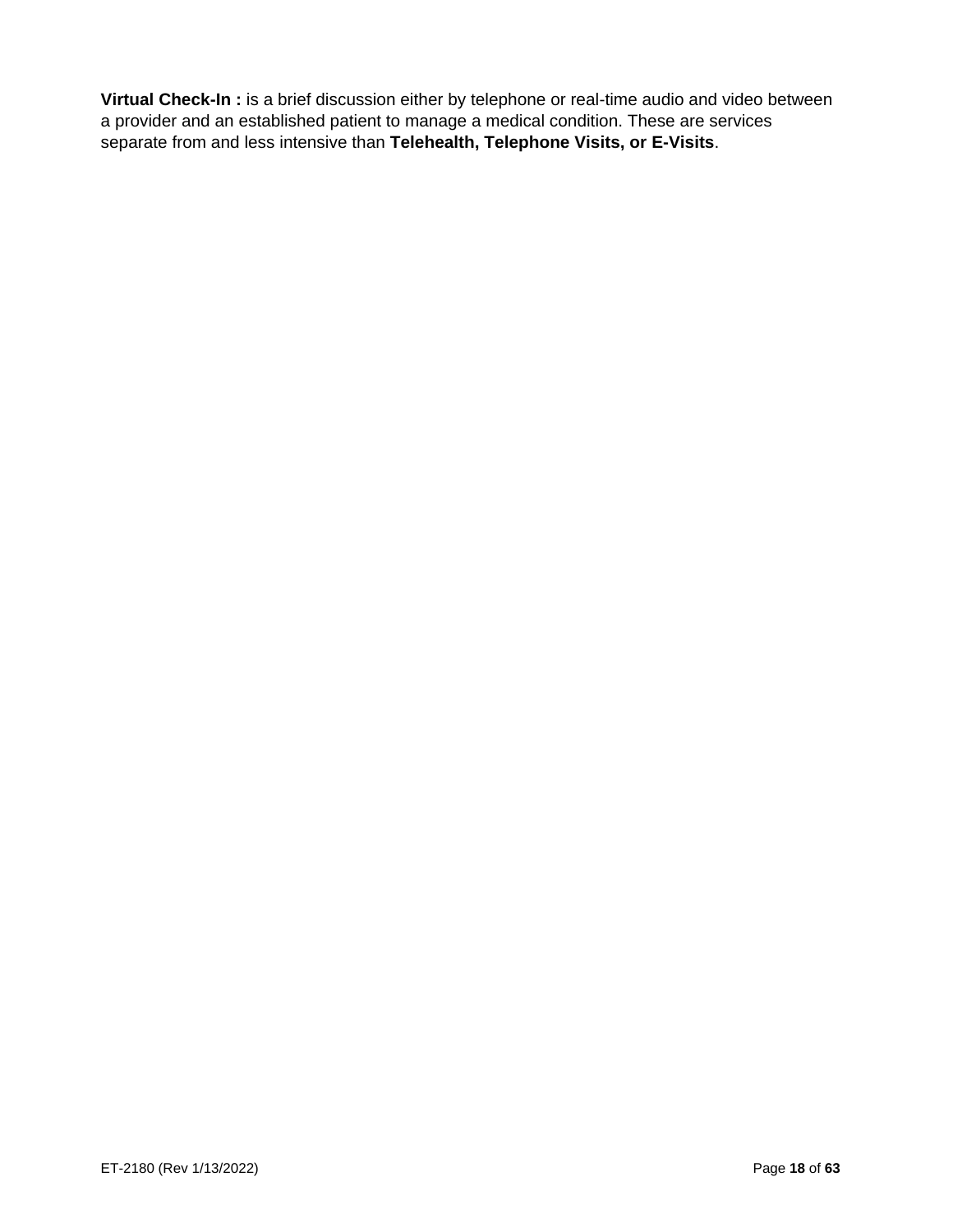# <span id="page-18-0"></span>2. Eligibility, Enrollment, and Termination

# <span id="page-18-1"></span>A. Subscriber Eligibility

The following people can enroll as **Subscribers** in the State of Wisconsin **Group Health Insurance Program**:

- 1) Active state agency and University of Wisconsin **Employees** who participate in the Wisconsin Retirement System (WRS), as described in [Wis. Stat. § 40.02 \(25\) \(a\);](http://docs.legis.wisconsin.gov/statutes/statutes/40/I/02/25/a)
- 2) Elected state officials, including members of the legislature [\(Wis. Stat. § 40.02 \(25\) \(a\)](http://docs.legis.wisconsin.gov/statutes/statutes/40/I/02/25/a) 2);
- 3) Employees of the legislature [\(Wis. Stat. § 40.02 \(25\) \(a\)](http://docs.legis.wisconsin.gov/statutes/statutes/40/I/02/25/a) 2);
- 4) Any blind employees of Beyond Vision (aka WISCRAFT) authorized under Wis. Stat. § [40.02 \(25\) \(a\) 3;](http://docs.legis.wisconsin.gov/document/statutes/40.02(25)(a)3.)
- 5) The following in the University of Wisconsin (UW) System and UW Hospital and Clinics Authority [\(Wis. Stat. § 40.02 \(25\) \(b\)\)](http://docs.legis.wisconsin.gov/statutes/statutes/40/I/02/25/b):
	- a) Any teacher who is employed by the university for an expected duration of not fewer than six (6) months on at least a one-third (33%) full-time appointment.
	- b) Any teacher who is a participating **Employee** and who is employed by the UW System for an expected duration of not fewer than six (6) months on at least a one-third (33%) full-time appointment.
	- c) Certain visiting faculty members in the UW System.
	- d) Graduate student assistants (research assistants, fellows, advanced opportunity fellows, scholars, trainees, teaching assistants and project/program assistants) holding a combined one-third (33%) or greater appointment of at least one (1) semester per academic year (nine month) appointments or six (6) months for annual (twelve month) appointments.
	- e) Employees-in-training (research associates, post-doctoral fellows, post-doctoral trainees, post-graduate trainees 1 through 7, interns (non-physician), research interns, and graduate interns/trainees) holding a combined one-third time (33%) or greater appointment of at least one (1) semester for academic year (nine (9) month) or six (6) months for annual (twelve (12) month) appointments.
	- f) Short-term academic staff who are employed in positions not covered under the Wisconsin Retirement System (WRS) and who are holding a fixed-term terminal, acting/provisional or interim appointment of twenty-eight percent (28%) or more with an expected duration of at least one (1) semester but less than one (1) academic year if on an academic year (nine (9) month) appointment or have an appointment of twenty-one percent (21%) or more with an expected duration of at least six (6) months but fewer than twelve (12) months if on an annual (twelve (12) month) appointment.
	- g) Visiting appointees (e.g., visiting professors, visiting scientists, visiting lecturers) may be eligible.
	- h) Any person employed as a graduate assistant and other employees-in-training as designated by the board of directors of the UW Hospital and Clinics Authority who are employed on at least a one-third full-time appointment with an expected duration of employment of at least six (6) months.
- 6) **Local Employees** as described in [Wis. Stat. § 40.02 \(46\)](http://docs.legis.wisconsin.gov/statutes/statutes/40/I/02/46) or [40.19 \(4\) \(a\).](http://docs.legis.wisconsin.gov/statutes/statutes/40/I/19/4/a)
- 7) **Annuitants** and **Continuants** [\(Wis. Stat. § 40.02 \(25\) \(b\)\)](http://docs.legis.wisconsin.gov/statutes/statutes/40/I/02/25/b), which include the following: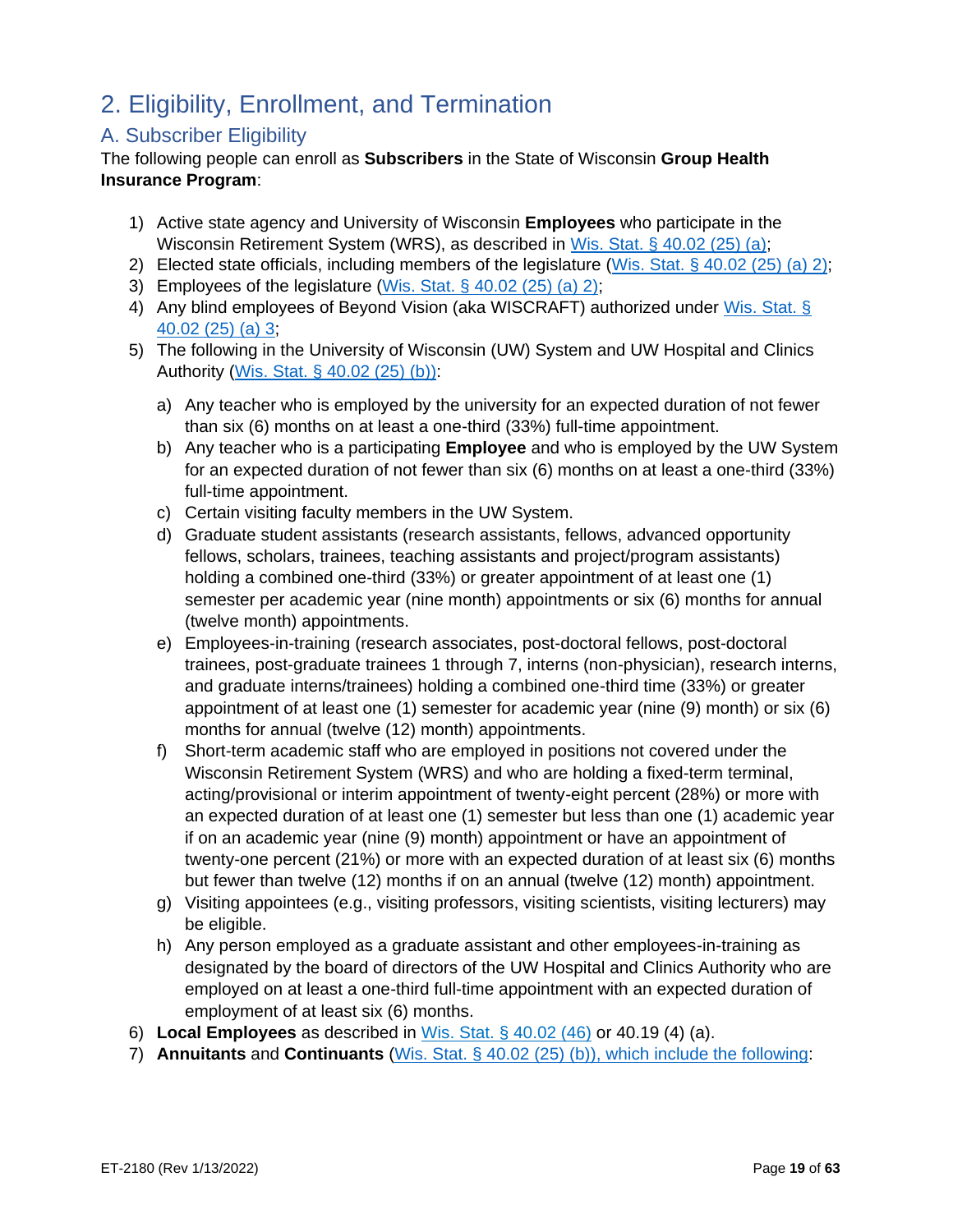- a. Any covered **Participant** who is retired on an immediate annuity or disability annuity, or who receives a lump sum payment under WRS which would have been an immediate annuity if paid as an annuity under [Wis. Stat. § 40.25 \(1\).](https://docs.legis.wisconsin.gov/statutes/statutes/40/II/25/1)
- b. The surviving spouse of a **Subscriber**.
- c. Covered **Participants** who terminate employment, have attained minimum retirement age, have twenty (20) years of WRS creditable service, and defer their annuity (if a timely application is submitted).
- d. Any participating **State Employee** who terminates employment after attaining twenty (20) years of WRS creditable service, remains an inactive WRS participant, and is ineligible for an immediate annuity (that is, under the minimum retirement age). See [Section 2. I. Re-Enrollment](#page-25-2) below for more information.
- e. Any rehired **Annuitant** electing to return to active WRS participation is immediately eligible to apply for coverage through their **Employer**.
- f. Any **Local Employee** under [Wis. Stat. § 40.02 \(25\) \(b\) 11](http://docs.legis.wisconsin.gov/statutes/statutes/40/I/02/25/b/11) who retires and is receiving an annuity under the Wisconsin Retirement System (but not those only receiving a duty disability benefit under [Wis. Stat. § 40.65](https://docs.legis.wisconsin.gov/statutes/statutes/40/V/65) or Long Term Disability Insurance (LTDI)),
- g. Any **Dependent** of a **Local Annuitant**, who is receiving a continuation of the **Local Annuitant's** annuity, and, if eligible, who has acted under [Wis. Stat. § 40.51](http://docs.legis.wisconsin.gov/document/statutes/40.51(10))  [\(10\)](http://docs.legis.wisconsin.gov/document/statutes/40.51(10)) to elect the Local Annuitant Health Program (LAHP).
- h. Any **Local Annuitant** receiving an annuity through a program administered by **ETF** under [Wis. Stat. § 40.19 \(4\) \(a\).](http://docs.legis.wisconsin.gov/statutes/statutes/40/I/19/4/a)
- i. **Participants** who meet federal or **State** continuation provisions. See Section 260.
- 8) Disabled persons entitled to benefits under [Wis. Adm. Code §](http://docs.legis.wisconsin.gov/code/admin_code/etf/50/III/40) ETF 50.40 or [Wis. Stat. §](https://docs.legis.wisconsin.gov/statutes/statutes/40/V/65)  [40.65](https://docs.legis.wisconsin.gov/statutes/statutes/40/V/65) including:
	- a. Insured **Employees** or former **Employees** who choose to continue coverage when the **Employee's** Long-Term Disability Insurance (LTDI) benefit under [Wis. Adm.](http://docs.legis.wisconsin.gov/code/admin_code/etf/50/III/40)  [Code § ETF 50.40](http://docs.legis.wisconsin.gov/code/admin_code/etf/50/III/40) or a duty disability benefit under [Wis. Stat. § 40.65](https://docs.legis.wisconsin.gov/statutes/statutes/40/V/65) is approved.
	- b. Previously insured **Employees** or former **Employees** whose coverage lapsed and who are eligible and apply for an LTDI benefit under [Wis. Adm. Code § ETF 50.40,](http://docs.legis.wisconsin.gov/code/admin_code/etf/50/III/40) or a duty disability benefit under [Wis. Stat. § 40.65.](https://docs.legis.wisconsin.gov/statutes/statutes/40/V/65)

# <span id="page-19-0"></span>B. Dependent Eligibility

A **Subscriber** may also be able to enroll certain family members in the **GHIP** as a part of their plan. These **Participants** are generally described as **Dependents.** A **Dependent** can be a **Subscriber's:**

- 1) Spouse.
- 2) Child.
- 3) Legal ward who becomes a permanent legal ward of the **Subscriber** or **Subscriber's** spouse prior to age 19.
- 4) Adopted child when placed in the custody of the parent as provided by Wis. Stat. § [632.896.](https://docs.legis.wisconsin.gov/statutes/statutes/632/VI/896)
- 5) Stepchild.
- 6) Grandchild if the parent is a **Dependent** child.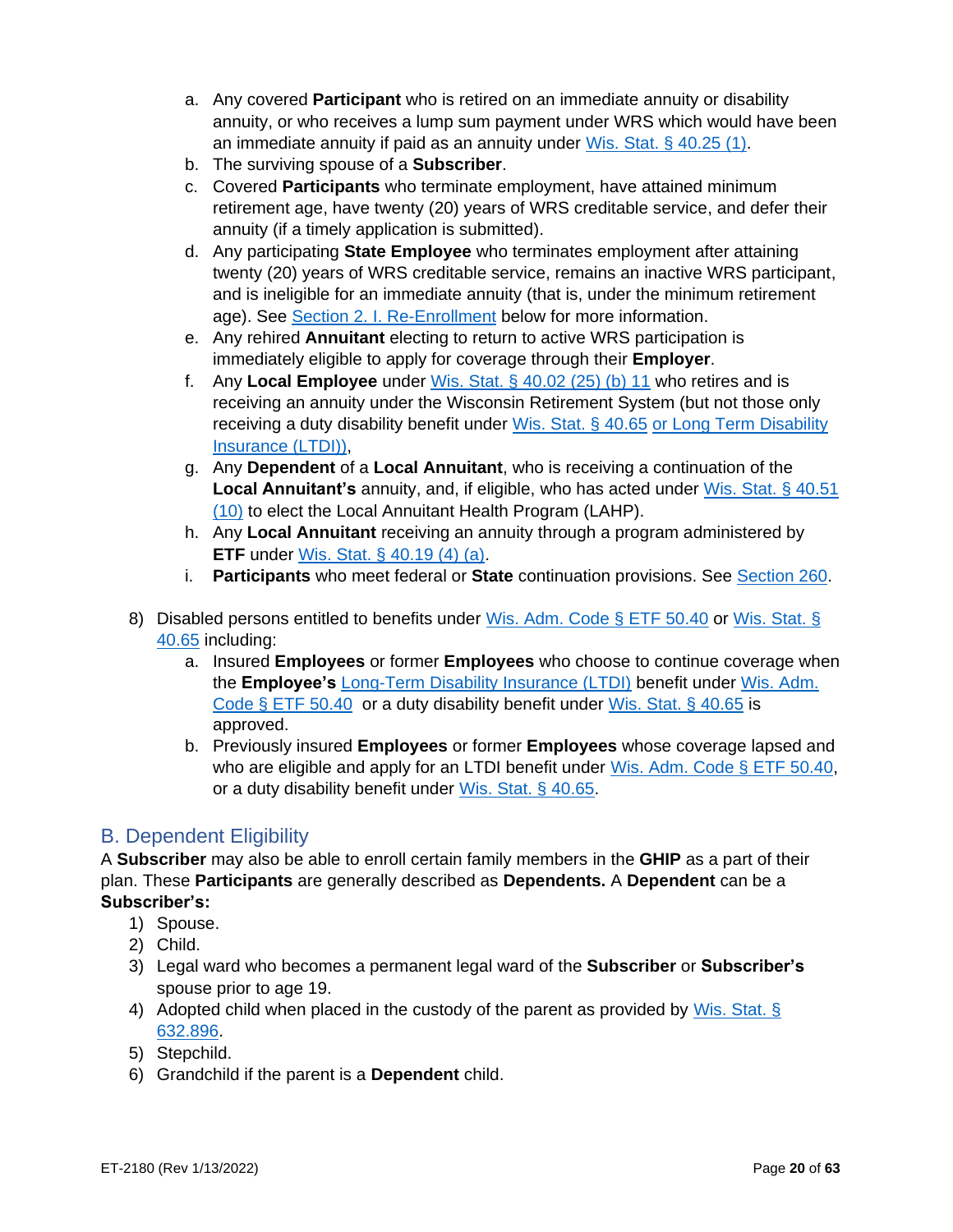A **Dependent's** eligibility for coverage may change, based on age or a change in legal relationship to the **Subscriber**. See Section 2. H. [Qualifying Life Events](#page-23-1) for more information on when **Dependent** eligibility for coverage can change.

Most children cease to be eligible for health insurance coverage when they turn 26, but there are some exceptions.

Under Wisconsin law, a **Dependent** child who is called to federal active duty in the military when they are under age 27 and enrolled in full-time higher education can remain covered regardless of age, as long as they are still attending school full time (see [Wis. Stat. § 632.885\)](https://docs.legis.wisconsin.gov/statutes/statutes/632/VI/885).

## <span id="page-20-0"></span>Over-Age Disabled Child Eligibility

An unmarried **Dependent** child who is incapable of self-support because of a physical or mental disability that can be expected to be of long-continued (at least one year) or indefinite duration is an eligible **Dependent**, regardless of age, as long as the child remains disabled and is **Dependent** on the you (or the other parent) for at least 50% of their support and maintenance. This is demonstrated by the support test done for federal income tax purposes, whether you claim the child on your taxes. If you die, your disabled adult **Dependent** must still meet the remaining disabled criteria and be incapable of self-support. Your **Health Plan** will follow up no more than once per year to verify that your child still qualifies for coverage. If your child no longer qualifies because either their disability improves or they become able to support themselves, their coverage under your plan will end. If you disagree with a **Health Plan's** determination of disability, you can appeal that decision to **ETF**.

The **Health Plan** shall notify the **ETF** of individual over-age disabled child reviews per **ETF** submission instructions. The **Health Plan** may perform the annual individual reviews at any time of the year. If it is found that your child no longer meets the criteria for an over-age disabled child, termination of the child's coverage must be prospective. **ETF** must be copied on the notification of the **Health Plan's** review as described in the submission instructions.

In addition, the **Health Plan** must report and certify to **ETF** the total results from its process to verify the eligibility of over-age disabled children age twenty–six (26) or older, which includes checking that the:

- 1) Child is incapable of self-support because of a disability that can be expected to be of long-continued or indefinite duration of at least one year (reviewed annually except if the child has **Medicare Parts A** and **Part B**, or has been found permanently disabled; if so, the medical review must be done at least once every 3 years), and
- 2) Support and maintenance requirement is met (per IRS 501 Worksheet 2, reviewed annually), and
- 3) Child is not married (reviewed annually).

# <span id="page-20-1"></span>C. Program Option Eligibility

The **GHIP** offers different **Benefits Plans,** sometimes called Program Options. The **Benefit Plans** available to you will depend upon your status (e.g., **Employee, Annuitant**) and the **Employer** who is providing your **Benefits** (e.g., **Local, State**).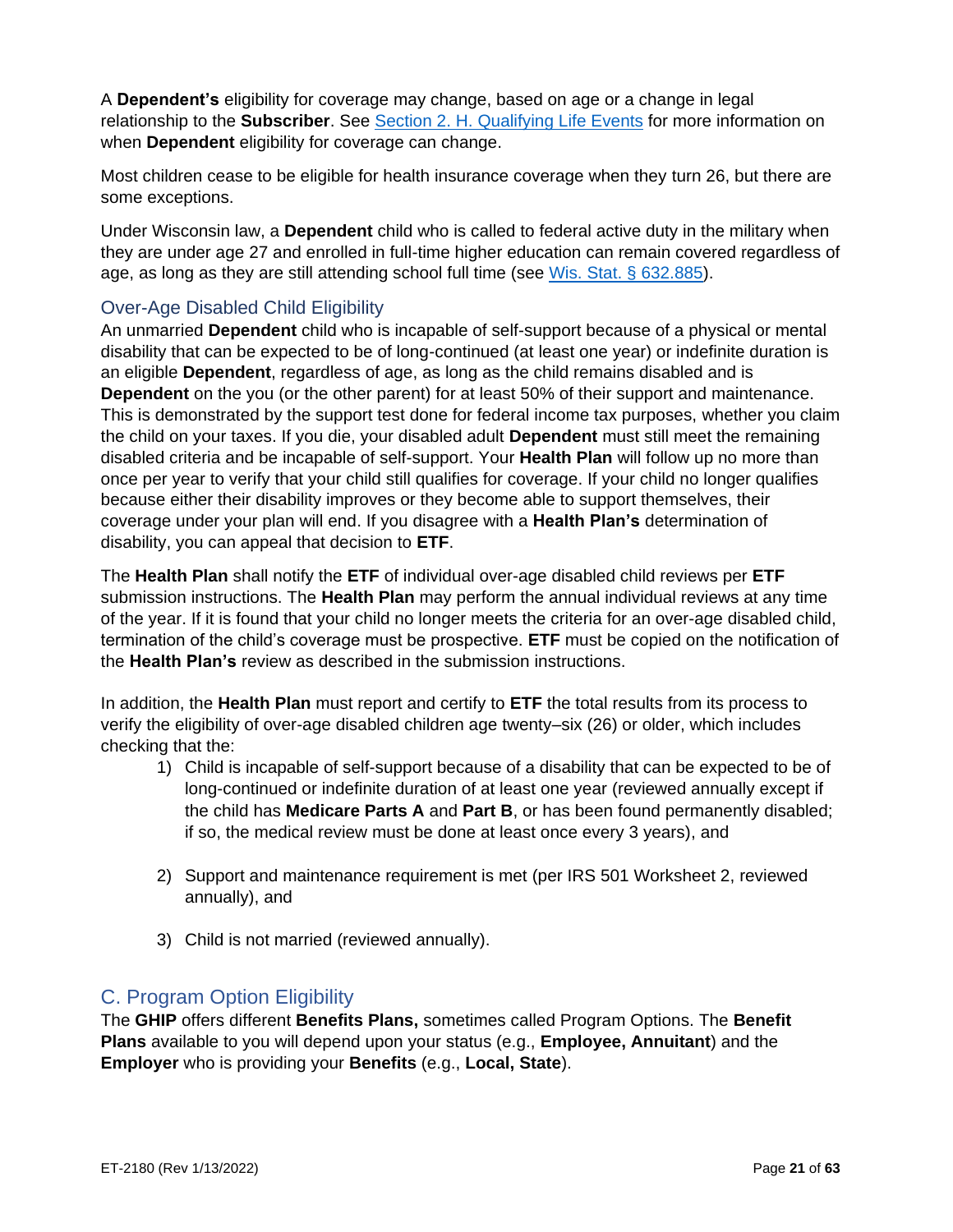You can choose a **Benefit Plan** design. A minimum of two (2) competing **Benefit Plans** is required by Wisconsin law (see [Wis. Stat. § 40.51 \(6\)\)](https://docs.legis.wisconsin.gov/statutes/statutes/40/IV/51/6).

To figure out which **Benefit Plan** you have, see the **Schedule of Benefits** attached to your **Certificate of Coverage**, or visit **ETF**'s website at<http://etf.wi.gov/benefits-by-employer> and search for your **Employer**.

**Annuitants** who are eligible for and enrolled in **Medicare** have additional **Benefit Plan** options available to them. See Section 2. F. [Medicare Enrollment](#page-21-4) for more information.

# <span id="page-21-0"></span>D. Individual & Family Coverage

#### <span id="page-21-1"></span>Individual Coverage

Individual coverage covers only the **Subscriber**. If you are enrolled in individual coverage, only your health care services will be covered by your policy. You may change between individual and family coverage when you have a **Qualifying Life Event** or during the annual **Open Enrollment** period.

#### <span id="page-21-2"></span>Family Coverage

Family coverage allows you to cover both yourself (the **Subscriber**) and your **Dependents**. All eligible **Dependents** must be listed on your application and are covered under family coverage. You cannot choose to exclude any eligible **Dependent** from family coverage unless that **Dependent** is already covered under the **GHIP** through either their own policy or another **Subscriber**.

#### <span id="page-21-3"></span>E. No Double Coverage & Spouse-to-Spouse Transfer

A **Dependent** or **Subscriber** cannot be covered at the same time by more than one **Subscriber** of the **Group Health Insurance Program** (including **State** and **Local**). If a **Dependent** on your **Benefit Plan** is covered by another **GHIP Subscriber**, you and the other **Subscriber** will be notified. You will have thirty (30) calendar days to decide which of you will keep your **Dependent** on your plan. Whoever does not keep the **Dependent** must submit an application to remove the **Dependent**. The **Effective Date** of the change will be the first of the month following receipt of the application.

If no application is submitted within the thirty (30) calendar day period, **ETF** will select one **Subscriber** and re-enroll all other **Participants** as **Dependents**.

If you and your spouse are both employed by a **State** or **Local Employer** that offers the **GHIP**, and you are both enrolled under a family policy provided by one employer, you can opt to change which of you is the **Subscriber** for your **GHIP** coverage. Note that you will only be able to select the **Benefit Plans** available to you under the **Subscriber's Employer**. If you change mid-year, you may be able to transfer the amounts you have already paid towards your benefit maximums; see [Section 3. D. Transfer of Benefit Maximums, Deductibles, and Out-of-Pocket Limits](#page-28-0) below for more information.

# <span id="page-21-4"></span>F. Medicare Enrollment

If you are an **Annuitant**, you and your **Dependents** (or your surviving **Dependents** if you die) who enroll in Medicare may continue your coverage at reduced **Premium** rates.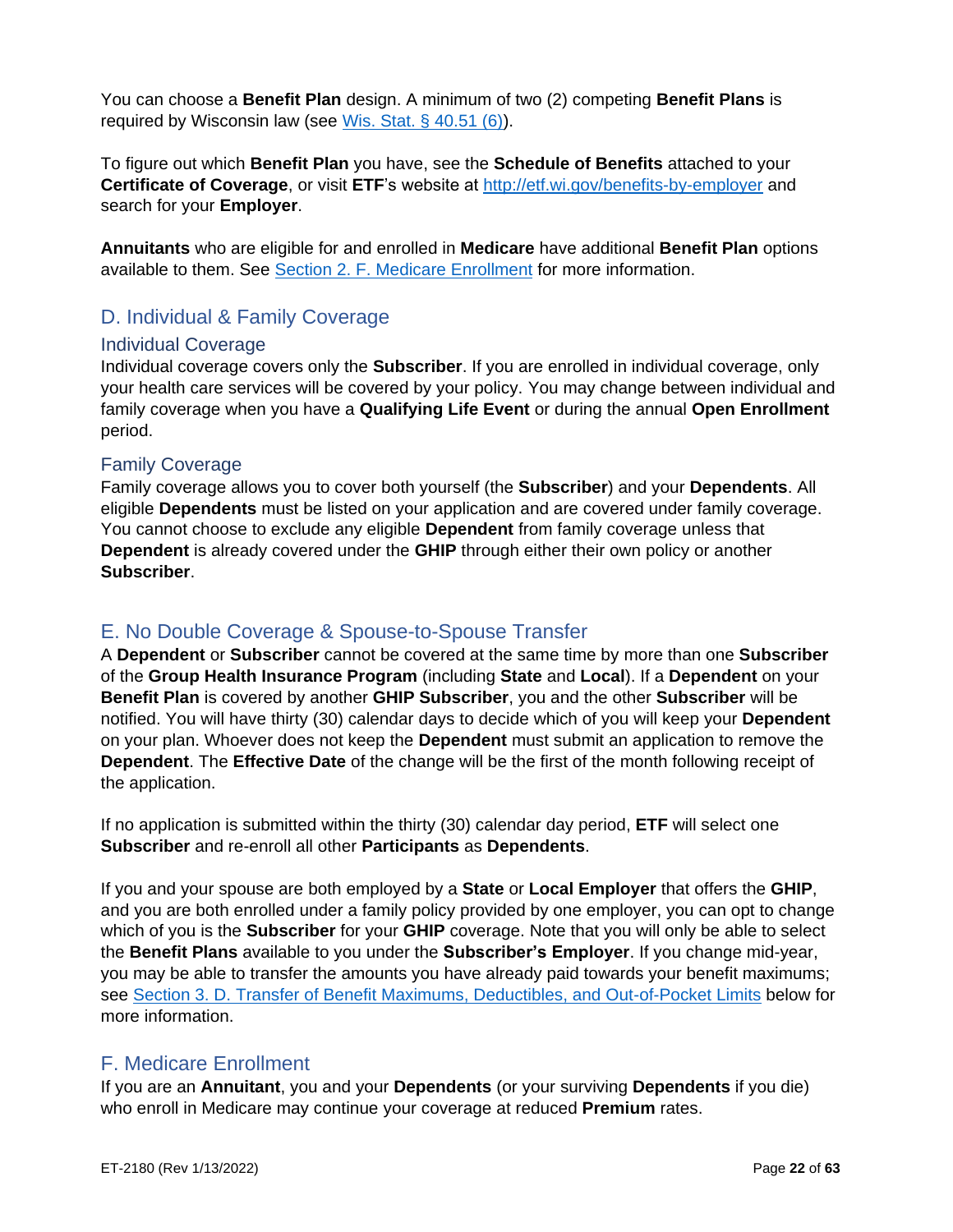You (and your eligible **Dependents**) do not need to enroll in Medicare while you are an active **Employee** of your **State Employer** or participating **Local Employer**. If you retire or otherwise leave active employment, you (and your eligible **Dependents**) must enroll in **Medicare Part A** and **Part B** as soon as you are eligible. You must provide your Medicare enrollment information to **ETF.**

You and your **Medicare-**eligible **Dependents** must remain enrolled in **Medicare Parts A and Part B** once you retire. If you are not enrolled in **Part B** when you retire or if you disenroll from **Part B**, you will have to pay all of the costs for services your receive out of pocket that **Part B**  would have covered.

If your **Health Plan** discovers that you are required to enroll in **Medicare Part A** and **Part B** and have either not elected **Part B** coverage or have disenrolled in **Part B** coverage, your **Health Plan** is required to provide information, including the total dollars in claims you have used, and any other documentation needed to **ETF**. Your **Health Plan** will then contact you to explain the financial impacts to you of disenrolling in **Part B** coverage, and will provide assistance to you to re-enroll in **Part B**. If you refuse to re-enroll in **Part B** coverage, your **Health Plan** will notify **ETF**  for additional follow up.

If you are an **Annuitant** or **Continuant** who is enrolled in **Medicare Part A** and **Part B**, you are eligible to enroll in **Medicare Advantage** or **Medicare Plus** for individual coverage. If you would like to enroll in family **Medicare Advantage** or **Medicare Plus** coverage, your **Dependents** must also enroll in **Medicare Parts A** and **B.** If you have a **Dependent** on your plan who is not enrolled in **Medicare**, you may be able to split your coverage so that you can enroll in the **Medicare Plus** or **Medicare Advantage** plan; your non-**Medicare Dependent** will be enrolled in a non-**Medicare**  benefit plan.

If you or your **Dependent** enroll in **Medicare Advantage**, your **Medicare Advantage** plan will verify that you are enrolled in **Medicare Part A** and **Part B** continuously. If you drop either part of **Medicare** while you are enrolled in the **Medicare Advantage** plan, your **Medicare Advantage**  plan provider will notify **ETF**, and you will be moved to **Medicare Plus**. In addition, you will be responsible for any claims costs that would have been paid by **Medicare**. **ETF** strongly recommends that you not disenroll from **Part A** or **Part B** once you have enrolled.

If you remain enrolled in the same **Health Plan** you had when you were an **Employee** after you retire, your **Health Plan** will provide **Benefits** and services as described in this document to you once you are enrolled in **Medicare**, carving out the benefits paid by **Medicare.** This means you will receive the same **Benefits** level provided to you when you were an **Employee**. You may also opt to enroll in **Medicare Advantage** or **Medicare Plus**; these programs have slightly different benefits but offer robust coverage. See **ETF's** Health Benefits in Retirement webpage for more information [\(https://etf.wi.gov/retirement/living-retirement/health-benefits-retirement\)](https://etf.wi.gov/retirement/living-retirement/health-benefits-retirement).

Your **Health Plan** must notify **ETF** in writing if **Medicare** does not allow you to enroll in **Medicare**  for any reason once you retire.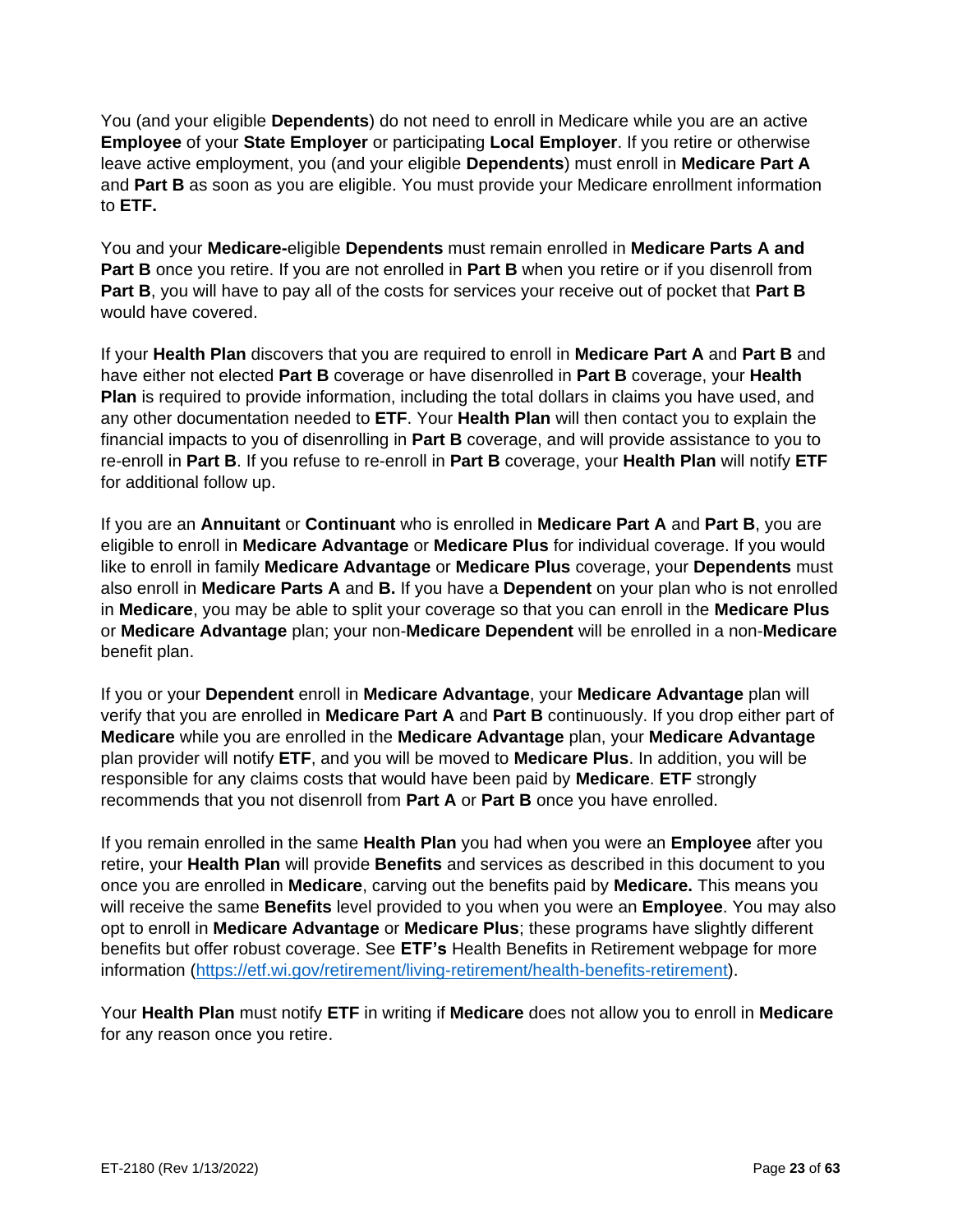# <span id="page-23-0"></span>G. Exceptions to Mandatory Medicare Enrollment

Mandatory enrollment in Medicare is waived if you or your Medicare age **Dependent** would be required to pay premiums for **Part A** coverage. However, if you or your Medicare-age **Dependent** do not enroll in **Part A**, regardless of the requirement to pay premium, you will not be eligible for the reduced **Premium** rate or for enrollment in the **Medicare Advantage** plan.

If you are an **Annuitant** and you or your spouse are covered under another group **Health Plan** through a different employer that is the primary payer for **Medicare Part A** and **Part B** charges, you and/or your spouse may delay **Part B** enrollment (to the extent allowed by federal law). More information is available in [Section 3. C. Medicare Participant Premiums](#page-27-3) below.

## <span id="page-23-1"></span>H. Qualifying Life Events

If you have recently had a change in marital status, a baby, or a change of home address, you may have the opportunity to enroll or change coverage outside of the annual **Open Enrollment** period. More information is available online; go to [https://etf.wi.gov](https://etf.wi.gov/) and search "Life Event."

Some events may cause your **Dependents** to no longer be eligible for coverage under your **Health Plan.** If you are aware that one of the following events will happen soon, contact your Human Resources department if you are an active **Employee**, or **ETF** if you are an **Annuitant** or **Continuant**. If your **Health Plan** finds that one of your **Dependents** is no longer eligible, the **Health Plan** will also notify **ETF**. If your non-qualified **Dependent** received benefits during a time they should not have been on your plan, their claims will be adjusted, and they may be responsible for costs.

#### <span id="page-23-2"></span>Marriage

If you get married while you are enrolled in the **GHIP**, you can add your new spouse to your **Health Plan** within thirty (30) days of your marriage. If your new spouse has children, you must also add those children to your policy.

#### <span id="page-23-3"></span>**Divorce**

If you divorce your spouse while enrolled in the **GHIP**, your spouse and any stepchildren on your plan will no longer be eligible for coverage. Spouses and stepchildren stop being **Dependents** at the end of the month in which a marriage is terminated by either divorce or annulment. For documentation of divorce, you will need to provide the judgment of divorce that is entered or final and has been signed and dated by the clerk of courts. It is the date of this document that determines when the divorce is final.

#### <span id="page-23-4"></span>New Dependent

If you gain a new **Dependent** because of a birth, adoption or adoption placement, transfer of custody, paternity order, [National Medical Support](https://www.acf.hhs.gov/css/form/national-medical-support-notice-forms-instructions) Notice (NMSN), or legal guardianship, you may add that new **Dependent** to your plan. You must apply to add your new dependent within sixty (60) calendar days of the event, except for a custody change, where you have thirty (30) calendar days.

#### *Children Born Outside of Marriage*

A child born outside of marriage becomes a **Dependent** of the father on:

• The date of a court order declaring paternity, or;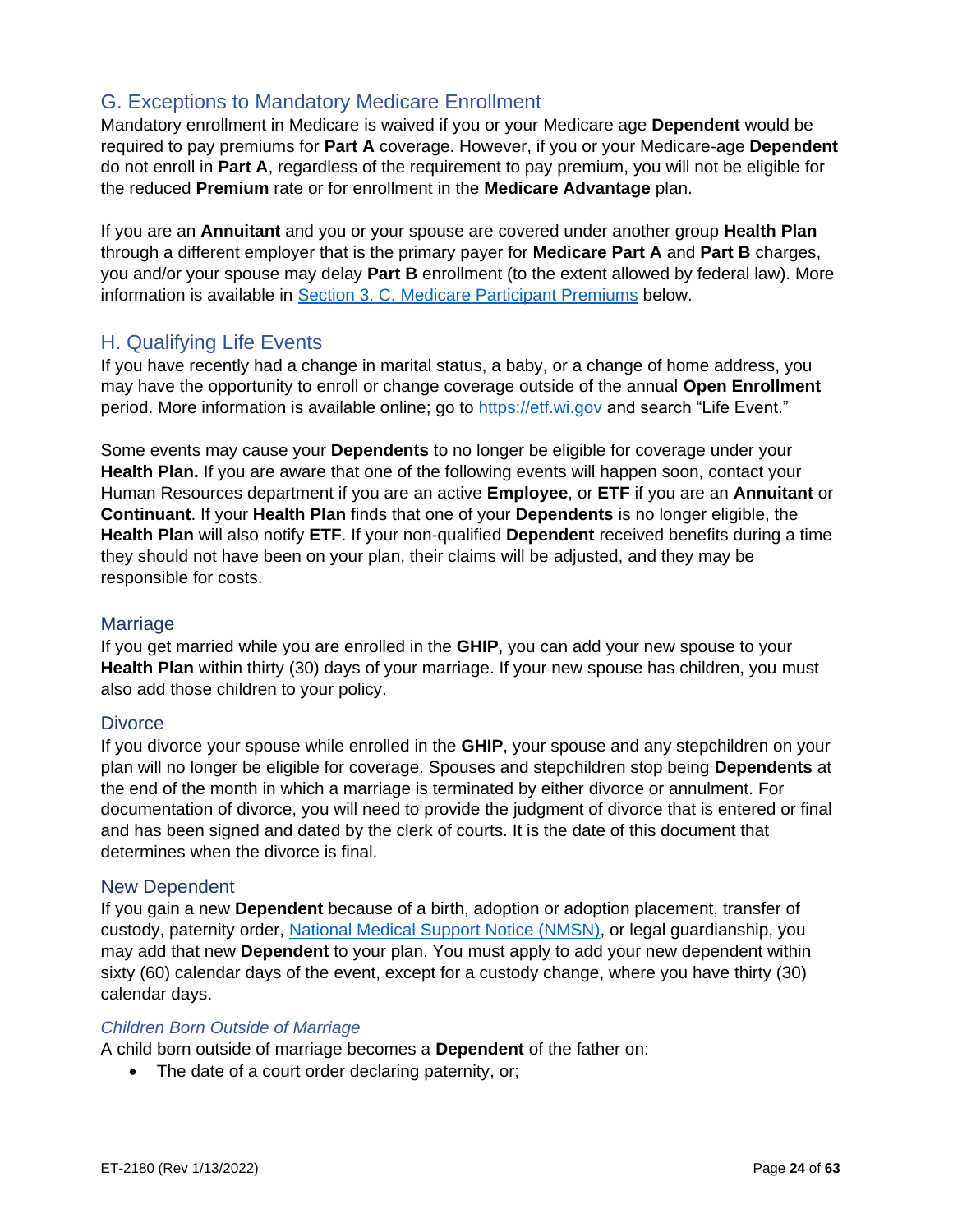- The date the acknowledgement of paternity is filed with the Department of Health Services (or equivalent if the birth was outside of Wisconsin), or;
- The date of birth with a birth certificate listing the father's name.

You should file an application within sixty (60) calendar days of the child's birth, court order, or paternity acknowledgement. When an acknowledgment of paternity is filed within 60 days of the birth, and an application is received or online enrollment performed within the 60-day time frame, family coverage is effective on the date of birth.

#### *Dependent Grandchildren*

If your minor **Dependent** child has a child while they are covered by your **GHIP** policy, you may add your grandchild as a **Dependent**. Your grandchild will no longer be a **Dependent** at the end of the month in which your **Dependent** child (the grandchild's parent) turns age 18.

#### <span id="page-24-0"></span>Adult Children Aging Out

Your children cease to be **Dependents** at the end of the month in which they turn 26 years of age, unless they are disabled or in some cases where a child is called to active duty, as described in **Section 2. B. Dependent Eligibility** above.

#### <span id="page-24-1"></span>Adult Children Who Become Eligible Employees

If your **Dependent** child enrolls in their own **GHIP** insurance policy because they start working for a participating **Employer**, they are no longer eligible to be covered by your policy.

#### <span id="page-24-2"></span>Eligibility for Other Coverage

If you become eligible for coverage through your spouse, you may be able to cancel your **GHIP** coverage. You must file an application to change within thirty (30) days of becoming eligible for other coverage.

#### <span id="page-24-3"></span>Involuntary Loss of Employer Contribution

If you or one of your **Dependents** either lose eligibility for coverage or lose employer contributions for other health insurance coverage, you may enroll in the **GHIP**. You must file an application to join or change your policy within thirty (30) days of the involuntary loss of coverage or contribution. This does not apply if you or your **Dependent** voluntarily drop coverage.

#### <span id="page-24-4"></span>Increased Employer Contribution

If your job changes such that your **Employer** would increase their contribution to your health insurance (e.g., moving from half to full time employment), you may enroll in the **GHIP**. You must file your application to join within thirty (30) days of this change.

#### <span id="page-24-5"></span>Move to New County

If you move to a new county where you will be for at least three months, you can change which **Health Plan** you receive your **GHIP** coverage through. You must file to change **Health Plans** within 30 days of your move.

#### <span id="page-24-6"></span>**Retirement**

If you were not already covered by the **GHIP** when you decide to retire, you may be able to enroll to help preserve your sick leave credits if that is available to you through your employer. Enrollment options are limited, so you should discuss this as soon as possible with your Human Resources department and/or at your **ETF** retirement counseling appointment before you retire.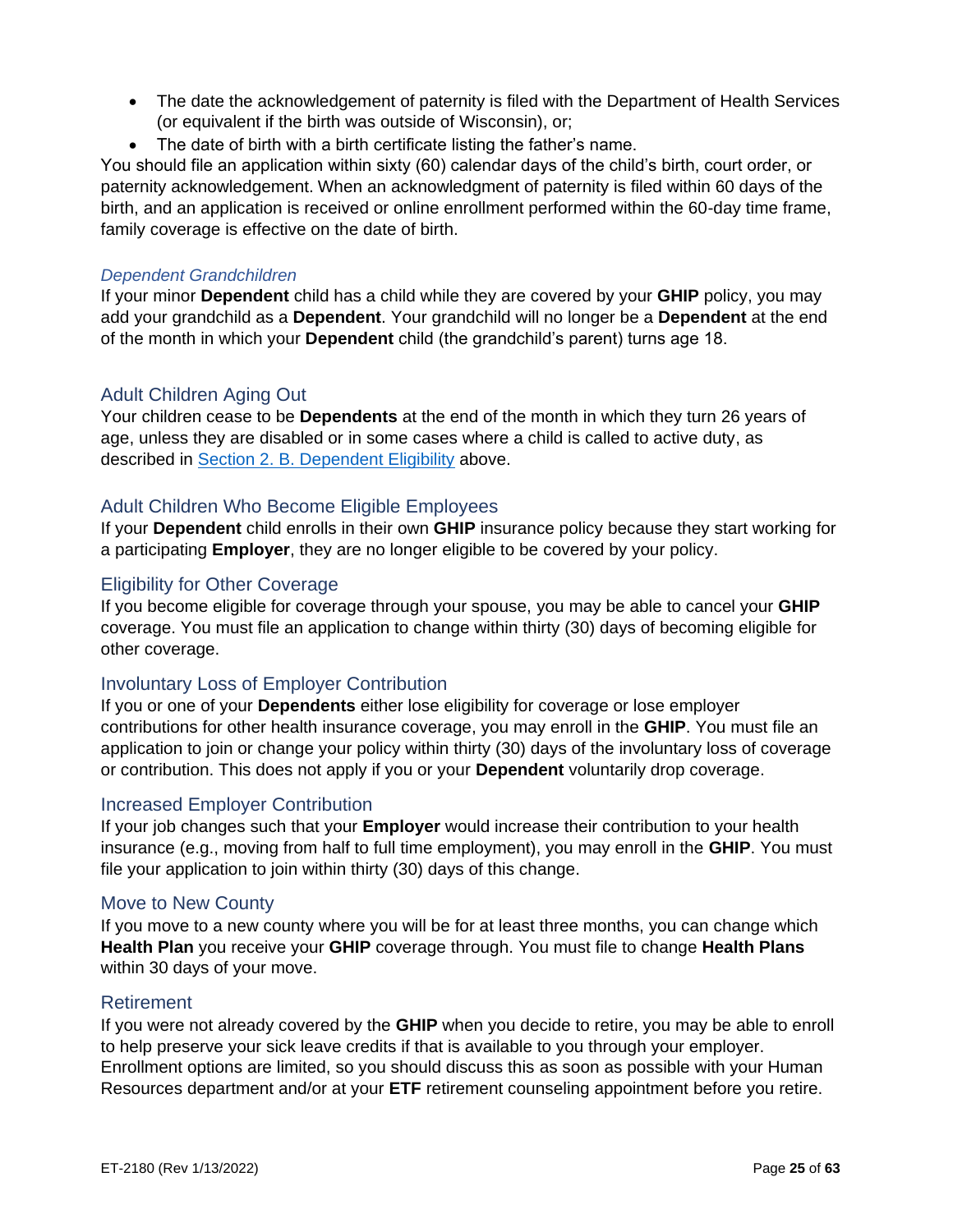If you are covered by the **GHIP** when you become a retiree, you may be able to move from family to single coverage, or cancel your coverage. If you do not cancel, your coverage will automatically continue for you into retirement.

If you are already retired and you become **Medicare** eligible, you must enroll in **Parts A and B** (See [Section 2. F. Medicare Enrollment\)](#page-21-4). When you first enroll in **Medicare**, you could also choose to move to a different **Benefit Plan**, such as IYC Medicare Advantage or IYC Medicare Plus, or you may choose to cancel your **GHIP** coverage. You must file an application within thirty (30) days of enrolling in **Medicare**, or you may submit up to three months before your **Medicare** coverage takes effect.

#### <span id="page-25-0"></span>Death of a Spouse

If your spouse dies while they are enrolled in the **GHIP**, you may change from family coverage to single if no one else is on your policy; if you have other **Dependents**, you must keep your family coverage. If you were enrolled in your spouse's non-**GHIP** insurance and lost eligibility or all the employer contribution due to their death, you may enroll in the **GHIP**. You should submit your application within thirty (30) days of losing your other coverage.

If you are enrolled in a **Medicare** coordinated **Benefit Plan** in the family **Premium** category and one or more family members enrolled in **Medicare Part A** and **Part B** dies, the family **Premium** category in effect shall not change solely as a result of the death.

#### <span id="page-25-1"></span>Death of Subscriber

If you die with **Dependents** (spouse, children, or grandchildren) enrolled on your plan, your **Dependents** can continue coverage under the **GHIP**. If your **Dependent** regains eligibility and was previously covered under your policy when you die, if you were in the process of adopting a child when you die, or if you have a child who was born within nine (9) months of your death, those **Dependents** will be eligible to enroll in coverage in the **GHIP** for as long as they continue to be eligible.

New coverage for your **Dependents** would be effective on the first day of the calendar month following the date of your death. It will continue until coverage would normally end for a **Dependent**. See above for situations that might change a **Dependent's** eligibility.

#### <span id="page-25-2"></span>I. Re-Enrollment (State Employees)

Any participating **State Employee** who terminates employment after reaching twenty (20) years of WRS creditable service, remains an inactive WRS participant, and is not eligible for an immediate annuity because they are less than minimum retirement age may enroll in the **Health Benefit Program** after they become eligible for their annuity. They must enroll during the **Open Enrollment** period for coverage effective the following January 1, unless there is a different qualifying event.

#### <span id="page-25-3"></span>J. COBRA/Continuation

If you leave employment, you may be eligible for COBRA Continuation of your **GHIP** coverage. Your **Employer** will provide you with the paperwork you need to file. You must submit a completed application to the **ETF** that is postmarked within sixty (60) calendar days of the date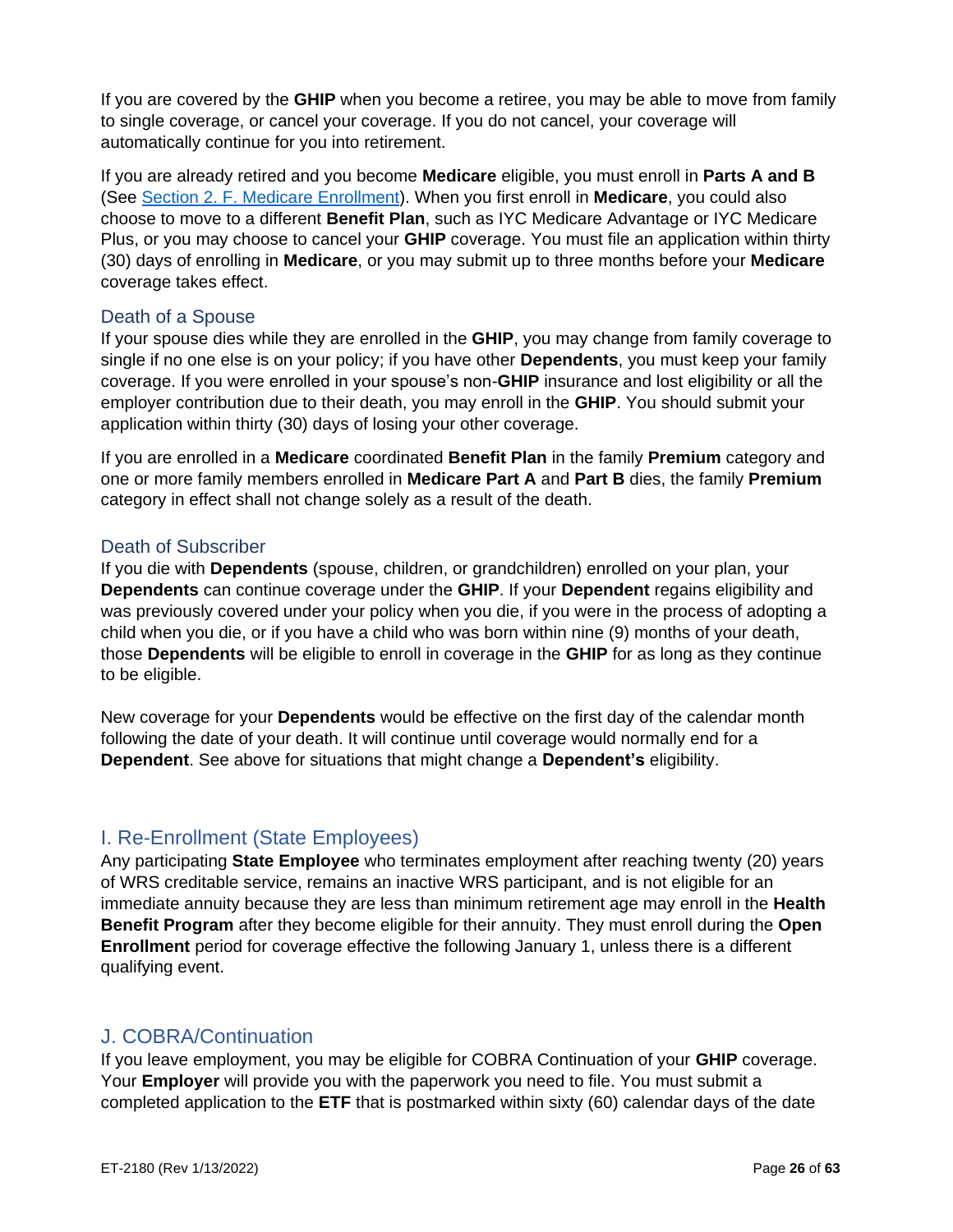you were notified of the right to continue, or sixty (60) calendar days from the date your coverage would otherwise end, whichever is later.

If you or your **Dependent** ceases to be eligible for coverage, you may elect COBRA continuation for a maximum of thirty-six (36) months from the date of the qualifying event or the date of your **Employer** notifies you regarding the end of eligibility, whichever is later. Your continuation coverage will end in the following circumstances:

- When coverage is canceled;
- When **Premiums** are not paid when due; or
- When coverage is terminated as permitted by state or federal law.

# <span id="page-26-0"></span>K. Layoffs & Leaves of Absence

If you are laid off or you take a leave of absence, you may continue your health insurance coverage.

A leave of absence under Wisconsin law is, "any period during which an employee has ceased to render services for a participating employer and receive earnings and there has been no formal termination of the employer-employee relationship" (see [Wis. Stat. § 40.02 \(40\)\)](https://docs.legis.wisconsin.gov/statutes/statutes/40/i/02/40). If you are on leave of absence, you can continue coverage as long as your **Premiums** are paid. A leave of absence cannot last more than three years under Wisconsin law.

You may also continue your coverage if you are on layoff. In some cases, **State Employees** may be able to use their accumulated unused sick leave to pay **Premiums** (see [Wis. Stat. § 40.02](https://docs.legis.wisconsin.gov/statutes/statutes/40/i/02/40)  [\(40\)\)](https://docs.legis.wisconsin.gov/statutes/statutes/40/i/02/40).

# <span id="page-26-1"></span>L. Benefits Are Not Assignable

This policy is the personal policy for you and your **Dependents**. You cannot assign any benefits to any other person not named as a **Participant** on this **Benefit Plan**.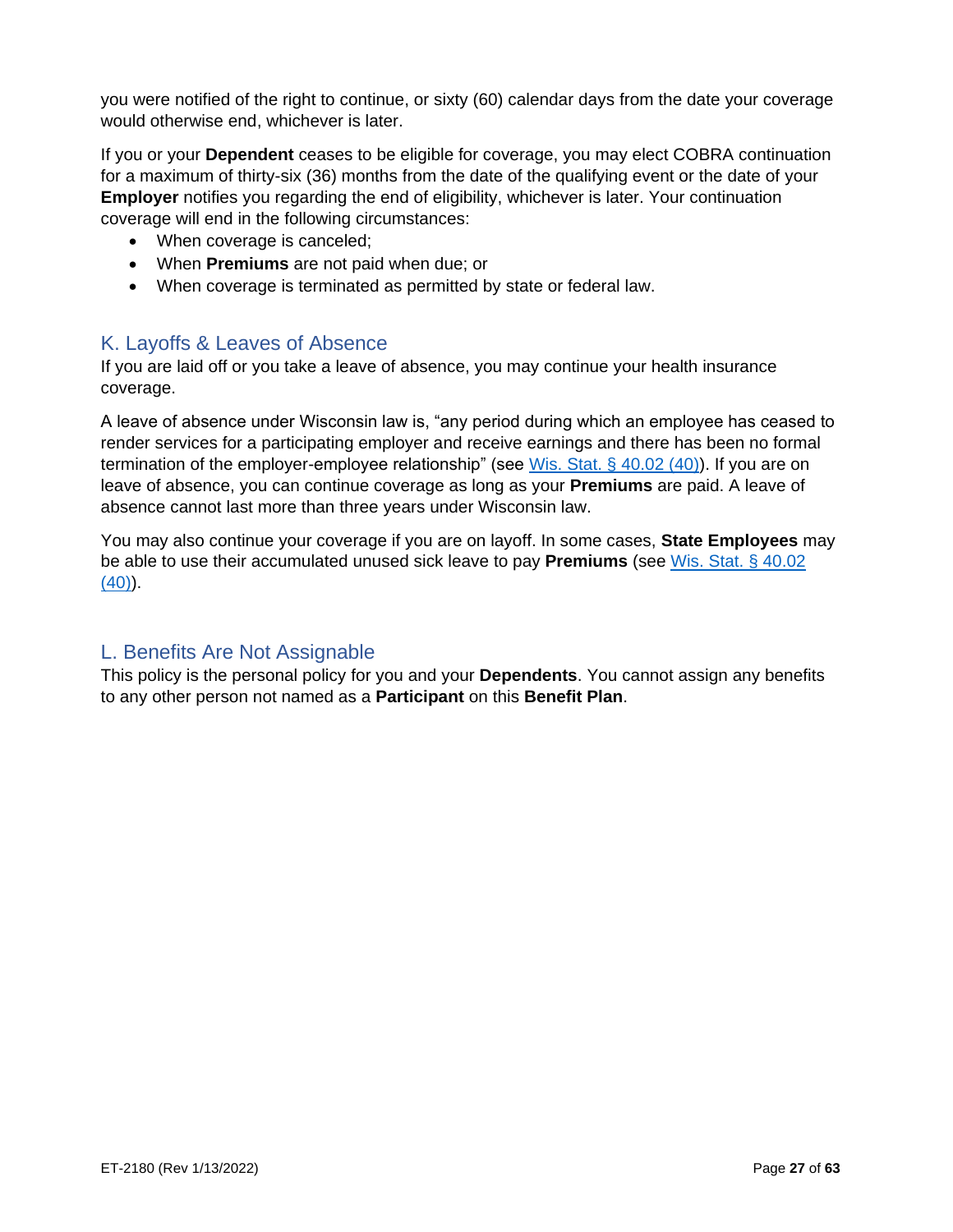# <span id="page-27-0"></span>3. Premiums & Financial Responsibility

# <span id="page-27-1"></span>A. Premium Payment

For **Employees** and most **Annuitants**, your **Premium** payments will be arranged through deductions from salary, your accumulated sick leave account (**State Employees** only), your annuity, or by converting your life insurance under certain circumstances. If you are no longer working and do not have an annuity, sick leave, or converted life insurance, you must pay your **Premiums** directly to your **Health Plan.** If you are paying your **Health Plan** directly and you either stop paying **Premiums** or otherwise tell your **Health Plan** you no longer want coverage, your **Health Plan** will notify the **ETF**.

# <span id="page-27-2"></span>B. Premium Tiers

**Health Plan Premiums** will differ by **Health Plan** due to a variety of factors, including which counties are included in the **Health Plan**'s network **Service Area** and what provider systems are included. To help you navigate **Health Plan Premium** costs, **ETF** and the **Board** divide **Premiums** into three tiers. The most efficient plans will be placed in Tier 1, which will have the lowest **Employee Premium** contribution level. Moderately efficient plans will be placed in Tier 2. The least efficient plans will be placed in Tier 3, which will have the greatest **Employee Premium**  contribution level.

Your **Premium** contribution will be a fixed amount or percentage per tier, as determined by which **Employer** (**State** or **Local**) you work for. Your **Employer** shall contribute the balance of the total **Premium**. Contact your **Employer** for more information on what your **Premium** contribution will be in a given year.

For **State Employees** the State of Wisconsin's contribution toward the total **Premium** for **Employees** (non-retired) for individual and family coverage is based on a tiered structure in accordance with [Wis. Stat. § 40.51 \(6\).](http://docs.legis.wisconsin.gov/statutes/statutes/40/IV/51/6) The Division of Personnel Management (DPM) in the Wisconsin Department of Administration sets the **Employee** contribution amounts annually. **State Employees** should watch for information provided as a part of the annual **Open Enrollment**  period to determine what the cost is for their plan.

The **Premium** share that **Employees** pay for individual coverage and family coverage differs; if you change coverage levels, your share of **Premium** will change. For changes in coverage that are effective after the 1st of the month, the difference in **Premium** between individual and family coverage for that month shall be due only if the change is effective before the 16th of the month.

**Local Employers** that base their contribution on a percentage of the average of the lowest cost qualified plans must pay at least 50% but no more than 88% for plans in the **Local Employer's** service area (exceptions may apply for employees who are less than half time or employees who are part of a collective bargaining agreement). The county that the **Local Employer** is located in is considered the service area, unless otherwise determined by **ETF**.

# <span id="page-27-3"></span>C. Medicare Participant Premiums

**Annuitants** who enroll in **Medicare Parts A** and **Part B** pay less for their **GHIP Premiums**. The reduction in **Premium** is effective on the first day of the month on or after the date the you and/or your **Medicare-**eligible **Dependents** are eligible for **Medicare Parts A** and **Part B** as your primary health benefit coverage and you, the **Subscriber**, are no longer covered as an **Active**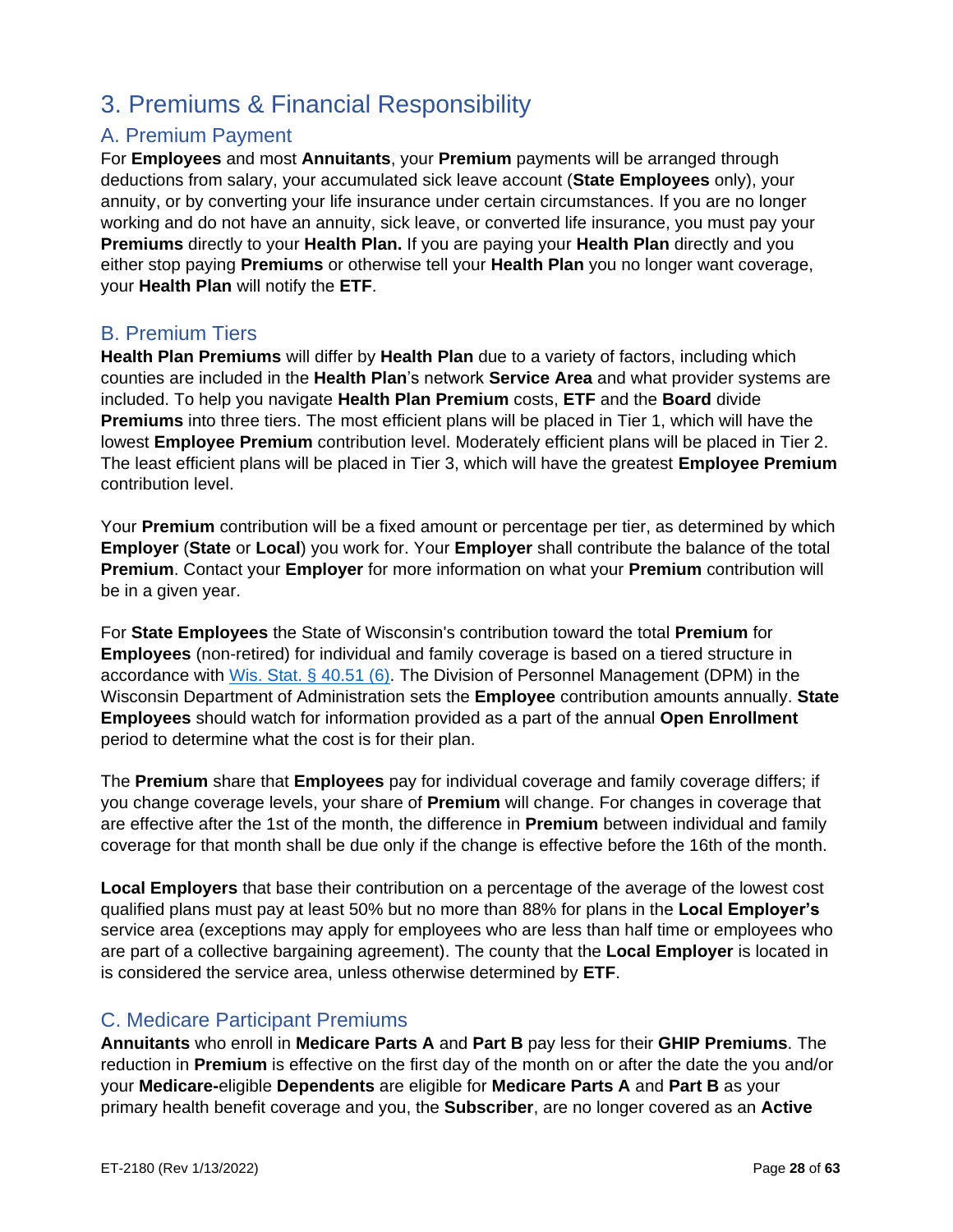**Employee.** This reduced-**Premium** coverage is also referred to as **Medicare** coordinated coverage. In addition to opting for **Medicare** coordinated coverage, you may also choose to enroll in **Medicare Plus** or **Medicare Advantage**. These programs also have lower **Premiums** that share costs with **Medicare**, and both have some additional benefits and services that vary from **Uniform Benefits**. Additional Information is available in [Section 4. Benefits & Coverages](#page-29-2) below.

As discussed in [Section 2. F. Medicare Enrollment,](#page-21-4) you must enroll in **Medicare Part A** and **Part B** if you are continuing your health insurance coverage when you retire. If you don't, it could affect your health insurance **Premiums** and your overall benefits coverage.

Except in cases of fraud, if you either do not enroll in **Medicare Part B** at the time you enroll in a **Medicare** coordinated benefit plan and when **Medicare** is first available as the primary payer, or if you cancel **Medicare** coverage, your coverage will be limited and you will be responsible for any costs that **Medicare** would have paid.

If you are found to have either not enrolled or disenrolled in **Medicare Part B** while on a **Medicare** coordinated benefit plan, retrospective adjustments to **Premium** or claims shall be limited to the shortest retroactive enrollment limit set by **Medicare** for either medical or prescription drug claims, not to exceed six (6) months. In such a case, you (or your **Medicare** eligible **Dependent**) must enroll in **Medicare Part B** at the next available opportunity.

If you or your **Medicare** eligible **Dependent** are enrolled in **Medicare** and subsequently cancel **Medicare** coverage, you will be disenrolled from the **Medicare Advantage** and enrolled in **Medicare Plus** effective as of the date of loss of **Medicare** coverage. That **Medicare Plus** coverage will only cover costs beyond what **Medicare** would have paid; you will be responsible for the costs **Medicare** would have covered.

If you are enrolled in non-**Medicare** coordinated coverage while enrolled in **Medicare Parts A**  and **Part B** and are retired, **ETF** will refund any **Premium** paid in excess of the **Medicare**reduced **Premium** for any months for which **Benefits** were coordinated. In such cases, your **Health Plan** will make claims adjustments prospectively. However, **Premium** refunds for retroactive enrollment in a coordinated **Benefit Plan** will correspond with the retroactive enrollment limits and requirements established by **CMS** for medical and/or prescription drug coverage. This may limit the amount of **Premium** refund you are eligible to receive.

There may be additional limitations to retrospective enrollment for the **Medicare Advantage** plan. You should review your **Medicare Advantage** Evidence of Coverage document and/or contact the **Medicare Advantage Health Plan** to verify these limitations.

# <span id="page-28-0"></span>D. End Stage Renal Disease & Medicare Enrollment

Your **GHIP Benefits** will pay as the primary payer for the first thirty (30) months after you become eligible for **Medicare** due to kidney disease, whether or not you or your **Dependent** are enrolled in **Medicare**. The **Premium** rate for non-**Medicare Advantage Health Plans** will be the non-**Medicare** rate during this period.

**Medicare** becomes the primary payer after the thirty (30)-month period ends, upon enrollment in **Medicare Part A** and **Part B**. If you or your **Dependent** have more than one period of **Medicare**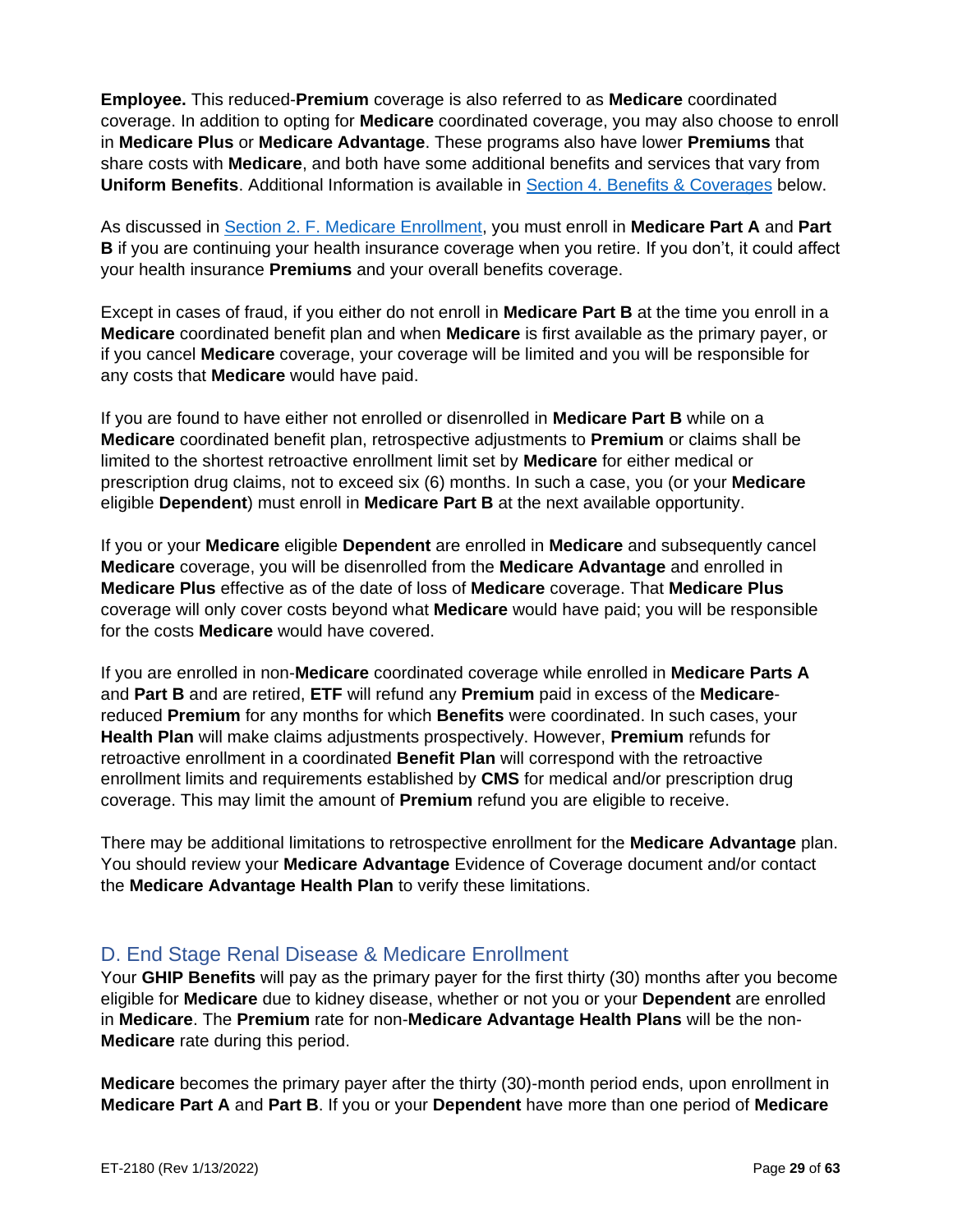enrollment based on kidney disease, there is a separate thirty (30)-month period during which the **GHIP** will again be the primary payer. No reduction in **Premium** is available for active **Employees**.

# <span id="page-29-0"></span>E. Transfer of Benefit Maximums, Deductibles, and Out of Pocket Limits

As discussed in [Section 2. H. Qualifying Life Events,](#page-23-1) you may have the opportunity to change **Health Plans** or **Benefit Plans** (e.g. change from or to the **HDHP**) during a **Benefit Period** in certain situations. In some cases, you may be able to transfer amounts you have already paid under your former coverage to your new coverage.

The amounts that you have already paid toward your **Deductible** and **Out of Pocket Limits (OOPLs)** are referred to as Accumulations. Accumulations to annual medical **Benefit** maximums, medical **Deductibles**, and medical **OOPLs** under your **GHIP** coverage will continue to accumulate for the **Benefit Period** in the following situations if you do not change **Health Plans**:

- a) If you change the level of coverage (e.g., single to family);
- b) If you change benefit plans (e.g. change from or to the **HDHP**);
- c) If a you have a spouse-to-spouse transfer resulting in a change of **Subscriber**; or
- d) If you have a **Dependent** change (e.g. following a divorce) resulting in a change of **Subscriber**.

Accumulations to annual medical **Benefit** maximums, medical **Deductibles**, and medical **OOPLs** will start over at zero (\$0) dollars as of the **Effective Date** of the change if you change from being a **Participant** of the **State** program to the **Local** program, or vice versa.

Accumulations to the annual pharmacy and uniform dental (if applicable) benefits continue to accumulate for the **Benefit Period** regardless of a **Benefit Plan**/**Health Plan** change. See your Uniform Pharmacy Benefits document and Uniform Dental Benefits for more information. For **HDHPs**, medical and pharmacy accumulations are combined.

Your **Health Plan** will apply all **Maximum Out-of-Pocket (MOOP)** limits as required by Wisconsin and federal laws.

#### <span id="page-29-1"></span>F. Recovery of Premium Overpayments

<span id="page-29-2"></span>If you or your **Dependents** receive coverage or **Benefits** that you were not entitled to, you will need to reimburse your **Health Plan** for those services. You must reimburse your **Health Plan** immediately upon receiving notification from the **Health Plan** and/or **PBM**. At the option of the **Health Plan** and/or **PBM**, payments for future **Benefits** may be reduced by the **Health Plan** and/or **PBM** in order to offset a balance owed.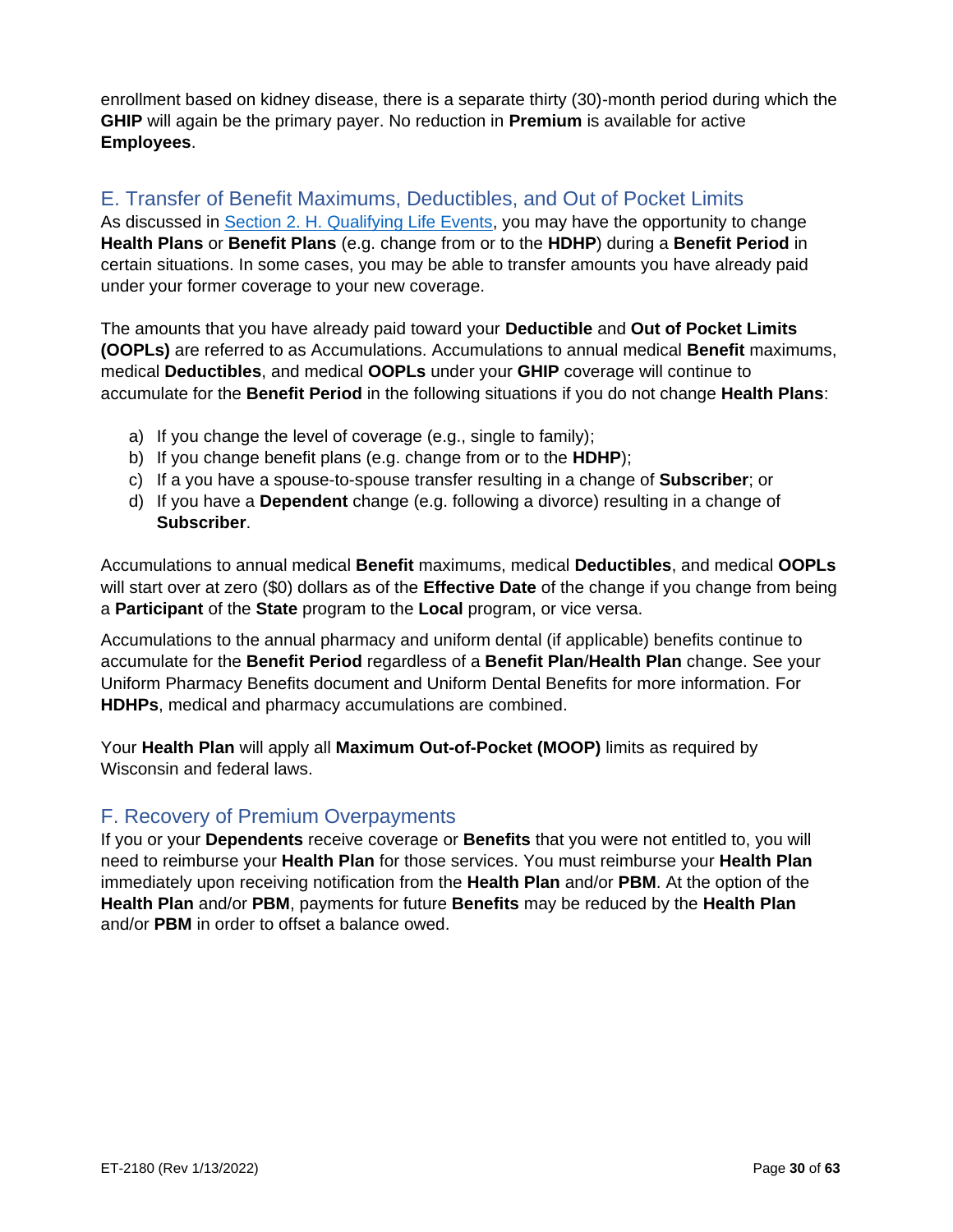# <span id="page-30-0"></span>4. Benefits & Coverages

This section describes the **Benefits** and services provided under the **GHIP**. Services and **Benefits** are available to you and your enrolled **Dependents** if they are received after the date this policy becomes effective and your **Premiums** are paid.

**Medicare Advantage** benefits may differ slightly based upon **CMS** requirements; see your Evidence of Coverage issued by your **Medicare Advantage Health Plan** for details.

## <span id="page-30-1"></span>A. Services Must be Received In-Network

Except in limited circumstances that are specifically described in this Section, you and your **Dependents** must receive services from **Providers** that are a part of your **Health Plan's** defined **Provider** network. If you are having trouble finding an **In-Network Provider** to provide a service, you should contact your **Health Plan** for assistance.

# <span id="page-30-2"></span>B. Exceptions to In-Network Care Requirement

#### <span id="page-30-3"></span>1. Specialty Care Not Available In-Network

If you have a medical condition that requires highly specialized care that is not available in your **Health Plan's** network, you may be able to request access to an **Out-of-Network Provider**. All **Out-of-Network** care requires written **Prior Authorization** from your **Health Plan** before any services are received, unless you are enrolled in the **Access Plan** or your **Health Plan** offers a **PPO Network**. You should contact your **Health Plan** before receiving any **Out-of-Network** care to verify your coverage.

#### <span id="page-30-4"></span>2. Urgent or Emergency Room Care

If you require **Urgent Care** or **Emergency Room** services, and you are not able to return to your network for services (e.g., you are traveling out of state), your **Out-of-Network** services will be covered by your **Health Plan**. Please note that only services that require immediate or **Urgent Care** will be covered; services that might safely be delayed in order for you to return to your **Health Plan's Service Area** may be reviewed by your **Health Plan**.

#### <span id="page-30-5"></span>3. Follow-Up to an Out-of-Network Emergency Room or Urgent Care Visit

Sometimes after a visit to an **Emergency Room** or **Urgent Care**, you may need additional followup appointments to manage an **Illness** or **Injury**. In most cases, you will be required to return to your **Health Plan's Service Area** for follow-up care. Some limited exceptions might be granted if you are physically unable to return to the **Service Area**. You must notify your **Health Plan** immediately if follow-up care is necessary, and your **Health Plan** will provide written **Prior Authorization** on a case-by-case basis for any follow-up care that is received from an **Out-of-Network Provider**. If you do not receive written **Prior Authorization** before an **Out-of-Network** follow-up appointment, you will be responsible for the full cost of the visit.

#### <span id="page-30-6"></span>4. Out-of-Network Coverage for Full-Time Students

If your **Dependent** is a full-time student attending school outside of your **Health Plan's Service Area**, certain outpatient mental health services and treatment of alcohol or drug abuse will be covered **Out-of-Network**, as required by [Wis. Stat. § 609.655.](https://docs.legis.wisconsin.gov/statutes/statutes/609/655) See [Mental Health & Substance](#page-41-2)  [Use Disorder Services](#page-41-2) below for more information.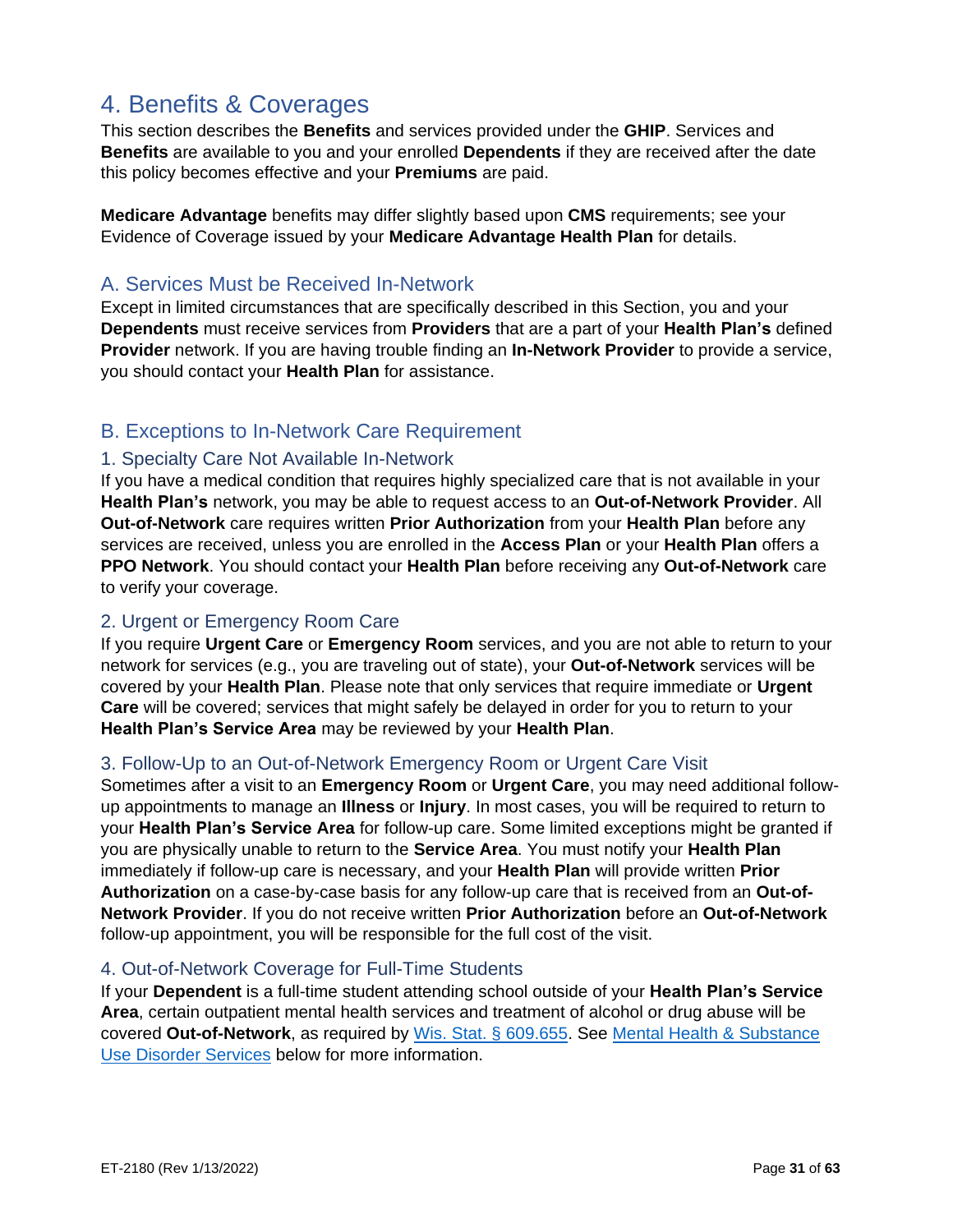Your **Dependent** may have a clinical assessment by an **Out-of-Network Provider** when **Prior Authorized** in writing by the **Health Plan**. If outpatient services are recommended, your **Dependent** will be allowed coverage for five (5) visits outside of the **Service Area** when **Prior Authorized** by your **Health Plan**. Your **Health Plan** may approve additional visits. If your student **Dependent** is unable to maintain full-time student status, they must obtain services from an **In-Network Provider** for treatment to be covered.

#### <span id="page-31-0"></span>5. Benefit Plans with Out-of-Network Access

Some **Benefit Plans** offered by **ETF** may include **Out-of-Network** coverage as a part of the **Benefit Plan**; these include the **Medicare Advantage Plan,** the **Medicare Plus Plan,** the **Access Plan,** and any **Health Plan** that is considered a **PPO**. Please refer to your **Schedule of Benefits** (or your **Evidence of Coverage** if you are enrolled in **Medicare Advantage**) and the **Provider** listing supplied by your **Health Plan** for information on whether you have **Out-of-Network Benefits** included in your **Plan**, as well as any limitations on those **Benefits.**

# <span id="page-31-1"></span>C. Cost Sharing May Apply

Your benefits are subject to the **Copayments**, **Coinsurance,** and other limitations shown in the **Schedule of Benefits** for your **Benefit Plan.** If you are unsure whether a service is subject to cost sharing, you should contact your **Health Plan** to verify.

## <span id="page-31-2"></span>D. Medical Necessity

All services must be medically necessary, as determined by your **Health Plan.** A service, treatment, procedure, equipment, drug, device or supply that is provided by a **Hospital**, physician or other health care **Provider** and is required to identify or treat a **Participant's Illness** or **Injury** is considered medically necessary when it is:

- consistent with the symptom(s) or diagnosis and treatment of the **Participant**'s **Illness** or **Injury**, and
- appropriate under the standards of acceptable medical practice to treat that **Illness** or **Injury**, and
- not solely for the convenience of the **Participant**, physician, **Hospital** or other health care **Provider**, and
- the most appropriate service, treatment, procedure, equipment, drug, device or supply which can be safely provided to the **Participant** and accomplishes the desired end result in the most economical manner.

Your **Health Plan** will determine if all the above criteria have been met to determine which services are covered. If you or your provider disagree with the determination made by your **Health Plan**, you may seek external review. See [Section 8. Grievances & Appeals](#page-62-0) below.

# <span id="page-31-3"></span>E. Disease Management, Prior Authorizations, & Utilization Review

Your **Health Plan** will collaborate with other vendors who provide your **GHIP** benefits to provide disease management services. Disease management programs support you in managing your medical conditions, and in some cases provide nursing or other health professional support to find strategies to improve your overall health.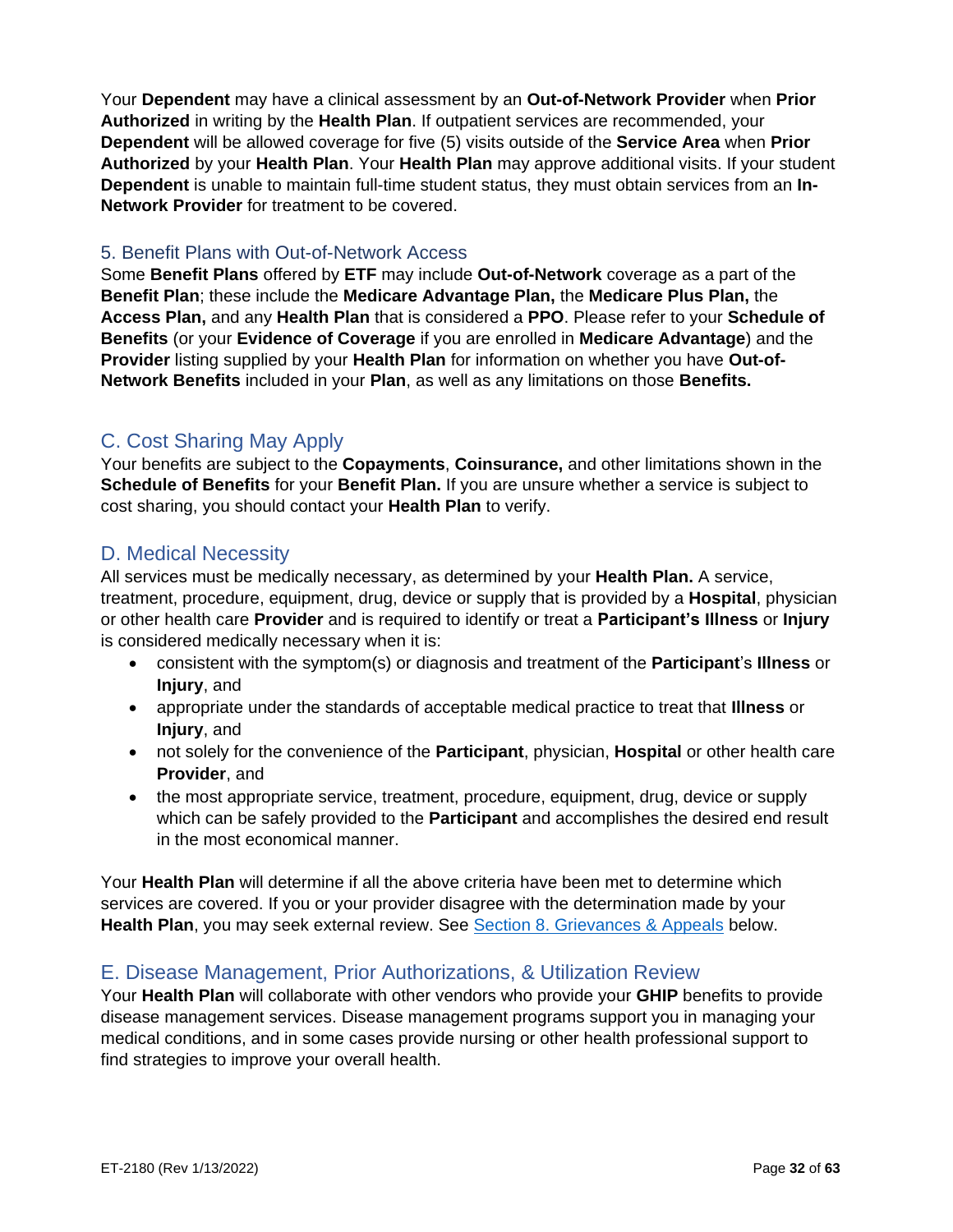Your health plan may require **Prior Authorization** for some services. **Prior Authorization** is intended to help ensure that the services you receive are the most appropriate for your condition. Your **Health Plan** will use evidence based medical policy development process to determine **Prior Authorization** criteria and will provide you a copy of these policies on request.

Your **Health Plan** may also require a **Referral** from your **Primary Care Provider** in order to obtain certain specialty services. In many cases, the **Referral** must be in writing and on the **Health Plan's Prior Authorization** form and approved by the **Health Plan** in advance of a **Participant**'s treatment or service. **Referral** requirements are determined by each **Health Plan**. The authorization from the **Health Plan** will state the type or extent of treatment authorized and the number of **Prior Authorized** visits and the period of time during which the authorization is valid. In most cases, it is the **Participant**'s responsibility to ensure a **Referral**, when required, is approved by the **Health Plan** before services are rendered.

In some cases, your **Health Plan** may use a process called utilization management or utilization review to ensure that the services you receive are evidence-based and focus on quality, positive health outcomes, and cost savings. The **Health Plan** must demonstrate effective and appropriate means of identifying, monitoring and directing **Participant**'s care by providers such as utilization review (UR) and chronic care/disease management, and wellness/prevention programs. The **Health Plan** shall report annually to the **Board** its utilization and disease management capabilities and effectiveness in improving the health of **Participants** and encouraging healthy behaviors, demonstrating support for technology and automation (e.g., automated diabetic registry, electronic medical records, etc.) in the format as determined by the **ETF**. The **Health Plan** shall also include details on the **GHIP's** overall experience by disease and risk categories, place of services along with comparisons to aggregate benchmarks and any other measures the **Health Plan** believes will be useful to **ETF** staff and the **Board** in understanding the source of cost and utilization trends in a format as determined by the **ETF**.

# <span id="page-32-0"></span>F. Covered Services

The following services and supplies are covered under your **GHIP Benefits** if they are medically necessary for the treatment of an **Injury** or **Illness.** See [Section 4. D. Medical Necessity](#page-31-2) for details on how services are determined to be medically necessary.

#### <span id="page-32-1"></span>Ambulance Services

Your plan covers licensed professional ambulance services (or comparable **Emergency** transportation if authorized by your **Health Plan**) when transportation to a **Hospital** is an **Emergency** or **Urgent** and medical attention is required en route. This includes licensed professional air ambulance when another mode of ambulance service would endanger the **Participant's** health. **Emergency** Air Ambulance services are limited to only those services necessary for transport to the nearest medical facility equipped to handle the **Emergency**. Ambulance services include medically necessary transportation and all associated supplies and services provided therein. If the **Participant** is not in the **Health Plan's Service Area**, the **Health Plan** should be contacted, if possible, before transport.

#### <span id="page-32-2"></span>Ancillary Services

Ancillary services are those services that are generally provided in conjunction with another medically necessary service. Some examples include anesthesia provided for a surgery or a lab test to diagnose an **Illness**. If you receive anesthesiology, radiology, or pathology services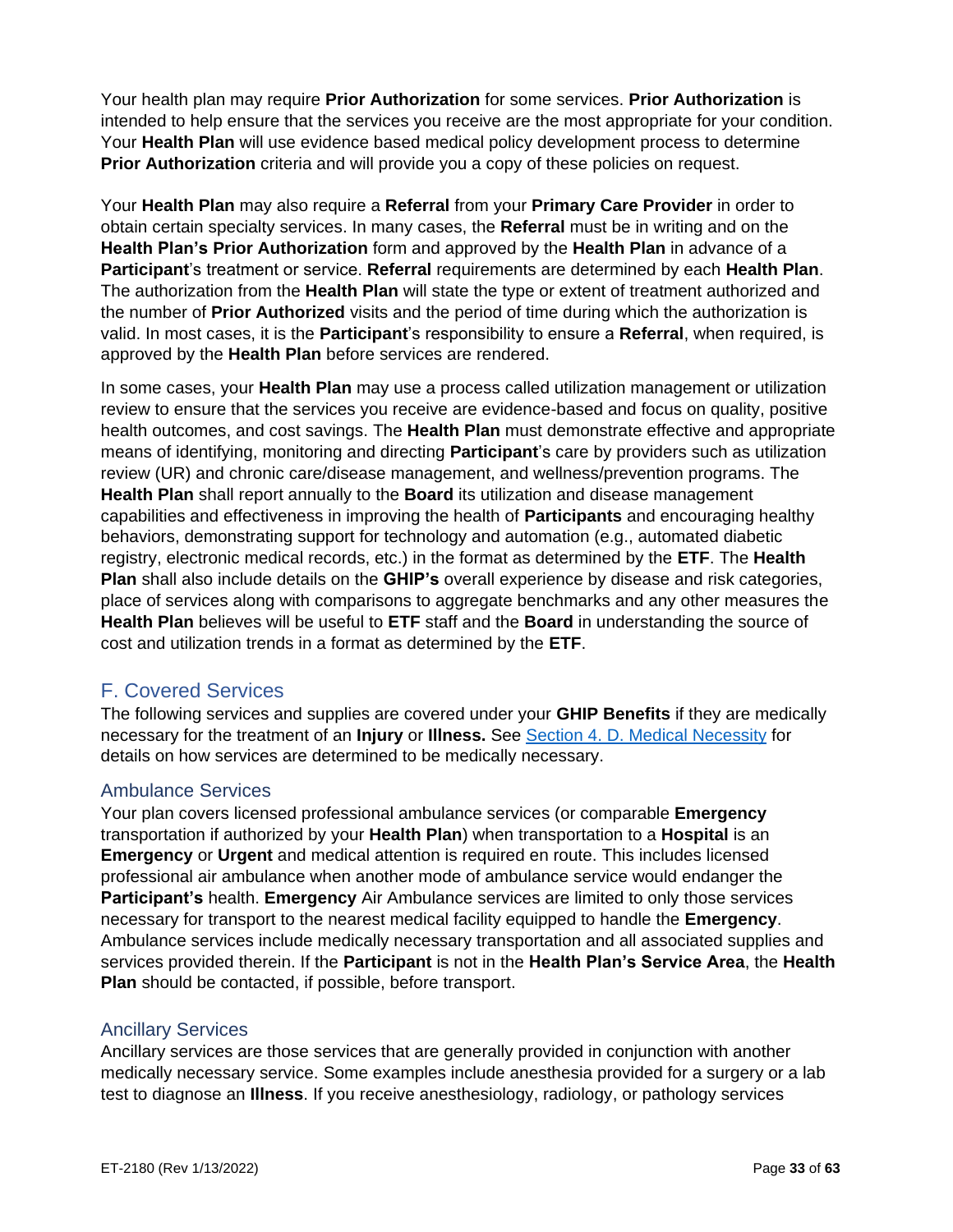(including all lab tests) at an **In-Network** clinic or **Hospital**, those services will be covered at the **In-Network** level of **Benefits,** even if the service is not provided by an **In-Network Provider**.

#### <span id="page-33-0"></span>Anesthesia Services

Anesthesia services are covered when provided in connection with other medical and surgical services covered under this policy.

#### <span id="page-33-1"></span>Autism Spectrum Disorders

Treatment of autism spectrum disorders is covered as required by [Wis. Stat. §632.895 \(12m\)](https://docs.legis.wisconsin.gov/statutes/statutes/632/VI/895/12m) and the Federal Mental Health Parity and Equity Act (MHPAEA). Autism spectrum disorder means any of the following:

- Autism disorder,
- Asperger's syndrome, or
- Pervasive developmental disorder not otherwise specified.

Treatment of autism spectrum disorders is covered when the treatment is prescribed by a physician and provided by any of the following **In-Network Providers**:

- Psychiatrist,
- Psychologist,
- Social worker,
- Behavior analyst,
- Paraprofessional working under the supervision of any of the above four types of **Providers**,
- Professional working under the supervision of an outpatient mental health clinic
- Speech-language pathologist, or
- Occupational therapist.

The therapy limit does not apply to this benefit.

#### <span id="page-33-2"></span>Back Surgeries

**Prior Authorization** is required for **Referrals** to orthopedists and neurosurgeons if you have a history of low back pain but have not completed an optimal regimen of conservative care. **Prior Authorizations** are not required if you have a clinical diagnosis that requires immediate or expedited orthopedic, neurosurgical or other specialty **Referral,** or for **Medicare Advantage**enrolled **Participants**.

#### <span id="page-33-3"></span>Bariatric Surgery

Bariatric surgery is covered for **Participants** with a body mass index (BMI) of 35 or greater, provided the **Participant** meets all criteria established by the **Health Plan**. Surgeries may be covered for **Participants** with a BMI of less than 35 as approved by the **Health Plan**. All bariatric surgery services require **Prior Authorization** to obtain the surgery and associated preparatory services. **Prior Authorization** criteria is determined by the **Health Plan**.

#### <span id="page-33-4"></span>**Biofeedback**

Biofeedback is covered when provided in order to treat the following conditions:

- Headaches,
- Spastic torticollis,
- Urinary incontinence.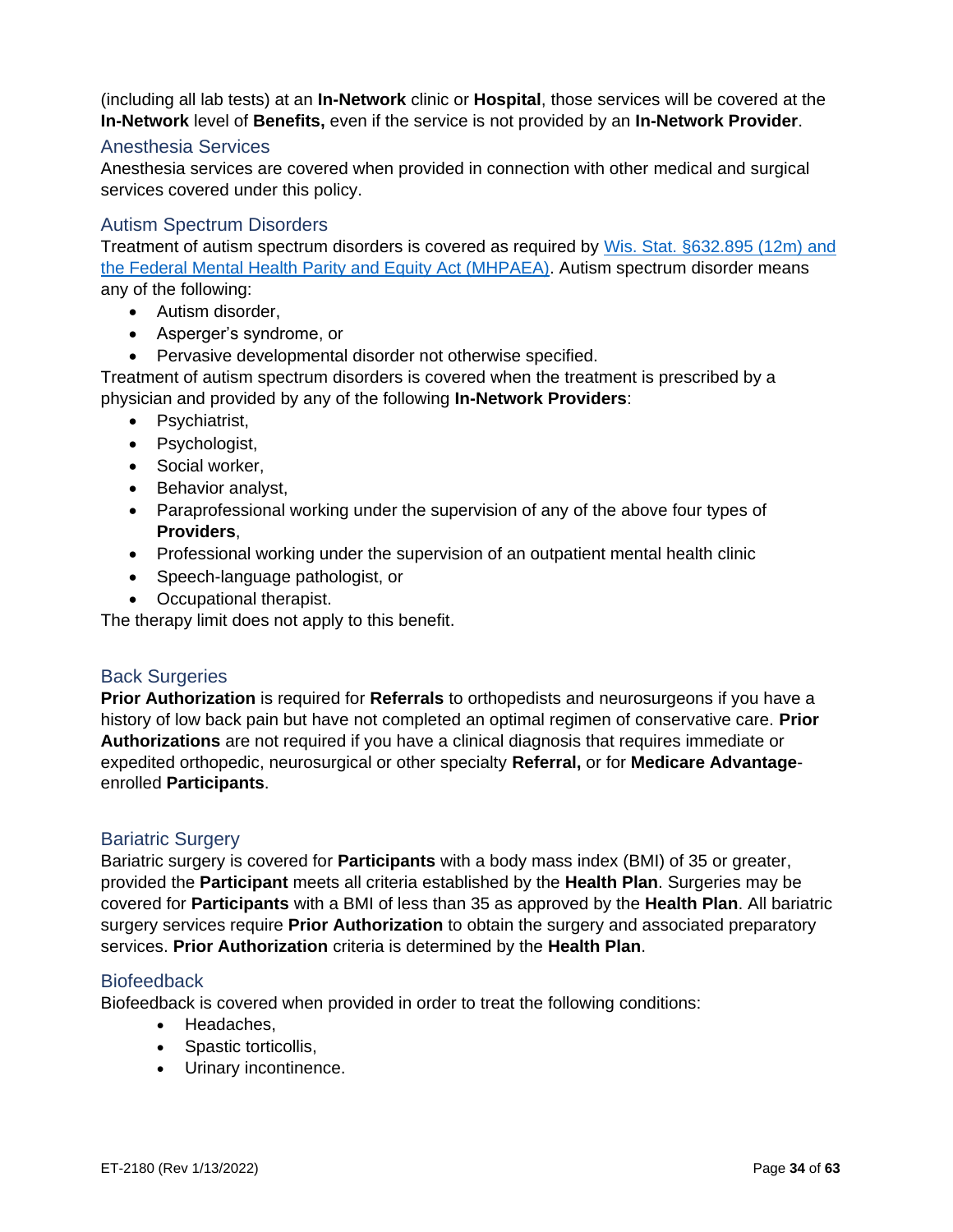Biofeedback is not covered for treatment of any other conditions; see [Section 5. Exclusions,](#page-49-0) for additional information.

#### <span id="page-34-0"></span>Cancer Clinical Trials

Your policy will cover routine patient care administered if you participate in a cancer clinical trial as required by [Wis. Stat. § 632.87 \(6\).](https://docs.legis.wisconsin.gov/document/statutes/632.87(6))

#### <span id="page-34-1"></span>Cardiac Rehabilitation

Phase I and Phase II cardiac **Rehabilitation Services** are covered by your **Benefit Plan.** Phase II services must be **Prior Authorized** by the **Health Plan** and provided in an outpatient department of a **Hospital**, in a medical center, or through a clinic program.

#### <span id="page-34-2"></span>Case Management/Alternate Treatment

Your **Health Plan** employs a professional staff to provide case management services to help you manage complex medical conditions. As part of this case management, your **Health Plan** or your **Provider** may recommend that you consider receiving treatment for an **Illness** or **Injury** which differs from your current treatment if it appears that:

- The recommended treatment offers at least equal medical therapeutic value, and
- The current treatment program may be changed without jeopardizing your health, and
- The costs (including pharmacy) incurred for services provided under the recommended treatment will probably be less.

If your **Health Plan** agrees to the **Provider's** recommendation, or if you or your authorized representative and the **Provider** agree to your **Health Plan's** recommendation, the recommended treatment will be provided as soon as it is available. If the recommended treatment includes services for which **Benefits** are not otherwise payable, payment of **Benefits** will be as determined by the **Health Plan**.

#### <span id="page-34-3"></span>Chiropractic Services

Chiropractic services are covered when performed by an **In-Network Provider** to treat an acute **Injury** or **Illness**. **Maintenance Care** is not covered. Your **Health Plan** may periodically review the treatment progress information provided by your **Provider** to ensure that your treatment plan is progressing.

#### <span id="page-34-4"></span>Colorectal Cancer Screenings & Tests

Colorectal cancer examinations and laboratory tests as required by [Wis. Stat. § 632.895 \(16m\)](https://docs.legis.wisconsin.gov/statutes/statutes/632/VI/895/16m) and the Affordable Care Act are covered by your policy. Screening tests may be provided at no cost to you if you are in the age group recommended by the [United States Preventive Services](https://www.uspreventiveservicestaskforce.org/uspstf/recommendation-topics/uspstf-and-b-recommendations)  [Task Force \(USPSTF\).](https://www.uspreventiveservicestaskforce.org/uspstf/recommendation-topics/uspstf-and-b-recommendations) Diagnostic tests or tests done outside of the recommended age group may be subject to cost sharing. See your **Schedule of Benefits** for details.

#### <span id="page-34-5"></span>Congenital Defects and Birth Abnormalities

Treatment of **Congenital** defects and birth abnormalities is covered as required by [Wis. Stat.](https://docs.legis.wisconsin.gov/document/statutes/632.895(5))  [§632.895 \(5\)](https://docs.legis.wisconsin.gov/document/statutes/632.895(5)) and [Wis. Adm. Code § INS 3.38 \(2\) \(d\).](https://docs.legis.wisconsin.gov/document/administrativecode/Ins%203.38(2)) Coverage includes treatment for the repair or restoration of any body part when necessary to achieve normal functioning. If required by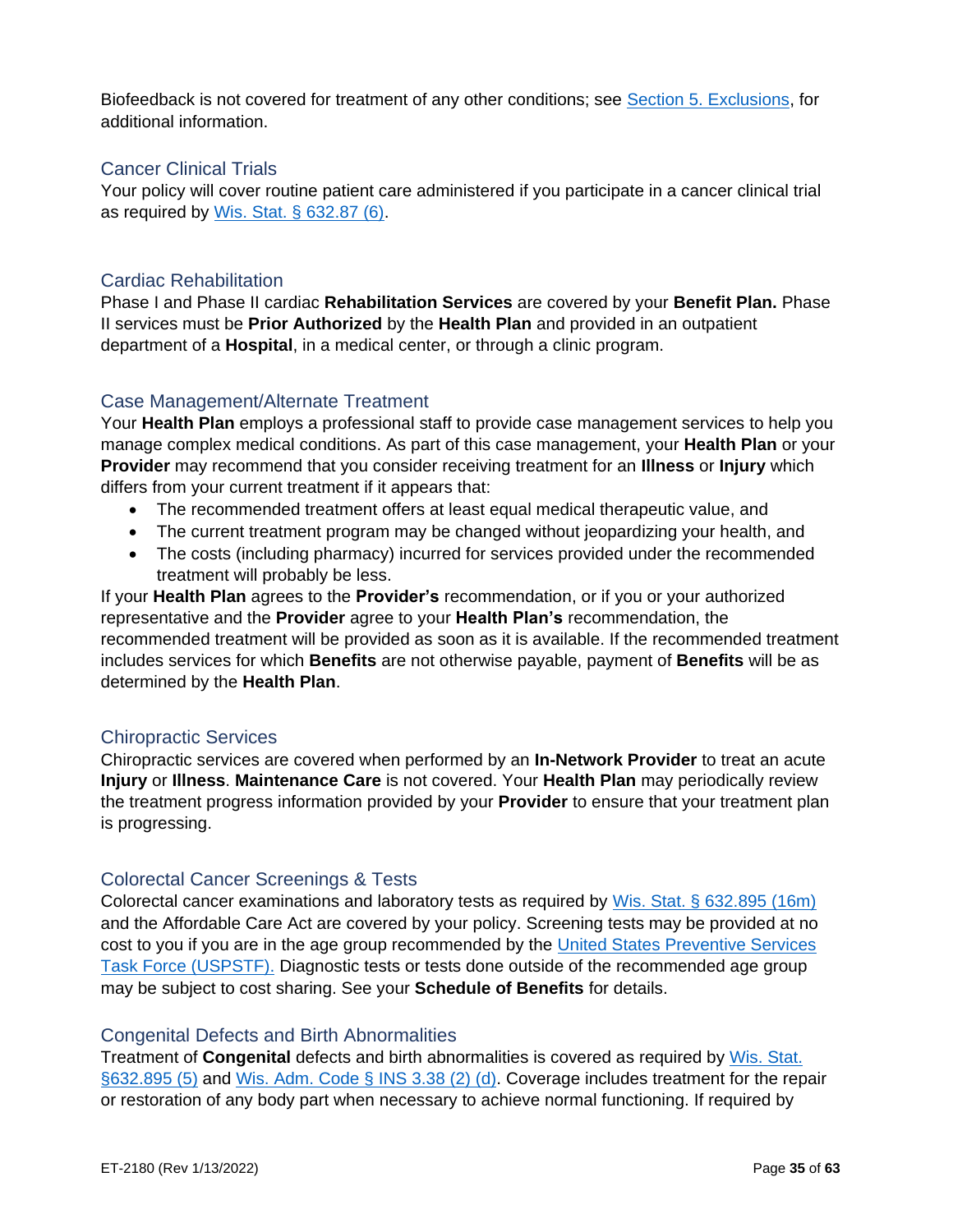Wisconsin law, this includes orthodontia and dental procedures if necessary to restore normal functioning or in preparation for surgery to restore function for treatment of cleft palate.

#### <span id="page-35-0"></span>Diagnostic Services

Medically necessary testing and evaluations are covered including, but not limited to:

- Radiology and lab tests given with general physical examinations;
- Vision and hearing tests to determine if correction is needed;
- Annual routine mammography screening;
- Home or laboratory sleep studies when ordered and performed by an **In-Network Provider**.

**Prior Authorizations** are required for high-tech radiology tests including MRI, CT scans, and PET scans, except for **Medicare Advantage**-enrolled **Participants**. **Prior Authorization** may be required for other diagnostic services as determined by the **Health Plan**.

#### <span id="page-35-1"></span>Drugs Administered in a Home Health or Health Care Setting

Your **Health Plan**, not the **PBM**, will be responsible for covering prescription drugs that are administered during home care, in an office setting, during a **Confinement**, **Emergency** room visit or **Urgent Care** setting, if those drugs are covered under this policy. Injectable and infusible medications, except for **Self-Administered Injectable** medications, are included in this coverage.

Prescriptions for covered drugs written in any of the above settings that do not require an office visit to administer will be the responsibility of the **PBM** and payable as provided under the terms and conditions of [Uniform Pharmacy Benefits.](https://etf.wi.gov/resource/2021-uniform-pharmacy-benefits-certificate-coverage) See [Prescription Drugs and Other Benefits](#page-43-1)  [Administered by the PBM](#page-43-1) below for additional information.

#### <span id="page-35-2"></span>Durable Diabetic Equipment and Related Supplies

Durable diabetic equipment and the supplies that are required for use with the durable diabetic equipment will be covered when prescribed by and purchased from an **In-Network Provider** for treatment of diabetes. Cost sharing may apply; see your **Schedule of Benefits** for more information.

Durable diabetic equipment includes automated injection devices, continuous glucose monitoring devices, and insulin infusion pumps. Infusion pumps are limited to one pump in a calendar year and you must use the pump for thirty (30) calendar days before purchase.

Glucometers are available through the **PBM**. Refer to the Uniform Pharmacy Benefits document for more information.

Durable diabetic equipment and supplies may require **Prior Authorization** from your **Health Plan.**

#### <span id="page-35-3"></span>Durable Medical Equipment and Medical Supplies

When prescribed by an **In-Network Provider** for treatment of a diagnosed **Illness** or **Injury** and purchased from an **In-Network Provider** outside of a **Hospital** setting, **Medical Supplies** and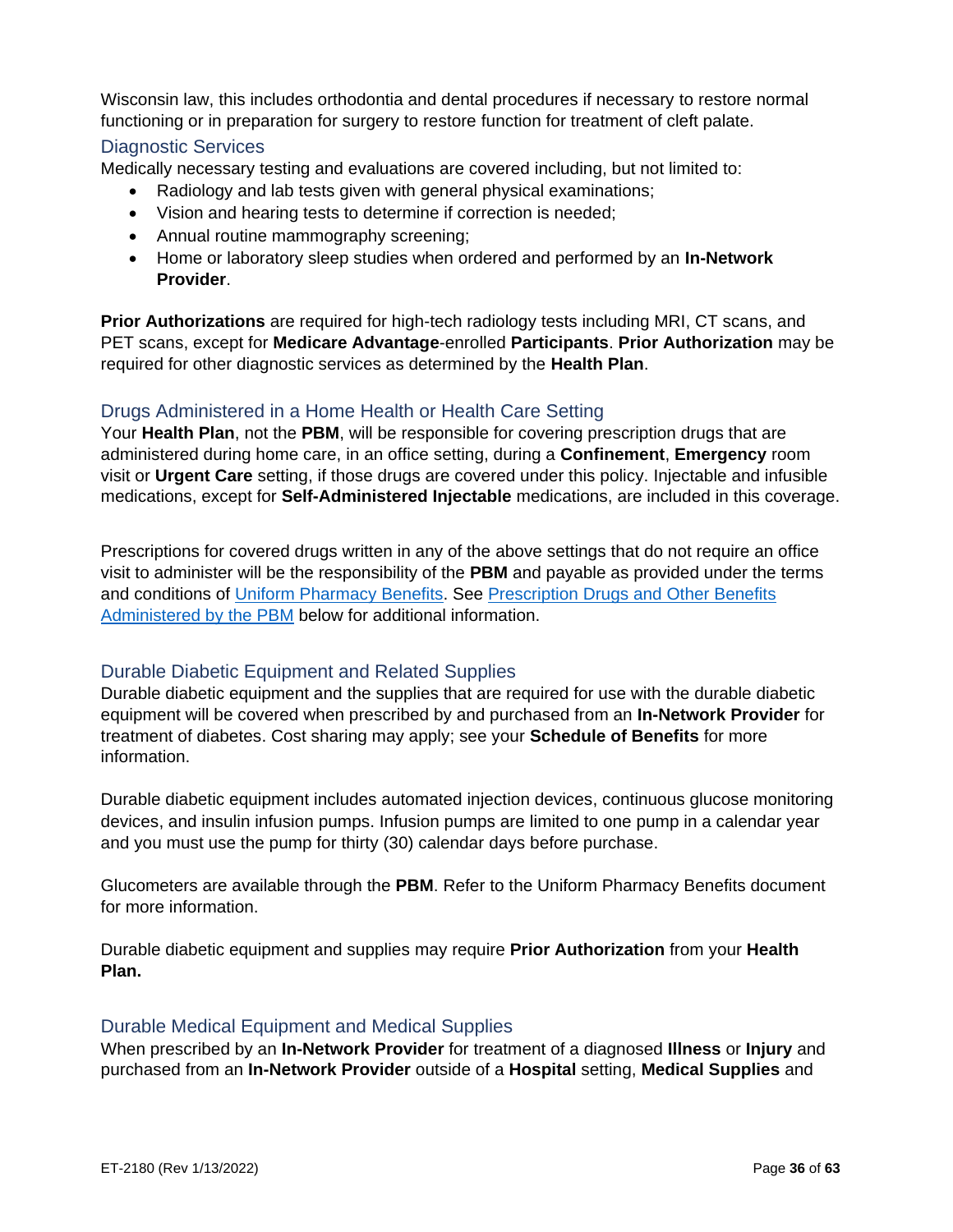**Durable Medical Equipment** will be covered subject to cost sharing as outlined in the **Schedule of Benefits**.

All **Durable Medical Equipment** purchases, or monthly rentals must be **Prior Authorized** as determined by your **Health Plan**. In addition, the following **Durable Medical Equipment** and **Medical Supplies** may require **Prior Authorization** by your **Health Plan:**

- Initial acquisition of artificial limbs and eyes, including replacements due to significant physiological changes, such as physical maturation, when medically necessary and when refitting of any existing prosthesis is not possible.
- Casts, splints, trusses, crutches, prostheses, orthopedic braces, and appliances.
- Custom-made orthotics, limited to one orthotic per foot per calendar year.
- Rental or, at the option of the **Health Plan**, purchase of equipment including, but not limited to, wheelchairs and **Hospital**-type beds.
- IUDs and diaphragms.
- An initial external lens per eye directly related to cataract surgery (contact lens or framed lens) or keratoconus (hard contact lens). Any subsequent lenses after the first lens will not be covered (See [Section 5. Exclusions\)](#page-49-0).
- Elastic support hose, for example, JOBST, when prescribed by an **In-Network Provider**. Limited to two pairs per calendar year.
- One hearing aid per ear, as described in the **Schedule of Benefits**. The maximum payment applies to all services directly related to the hearing aid, for example, an ear mold.
- Ostomy and catheter supplies.
- Oxygen and respiratory equipment for home use.
- Other medical equipment and supplies as approved by your **Health Plan**. Rental or purchase of equipment/supplies is at the option of the **Health Plan**.
- Repairs, maintenance and replacement of covered **Durable Medical Equipment** and **Medical Supplies**, including replacement of batteries. When determining whether to repair or replace the **Durable Medical Equipment** or **Medical Supplies**, your **Health Plan** will consider whether:
	- (1) The equipment/supply is still useful or has exceeded its lifetime under normal use, or
	- (2) Your condition has significantly changed so as to make the original equipment inappropriate (for example, due to growth or development).

**Durable Medical Equipment** models or devices that have features over and above that which are medically necessary will be limited to the standard model as determined by your **Health Plan**. This includes the upgrade of equipment, models, or devices to better or newer technology when the existing equipment, models, or devices are sufficient and there is no change in your condition nor is the existing equipment, model or device in need of repair or replacement.

Cost sharing will apply as described in your **Schedule of Benefits**.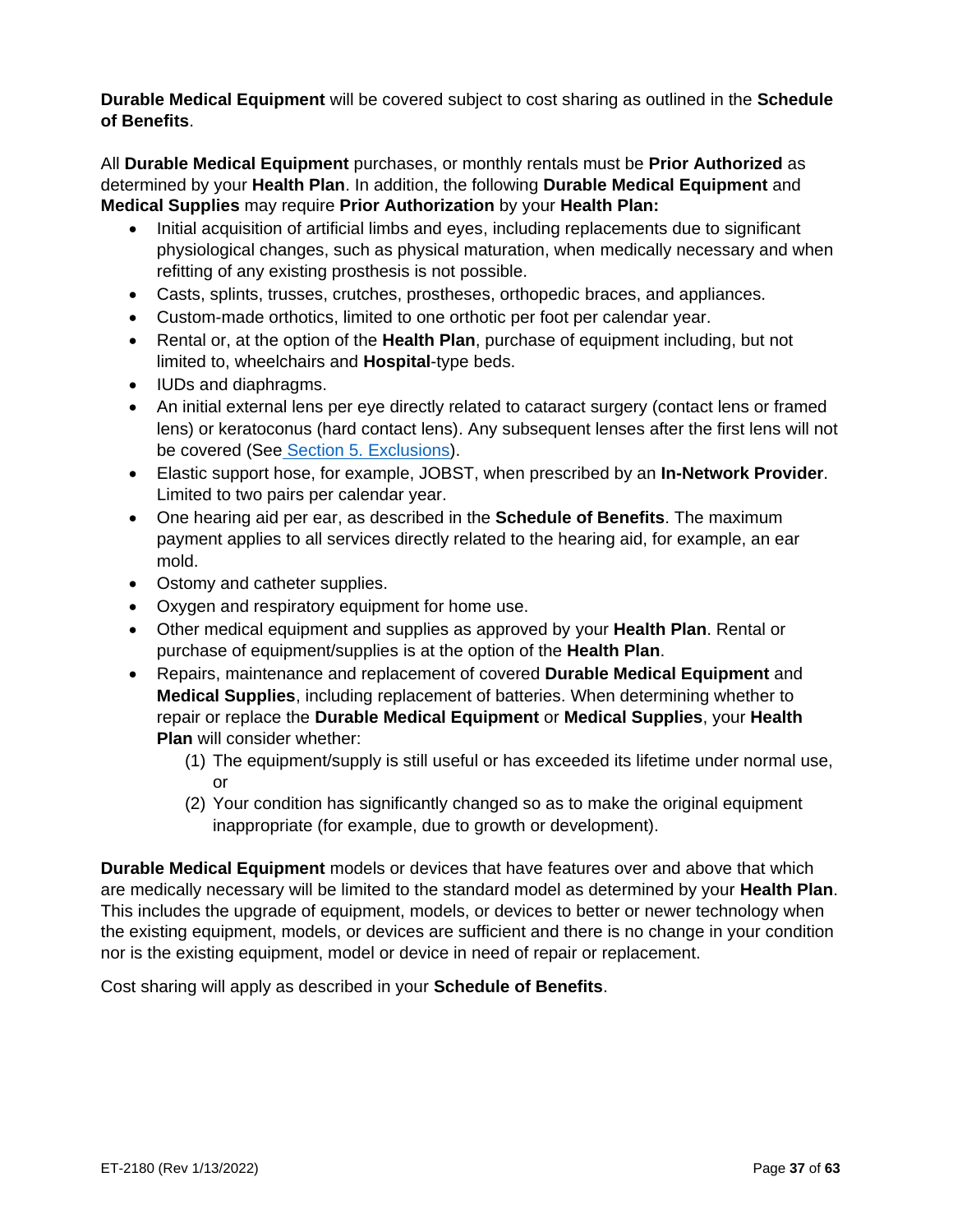## <span id="page-37-0"></span>Emergency & Urgent Care

#### <span id="page-37-1"></span>*Emergency Care*

Medical care for an **Emergency** is covered under your policy. When you go to an **Emergency**  room, you may receive additional tests or treatments as a part of the **Emergency** room visit. Those tests or treatments are often billed separately from the visit itself, and you may be responsible for a **Copayment** or **Coinsurance** associated with those tests and treatments, in addition to your **Emergency** room visit **Copayment**. See your **Schedule of Benefits** for more details.

You should use an **In-Network Emergency** room whenever possible. If you are not able to go to an **In-Network Emergency** room, go to the nearest appropriate medical facility. You will be held harmless for any charges unless you agree in writing to accept financial responsibility for specific treatments or services prior to receiving those services. Your **Health Plan** will work with **Out-of-Network Emergency Providers** to settle claims and manage or reduce costs.

If you must go to an **Out-of-Network Emergency** room for care, you should call your **Health Plan** as soon as possible and tell your **Health Plan** where you received **Emergency** care. You must receive non-urgent follow-up care from an **In-Network Provider** unless you have received written **Prior Authorization** from your **Health Plan.** If you have not received written **Prior Authorization** for **Out-of-Network** follow up care from your **Health Plan**, it will not be covered. **Prior Authorization** for the follow-up care is at the sole discretion of the **Health Plan**. See [Section 4. B. 3. Follow-Up to an Out-of-Network Emergency Room or Urgent Care Visit](#page-30-5) for more information.

To help ensure that your claims process correctly, it's recommended that you or another person on your behalf notify your **Health Plan** of any **Hospital** admissions or facility **Confinements** that happen following an **Out-of-Network Emergency** room visit as soon as reasonably possible.

**Emergency** services include reasonable accommodations for repair of **Durable Medical Equipment** if repairs are medically necessary.

#### <span id="page-37-2"></span>*Urgent Care*

If you experience an **Illness** or **Injury** that is not an **Emergency** but cannot safely wait to be treated until you can see your regular **Primary Care Provider**, you may choose to seek **Urgent Care** instead. You should seek care at an **In-Network Urgent Care** whenever possible. If you are not able to go to an **In-Network Urgent Care** because you are outside of your **Health Plan's Service Area**, you should visit the nearest, appropriate facility unless you are able to travel back to your **Health Plan's Service Area**.

If you must go to an **Out-of-Network Urgent Care**, you should notify your **Health Plan** by the next business day or as soon as otherwise possible and tell your **Health Plan** where you received care. This will help ensure your claims are paid. You will be held harmless for any charges unless you agree in writing to accept financial responsibility for specific treatments or services prior to receiving those services. Your **Health Plan** will work with **Out-of-Network Urgent Care Providers** to settle claims and manage or reduce costs. Any follow-up care you need must be received from an **In-Network Provider** unless **Prior Authorized** by your **Health Plan**. See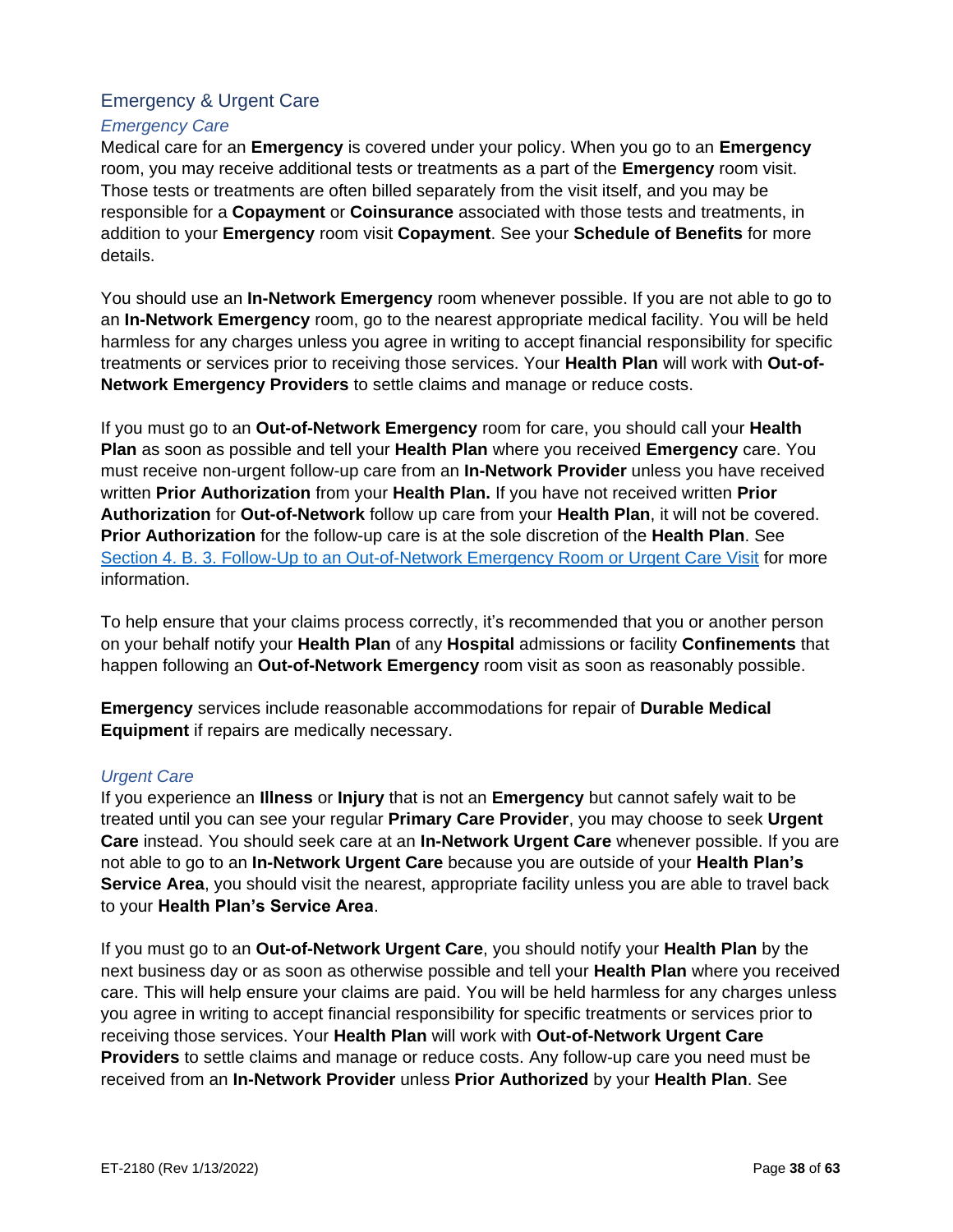[Section 4. B. 3. Follow-Up to an Out-of-Network Emergency Room or Urgent Care Visit](#page-30-5) for more information.

#### <span id="page-38-0"></span>Extraction and Replacement of Teeth Due to Injury

Total extraction and/or total replacement (limited to bridge, denture or implant) of **Natural Teeth** by an **In-Network Provider** is covered when these services are needed because of an **Injury**. Crowns or caps for broken teeth instead of extraction and replacement may be considered if **Prior Authorized** by the **Health Plan** before the service is performed.

Your policy covers one retainer or mouth guard when medically necessary as part of prep work provided prior to covered tooth repair. **Injuries** caused by chewing or biting are not considered to be accidental for the purpose of this provision. Dental implants and associated supplies and services are limited to \$1,000 per tooth.

#### <span id="page-38-1"></span>Gender Confirmation Treatments

Based on a permanent injunction issued on October 11, 2018 and the summary judgment decision issued on September 18, 2018 by the federal district court for the Western District of Wisconsin, all procedures, services, and supplies related to surgery and sex hormones associated with gender confirmation should be reviewed by the **Health Plan** for medical necessity. See [Section 4. D. Medical Necessity](#page-31-2) for more information on this determination.

#### <span id="page-38-2"></span>Genetic Testing/Genetic Counseling

Genetic testing and genetic counseling will only be covered when necessary to diagnose and treat an **Illness**. Testing for informational purposes that cannot reasonably lead to a course of treatment will not be covered.

#### <span id="page-38-3"></span>Home Care Benefits

**Home Care Benefits** may be covered when medically necessary with a plan of care in place. An **In-Network Provider** must establish the plan of care, approve it in writing, and review it at least every two months unless the **Provider** determines that less frequent reviews are sufficient.

You are eligible for a maximum 50 visits per calendar year. 50 additional visits per calendar year may be available when **Prior Authorized** by the **Health Plan**.

**Home Care Benefits** means one or more of the following:

- Home nursing care that is given part-time or from time to time. It must be given or supervised by a registered nurse.
- Home health aide services that are given part-time or from time to time and are skilled in nature. They must consist solely of caring for the patient. A registered nurse or medical social worker must supervise them.
- Physical, occupational and speech therapy. These apply to the therapy maximum described in your **Schedule of Benefits.**
- **Medical Supplies**, drugs and medicines prescribed by an **In-Network Provider** and lab services by or for a **Hospital**. These are covered to the same extent as if you were **Confined** in a **Hospital**.
- Nutritional counseling provided or supervised by a registered dietician.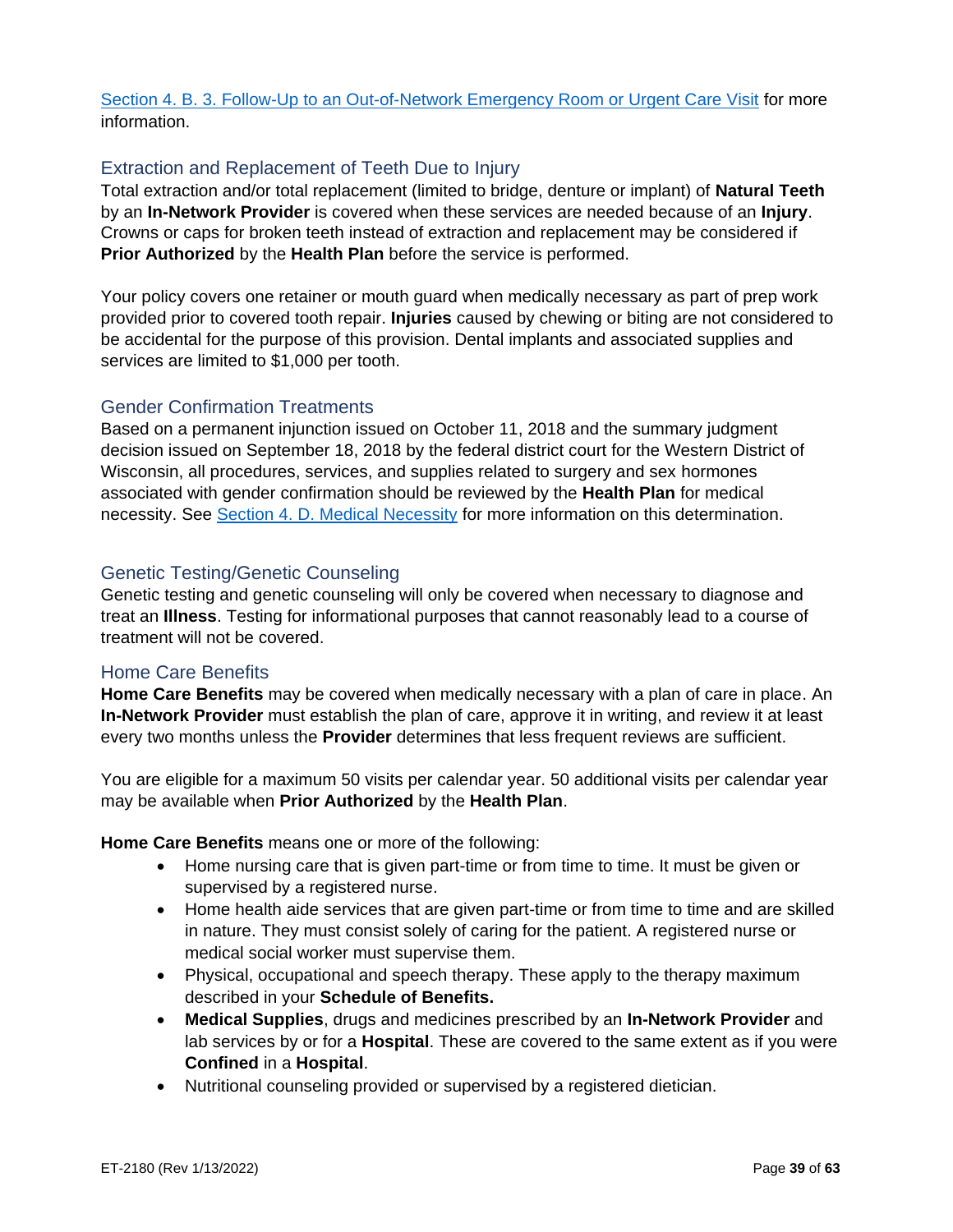This policy also covers the assessment of the need for a home care plan and its development. A registered nurse, physician extender or medical social worker must do this. An attending physician must ask for or approve this service.

**Home Care Benefits** will not be covered unless the attending physician certifies that:

- **Hospital Confinement** or **Confinement** in a **Skilled Nursing Facility** would be needed if home care were not provided.
- The patient's **Immediate Family**, or others living with the patient, cannot provide the needed care and treatment without undue hardship.
- A state licensed or **Medicare**-certified home health agency or certified rehabilitation agency will provide or coordinate the home care.

If you are under **Hospital Confinement** when home care is requested, the home care plan must be approved at its start by the **Provider** who was the primary **Provider** of care during your **Hospital Confinement**.

Each visit by a person providing services under a home care plan, evaluating current needs, or developing a plan counts as one visit. Each period of four straight hours in a 24-hour period of home health aide services counts as one home care visit.

Up to 50 additional home care visits per calendar year may be **Prior Authorized** by your **Health Plan** if the visits continue to be medically necessary and are not otherwise excluded.

#### <span id="page-39-0"></span>Hospice Care

**Hospice Care**, which may be inpatient or home-based care, is provided by an inter-disciplinary team, consisting of but not limited to, registered nurses, home health or hospice aides, LPNs, and counselors. **Hospice Care** is covered if your **Primary Care Provider** certifies that your life expectancy is 6 months or less and the care is palliative in nature. **Hospice Care** must be authorized by your **Health Plan**. **Hospice Care** includes, but is not limited to, **Medical Supplies** and services, counseling, bereavement counseling for one year after the patient's death, **Durable Medical Equipment** rental, home visits, and **Emergency** transportation. Coverage may be continued beyond a 6-month period if authorized by the **Health Plan**.

Your policy covers **Advance Care Planning** after you receive a terminal diagnosis, regardless of life expectancy. **Advance Care Planning** can include developing healthcare directives, living wills, health care proxies, and health care power of attorney.

Your policy also covers a one-time, in-home palliative care consultation after a terminal diagnosis, regardless of life expectancy.

**Hospice Care** is available to you when you are **Confined**. **Inpatient Charges** are payable for up to a total lifetime maximum of thirty (30) calendar days of **Confinement** in a **Health Plan**approved or **Medicare** certified **Hospice Care** facility.

When benefits are payable under both this **Hospice Care** benefit and **Home Care Benefits**, benefits payable under this subsection shall not reduce any benefits payable under the Home Care subsection.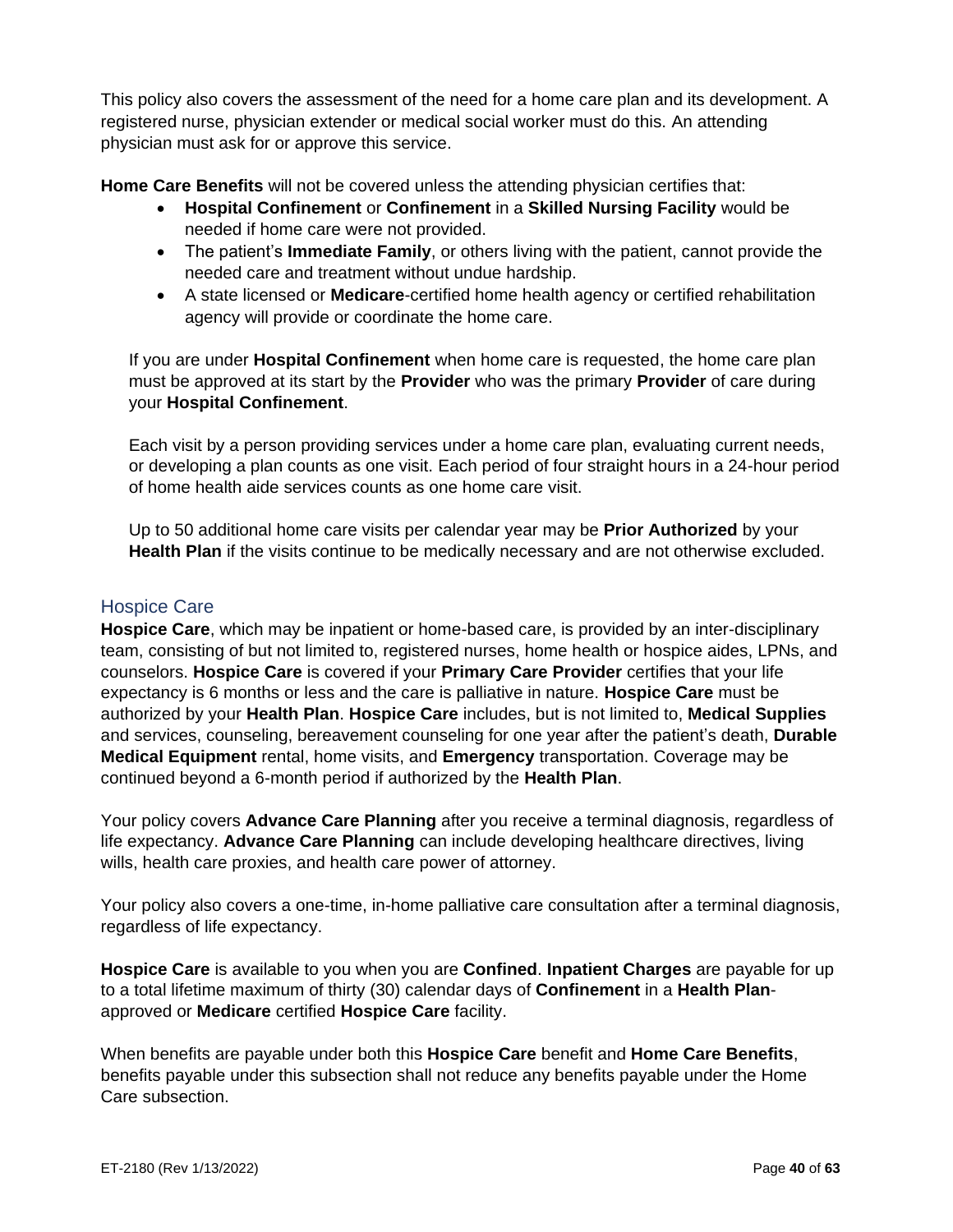**Hospice Care** must be provided through a licensed **Hospice Care Provider** approved by the **Health Plan**.

#### <span id="page-40-0"></span>Hospital Services & Inpatient Confinements

**Hospital** services must be received at an **In-Network Hospital**. In the case of non-**Emergency** care, your **Health Plan** reserves the right to determine in a reasonable manner the **Provider** to be used. In cases of **Emergency** or **Urgent Care** services, **In-Network Providers** and **Hospitals** must be used whenever possible and reasonable (See [Emergency](#page-37-1) and [Urgent Care](#page-37-2) sections above). However, your **Health Plan** must hold you harmless from any effort by third parties to collect from the amount above the **Usual and Customary Charges** for services.

**Hospital** swing bed **Confinement** is considered the same as **Confinement** in a **Skilled Nursing Facility**.

Services necessary for your admission to a **Hospital**, as well as diagnosis and treatment are covered when they are provided by an **In-Network Provider**. When you are in a health care facility, you agree to conform to the rules and regulations of that institution. Your **Health Plan** may require that your **Hospital** services be **Prior Authorized.**

When you are **Confined** as an **Inpatient** in a **Hospital**, this policy covers a semi-private room, ward or intensive care unit and medically necessary miscellaneous associated **Hospital** expenses, including prescription drugs administered during the **Confinement**. A private room is payable only if medically necessary, as determined by the **Health Plan**.

If you are transferred or discharged to another facility for continued treatment of the same or a related condition, it is considered one **Confinement** for the purposes of determining coverage. Your **Health Plan** will administer claims and medical management services if you transfer between facilities.

**Charges** for **Hospital** or other institutional **Confinements** are incurred on the date of admission. The benefit levels that apply on the **Hospital** admission date apply to the **Charges** for the covered expenses incurred for the entire **Confinement**, regardless of changes in benefit levels that might occur during the **Confinement**.

If you change **Health Plans** while you are **Confined** as an **Inpatient**, your prior **Health Plan** and new **Health Plan** will work together to transition your care and coverage to the new **Health Plan**. Your **Health Plans** will also work to transfer you to an **In-Network** facility if appropriate. If transfer to an **In-Network** facility is not appropriate, your coverage at the current facility will continue under your prior **Health Plan**.

Except in cases where your coverage ends because you have voluntarily canceled your policy or you have not paid your **Premiums,** your **Benefits** will continue if you are **Confined** as an **Inpatient** until your attending physician determines that **Confinement** is no longer medically necessary, your maximum benefit is reached, the end of twelve (12) months after the date of termination, or the **Confinement** ceases, whichever occurs first.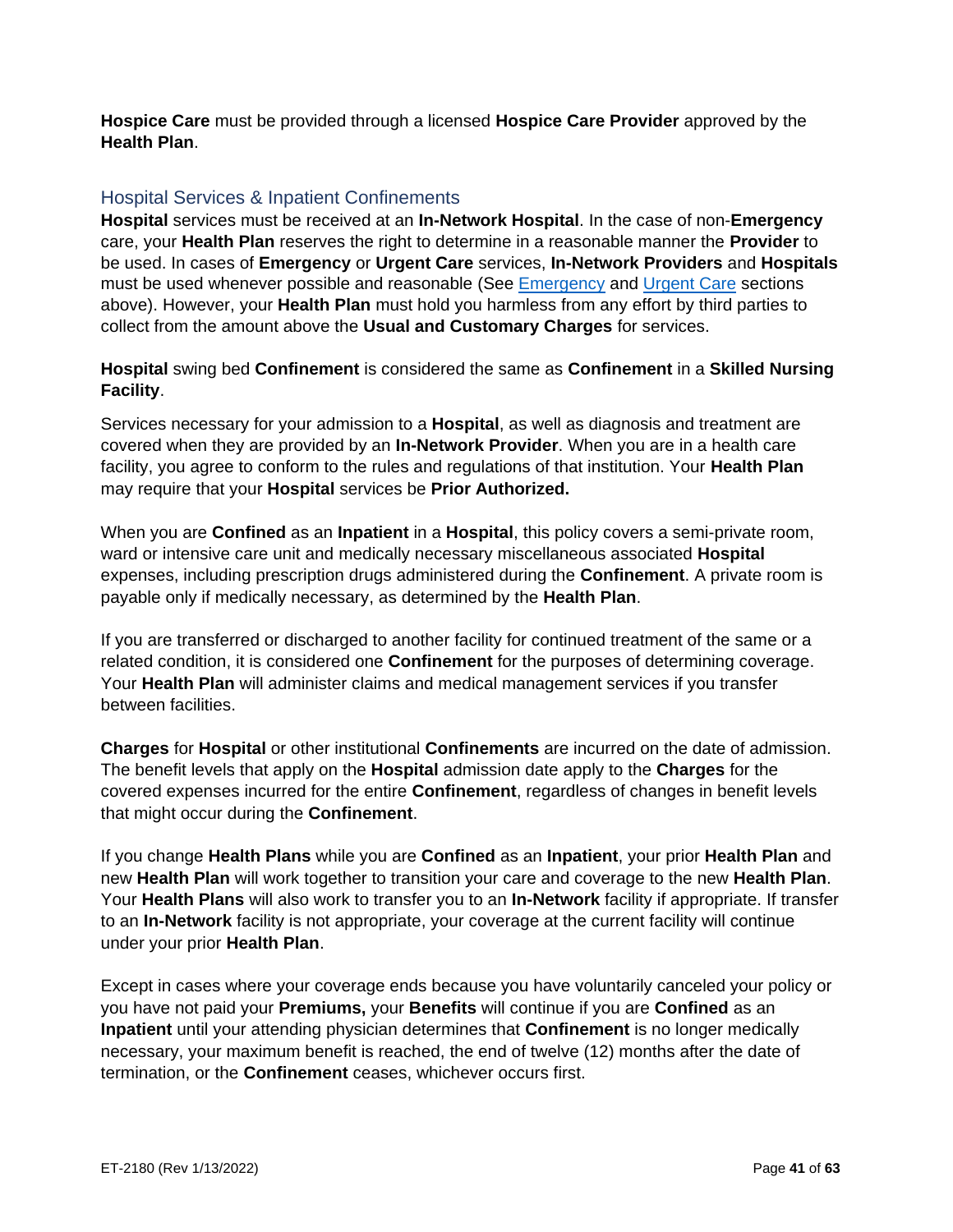## <span id="page-41-0"></span>Kidney Disease Treatment

**Inpatient** and **Outpatient** kidney disease treatment is covered. This benefit is limited to all services and supplies directly related to kidney disease, including but not limited to, dialysis, transplantation (additional information in [Transplants](#page-47-1) below), donor-related services, and related physician **Charges**.

Treatments for end stage renal disease are also covered by your policy. If you are eligible for **Medicare** due to permanent kidney failure or end-stage renal disease, your **Health Plan** can help you enroll in **Medicare** to help reduce your costs. See [Section 3. D. End Stage Renal Disease &](#page-28-0)  [Medicare Enrollment](#page-28-0) to learn more about how this may impact your **Premium** costs.

#### <span id="page-41-1"></span>Mastectomy & Breast Reconstruction (Women's Health and Cancer Act of 1998)

Under the Women's Health and Cancer Act of 1998, coverage for medical and surgical benefits with respect to mastectomies associated with breast cancer treatment includes:

- Reconstruction of the breast on which a mastectomy was performed,
- Surgery and reconstruction of the other breast to produce a symmetrical appearance,
- Prostheses (see [Durable Medical Equipment\)](#page-35-3) and physical complications of all stages of mastectomy, including lymphedemas,
- Breast implants.

#### <span id="page-41-2"></span>Mental Health & Substance Use Disorder Services

Following the requirements of the Mental Health Parity and Addiction Equity Act (MHPAEA) of 2008, services to diagnose and treat mental health and substance use disorder are covered by the **GHIP**. Coverage includes:

- Outpatient Services, meaning non-residential services provided by **In-Network Providers**, as defined and set forth under [Wis. Stat. § 632.89 \(1\) \(e\)](https://docs.legis.wisconsin.gov/document/statutes/632.89(1)(e)) and as required by [Wis. Adm. Code § INS 3.37](https://docs.legis.wisconsin.gov/document/administrativecode/Ins%203.37) and MHPAEA. This benefit also includes services for a full-time student attending school in Wisconsin but out of the **Service Area,** as required by [Wis. Stat. § 609.655.](https://docs.legis.wisconsin.gov/statutes/statutes/609/655)
- Transitional Services, meaning services provided in a less restrictive manner than inpatient services but in a more intensive manner than outpatient services as required by [Wis. Stat. § 632.89](https://docs.legis.wisconsin.gov/statutes/statutes/632/VI/89) and [Wis. Adm. Code § INS 3.37](https://docs.legis.wisconsin.gov/code/admin_code/ins/3/37) and as required by MHPAEA.
- Inpatient Services, provided by an **In-Network Provider** as described in **Schedule of Benefits** and as required by [Wis. Stat. §632.89,](https://docs.legis.wisconsin.gov/statutes/statutes/632/VI/89) [Wis. Adm. Code § INS 3.37](https://docs.legis.wisconsin.gov/code/admin_code/ins/3/37) and MHPAEA. This includes court-ordered services as required by [Wis. Stat. § 609.65,](https://docs.legis.wisconsin.gov/statutes/statutes/609/65) and these services are covered if performed by an **Out-of-Network Provider** if provided as required by an **Emergency** detention or on an **Emergency** basis. The **Provider** must notify the **Health Plan** within 72 hours after the initial provision of service.
- Detoxification Services
- Methadone Treatment

Prescription drugs used for the treatment of mental health, alcohol and drug abuse will be covered under the Uniform Pharmacy Benefit, subject to the benefits provided under the [Uniform](https://etf.wi.gov/resource/2021-uniform-pharmacy-benefits-certificate-coverage)  Pharmacy Benefit [Certificate of Coverage.](https://etf.wi.gov/resource/2021-uniform-pharmacy-benefits-certificate-coverage)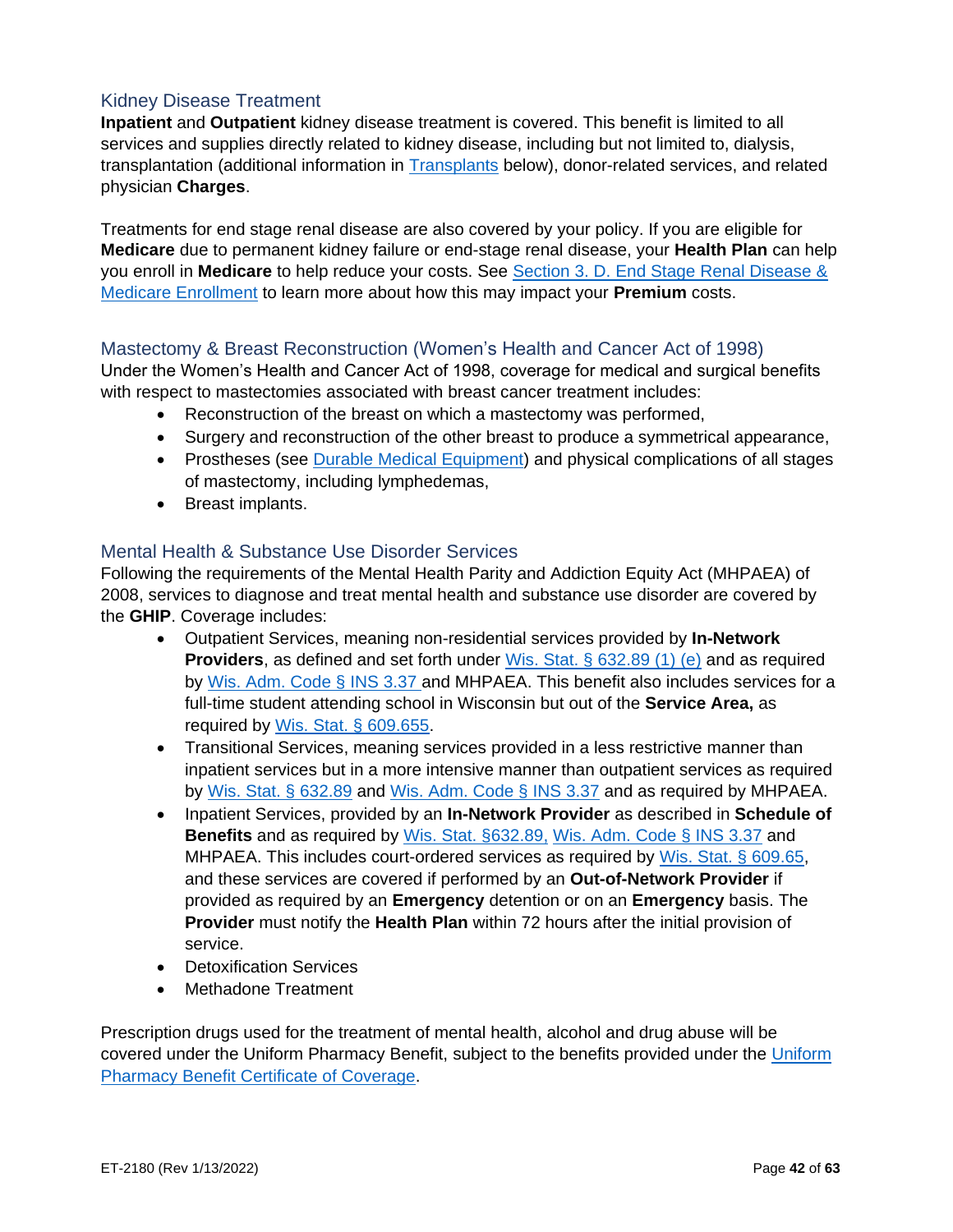## <span id="page-42-0"></span>Nutritional Counseling

Nutritional Counseling is covered when provided by a participating registered dietician or an **In-Network Provider**. This includes Nutritional Counseling specific to preparation for a covered [Bariatric Surgery,](#page-33-3) as **Prior Authorized** by the **Health Plan**.

This counseling consists of the following services:

- Consult evaluation and management or preventive medicine service codes for medical nutrition therapy assessment and/or intervention performed by physician.
- Re-assessment and intervention (individual and group).
- Diabetes outpatient self-management training services (individual and group sessions).
- Dietitian visit.

Coverage limitations apply; see [Section 5. Exclusions & Limitations](#page-49-0) below for detail.

#### <span id="page-42-1"></span>Oral Surgery & Other Dental Services

Oral Surgery is covered in limited situations by your **GHIP** policy. You should contact your **Health Plan** prior to any oral surgery to determine if the service will be covered and if **Prior Authorization** by the **Health Plan** is required.

When performed by **In-Network Providers**, approved surgical procedures are as follows:

- Surgical removal of impacted teeth and surgical or non-surgical removal of third molars.
- Excision of tumors and cysts of the jaws, cheeks, lips, tongue, roof and floor of the mouth, when such conditions require a pathological examination.
- Frenotomy (Incision of the membrane connecting tongue to floor of mouth).
- Surgical procedures required to correct accidental **Injuries** to the jaws, cheeks, lips, tongue, roof, and floor of the mouth.
- Apicoectomy (Excision of apex of tooth root).
- Excision of exostoses of the jaws and hard palate.
- Intraoral and extraoral incision and drainage of cellulitis.
- Incision of accessory sinuses, salivary glands or ducts.
- Reduction of dislocations of, and excision of, the temporomandibular joints.
- Gingivectomy for the excision of loose gum tissue to eliminate infection; or osseous surgery and related medically necessary guided tissue regeneration and bone-graft replacement, when performed in place of a covered gingivectomy.
- Alveolectomy or alveoplasty (if performed for reasons other than preparation for dentures, dental implants, or other procedures not covered under this policy) and associated osseous (removal of bony tissue) surgery.
- Orthognathic surgery for the correction of a severe and handicapping malocclusion determined by a minimum Salzmann Index of 30.
- Retrograde fillings when medically necessary following covered oral surgery procedures.

Oral surgery benefits shall not include benefits for procedures not listed above; for example, root canal procedures, filling, capping or recapping.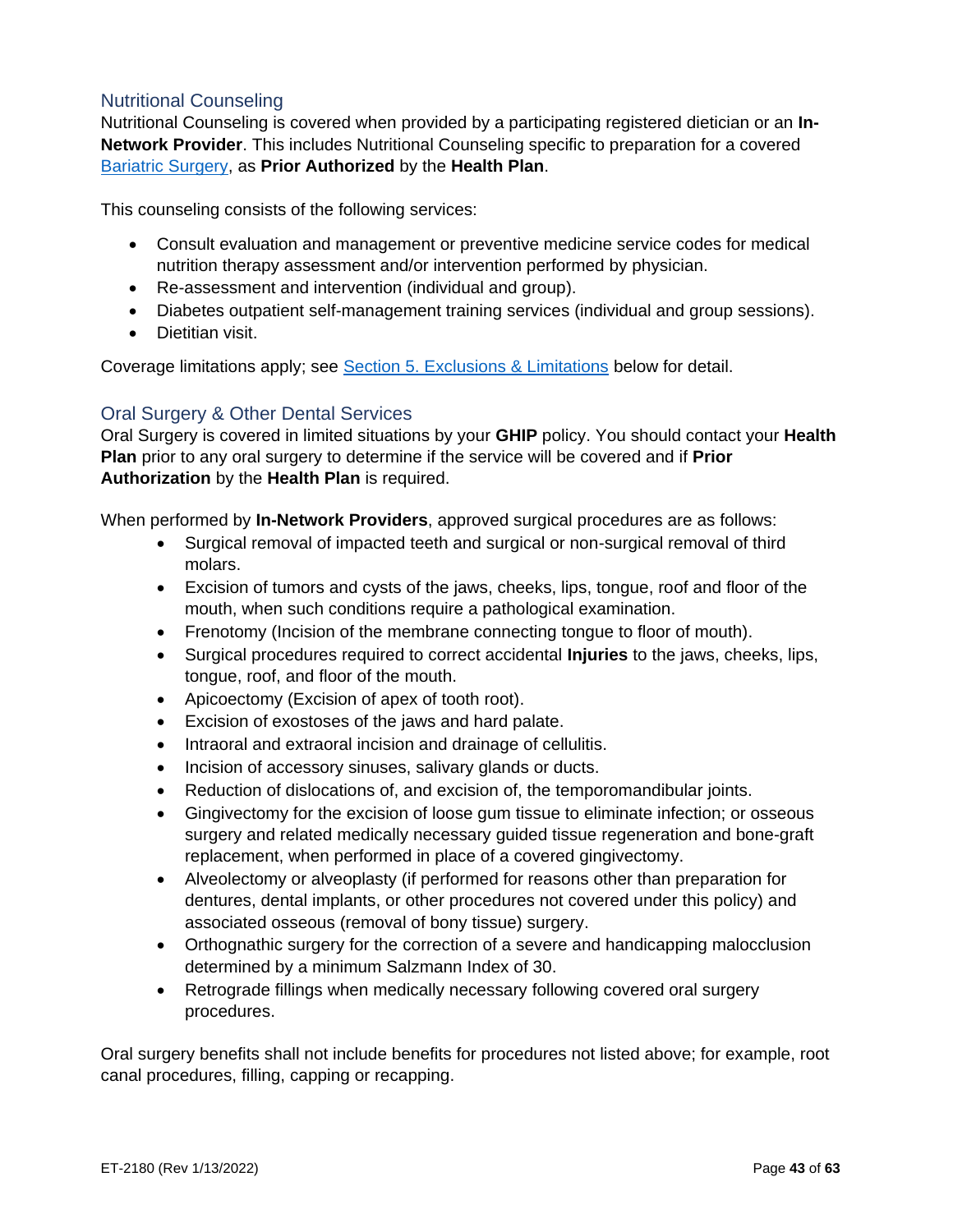Coverage under this policy will also include **Hospital** or **ASC Charges** and related anesthetics for dental care if services are provided to a **Participant** who is under 5 years of age, has a medical condition that requires hospitalization or general anesthesia for dental care, or has a chronic disability that meets all of the conditions under Wis. Stat.  $\S$  230.04 (9r) (a) 2. a., b., and c.

#### <span id="page-43-0"></span>Physical, Speech and Occupational Therapy

**Habilitation** or **Rehabilitation** services and treatment that result from an **Illness** or **Injury** will be covered if provided by an **In-Network Provider**. **Providers** must be registered and must not live in your home or be a family member.

Up to 50 visits per **Participant** for all therapies combined are covered per calendar year. Your **Health Plan** may review utilization and clinical information during the initial 50 visits to verify medical necessity (See [Section 4. E. Disease Management, Prior Authorizations, & Utilization](#page-31-3)  [Review](#page-31-3) for additional information). Additional visits may be available when **Prior Authorized** by your **Health Plan**, up to a maximum of 50 additional visits per therapy, per **Participant,** per calendar year.

These therapies benefits are only for treatment of those conditions which are expected to yield significant patient improvement within two months after the beginning of treatment.

#### <span id="page-43-1"></span>Prescription Drugs and Other Benefits Administered by the PBM

Your coverage for most medications under the **GHIP** is provided by a **Pharmacy Benefit Manager (PBM).** You must obtain pharmacy benefits at a **PBM Participating Pharmacy**, except when not reasonably possible because of **Emergency** or **Urgent Care**. For full detail on services covered by the **PBM**, please see the [Uniform Pharmacy Benefits](https://etf.wi.gov/resource/2021-uniform-pharmacy-benefits-certificate-coverage) Certificate of Coverage.

#### <span id="page-43-2"></span>Preventive Care & Immunizations

The **GHIP** covers all preventive care services that have received an A or B grade by the [United](https://www.uspreventiveservicestaskforce.org/uspstf/recommendation-topics/uspstf-and-b-recommendations)  [States Preventive Services Task Force \(USPSTF\)](https://www.uspreventiveservicestaskforce.org/uspstf/recommendation-topics/uspstf-and-b-recommendations) without cost sharing to you as required by the Patient Protection and Affordable Care Act (ACA), regardless of the **Benefit Plan** in which you are enrolled. Check with your **Provider** and your **Health Plan** to verify which services are recommended for you and your family.

Preventive services include routine physical examinations consistent with accepted preventive care guidelines and immunizations as medically appropriate.

Preventive care also includes well-baby care, including lead screening as required by Wis. Stat. § [632.895 \(10\),](https://docs.legis.wisconsin.gov/document/statutes/632.895(10)) and childhood immunizations.

#### <span id="page-43-3"></span>Primary Care

You are required to select a **Primary Care Provider (PCP)** or **Primary Care Clinic (PCC)** when you enroll in the **GHIP** and when you change **Health Plans**. You must select your **PCP** or **PCC** from your **Health Plan's** list of **In-Network Providers**. Your **PCP** may be a physician, physician assistant, nurse practitioner or other **Provider** if that **Provider** is managing your primary care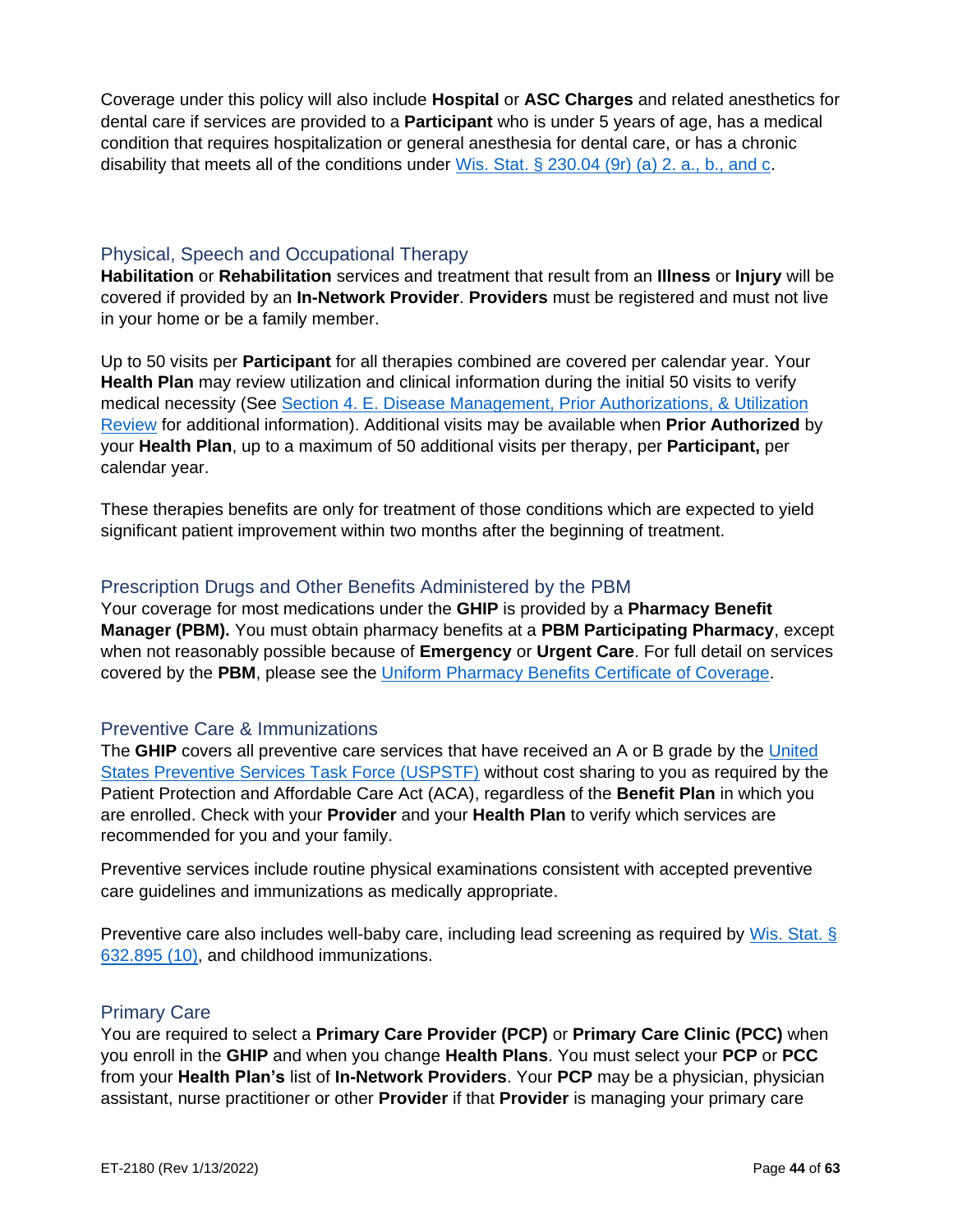services. Primary care includes ongoing responsibility for preventive health care, treatment of **Illness** and **Injuries**, and the coordination of access to needed specialty **Providers** or other services. Your **PCP** or **PCC** shall either furnish or arrange for most of your health care needs, including well check-ups, office visits, **Referrals**, outpatient surgeries, hospitalizations, and health-related services.

Your **Health Plan** is required by **ETF** to ensure you have an assigned, **In-Network PCP** or **PCC** at all times. If you do not choose a **PCP** or **PCC**, or your **PCP** or **PCC** is no longer available, your **Health Plan** will assign a **PCP** or **PCC**, notify you in writing, and provide instructions for changing the assigned **PCP** or **PCC** if you are not satisfied with their selection.

If you select a **PCP** or **PCC** that is **Out-of-Network**, your **Health Plan** will contact you within five (5) business days and will assist you in selecting an **In-Network PCP** or **PCC**.

#### <span id="page-44-0"></span>Radiation Therapy and Chemotherapy

These services are covered when accepted therapeutic methods, such as x-rays, radium, radioactive isotopes and chemotherapy drugs, are administered and billed by an **In-Network Provider**.

#### <span id="page-44-1"></span>Reproductive Services and Contraceptives

The services included in this section do not require a **Referral** to an **In-Network Provider** who specializes in obstetrics and gynecology; however, your **Health Plan** may require that you obtain **Prior Authorization** for some services or they may not be covered.

#### *Maternity Services*

Maternity Services for prenatal and postnatal care are covered, including services such as normal deliveries, ectopic pregnancies, cesarean sections, abortions allowable under [Wis. Stats.](https://docs.legis.wisconsin.gov/statutes/statutes/40/i/03/6/m)  [§40.03\(6\)\(m\),](https://docs.legis.wisconsin.gov/statutes/statutes/40/i/03/6/m) and miscarriages. Maternity benefits are also available for a **Dependent** child who is covered under this program as a **Participant**. However, this does not extend coverage to the newborn if the **Dependent** child is age 18 or older at the time of the birth.

In accordance with the federal [Newborns' and Mother' Health Protection Act,](https://www.cms.gov/CCIIO/Programs-and-Initiatives/Other-Insurance-Protections/nmhpa_factsheet) an inpatient stay for a birth will be covered for 48 hours following a normal delivery and 96 hours following a cesarean delivery, unless a longer inpatient stay is medically necessary. A shorter hospitalization related to maternity and newborn care may be provided if the shorter stay is deemed appropriate by the attending physician and in consultation with the mother.

If you are in your second or third trimester of pregnancy when your **Provider** ends participation in your **Health Plan's Service Area**, you will continue to have access to that **Provider** until completion of postpartum care for you and your baby. **Prior Authorization** is not required for the delivery, but the **Health Plan** may request notification of the inpatient stay prior to the delivery or shortly thereafter.

#### *Contraceptive Services*

Elective sterilization is covered by this policy, as are contraceptive methods as required by [Wis.](https://docs.legis.wisconsin.gov/statutes/statutes/632/VI/895/17)  [Stat. § 632.895 \(17\),](https://docs.legis.wisconsin.gov/statutes/statutes/632/VI/895/17) including, but not limited to: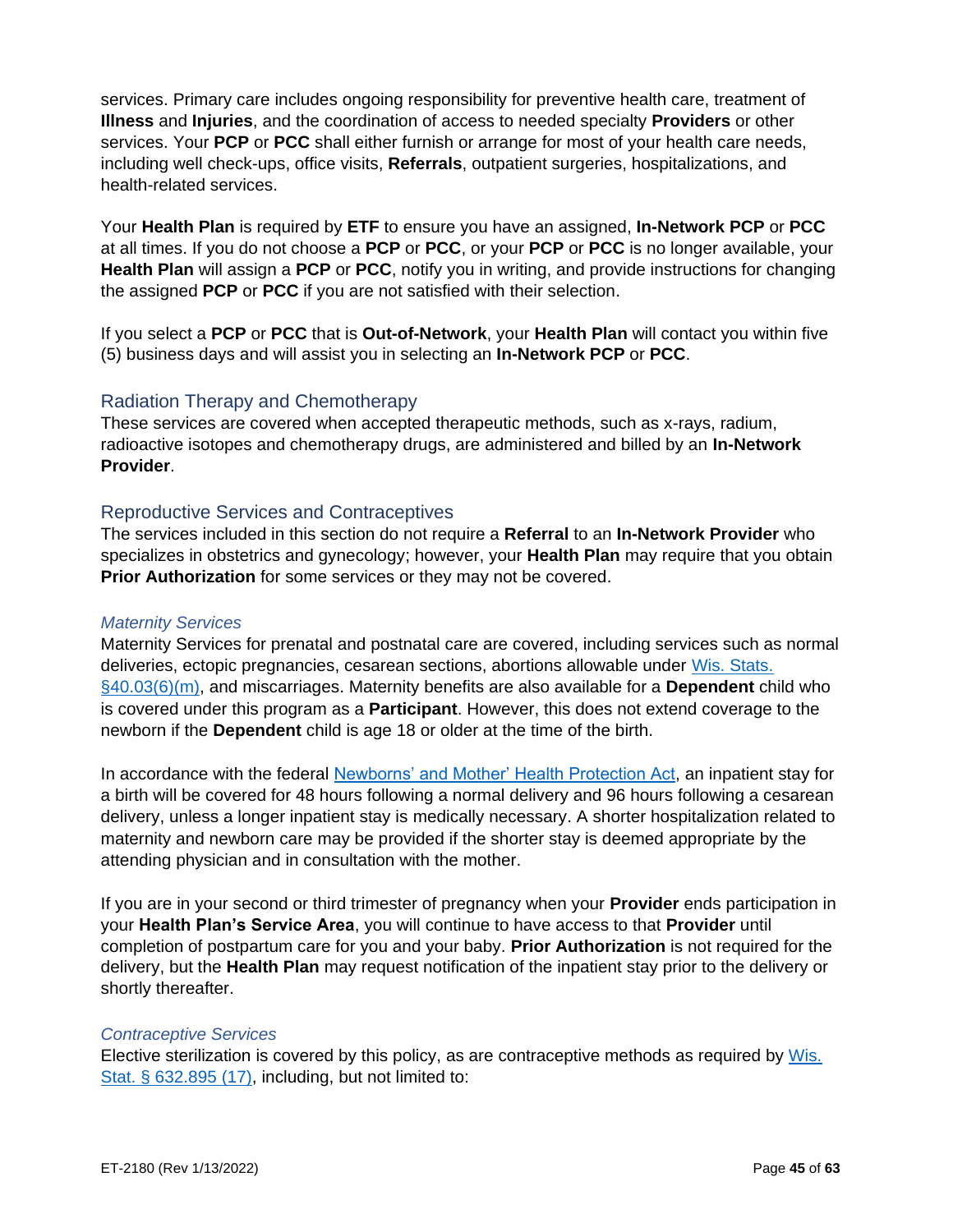- i) Oral contraceptives, or cost-effective **Formulary** equivalents as determined by the **PBM**, and diaphragms, as described under the prescription drug benefit in the Uniform [Pharmacy Benefit.](https://etf.wi.gov/resource/2021-uniform-pharmacy-benefits-certificate-coverage)
- ii) IUDs and diaphragms, as described under the [Durable Medical Equipment](#page-35-3) section of this document.
- iii) Medroxyprogesterone acetate injections for contraceptive purposes (for example, Depo Provera).

#### <span id="page-45-0"></span>Second Opinions/Consults

In advance of a surgery or following a diagnosis, you may wish to seek a second opinion before proceeding with treatment. A second opinion is covered from an **In-Network Provider** or another **Provider** when **Prior Authorized** by the **Health Plan**.

#### <span id="page-45-1"></span>Skilled Nursing Facilities

**Confinement** in a licensed **Skilled Nursing Facility** is covered as long as you are admitted within twenty four (24) hours of discharge from a **Hospital** for continued treatment of the same condition. Only **Skilled Care** is covered; **Custodial Care** is excluded.

Benefits include prescription drugs administered during the **Confinement**. **Confinement** in a swing bed in a **Hospital** is considered the same as a **Skilled Nursing Facility Confinement**. A maximum of one hundred twenty (120) calendar days per **Benefit Period** is covered for **Skilled Care**.

#### <span id="page-45-2"></span>Speech & Hearing Screening Exams

Speech and hearing screening examinations are limited to the routine screening tests performed by an **In-Network Provider** for the purpose of determining the need for correction.

#### <span id="page-45-3"></span>Smoking Cessation

Coverage includes pharmacy products that require a written prescription and are described under the prescription drug benefits in [Uniform Pharmacy Benefits.](https://etf.wi.gov/resource/2021-uniform-pharmacy-benefits-certificate-coverage) Coverage also includes one (1) office visit for counseling and to obtain a prescription, and four telephonic counseling sessions per calendar year. Additional counseling and/or extension of pharmacological products require **Prior Authorization** by the **Health Plan**.

#### <span id="page-45-4"></span>Surgical Services

Surgical procedures, wherever performed, are covered when needed to care for an **Illness** or **Injury**. Coverage includes **Preoperative** and **Postoperative Care** and needed services of surgical assistants or consultants.

**Prior Authorization** is required for **Referrals** to orthopedists and neurosurgeons for surgeries related to back pain for any **Participant** who has not completed an optimal regimen of conservative care for low back pain. **Prior Authorization** is not required for a **Participant** who presents clinical diagnoses that require immediate or expedited orthopedic, neurosurgical or other specialty **Referral**. This limitation does not apply to **Participants** enrolled in the **Medicare Advantage Benefit Plan**.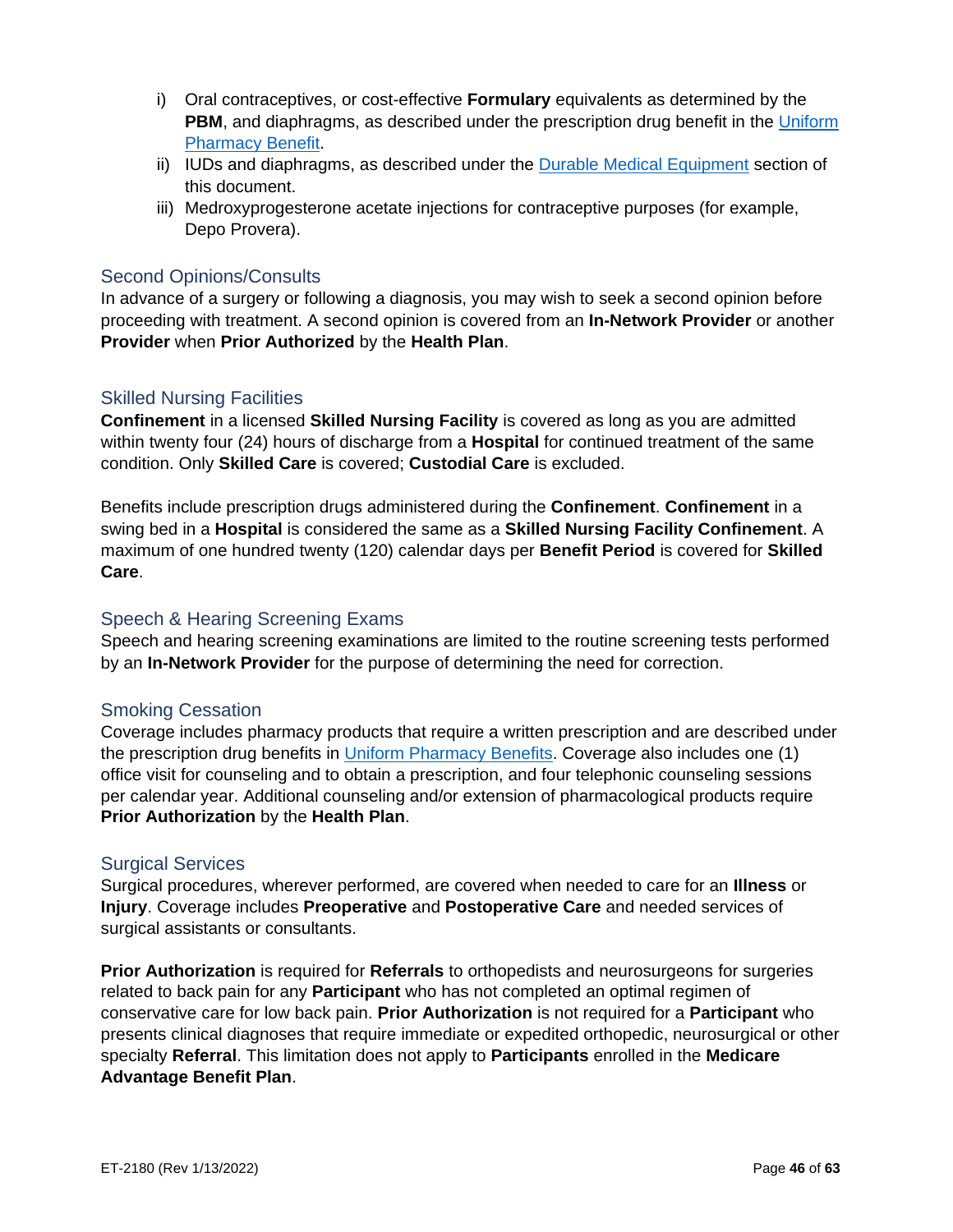**Participants** seeking surgical treatment of low back pain must participate in a credible **Shared Decision-Making** program provided by the **Health Plan** or its contracted **Providers** consistent with the **Prior Authorization** requirement. This requirement does not apply to **Participants**  enrolled in the **Medicare Advantage Benefit Plan**.

#### <span id="page-46-0"></span>Telemedicine & Remote Care

Your **GHIP** coverage includes coverage for services provided remotely. Such services must provide at minimum consultation services that assist you in determining whether additional treatment for a condition should be sought. Such consultation services that result in a **Referral** to a different site of care rather than definitive treatment must be provided at no cost to you. Services that have definitive diagnoses and/or treatment may result in a cost. See your **Schedule of Benefits** for details.

The below **Telemedicine** and remote care service types are covered when provided by an **In-Network Provider** and results in no reduction in quality, safety, or effectiveness. **Health Plans** may create a review process to ensure that services provided by any of these methodologies meet quality, safety, and effectiveness standards.

#### *Evisits*

**E-Visits** are covered by your plan. An **E-Visit** must be initiated by the **Participant** seeking services, not the **Provider**, in order to be covered. **E-Visits** are covered when the same service would be covered if provide in person when performed by:

- A doctor
- A nurse practitioner
- A physician assistant
- Licensed clinical social workers
- Clinical psychologists or psychiatrists
- Physical therapists
- Occupational therapists
- Speech language pathologists

Because **E-Visits** can be completed via messaging services, they may happen over several hours or even days.

#### *Remote Patient Monitoring*

**Remote Patient Monitoring** is covered by your plan under certain circumstances. The remote monitoring device that is used for services must be a home-use medical device as defined by the Food and Drug Administration (FDA), and must be provided as a part of the monitoring services, not billed separately. Devices are provided as a lease to you, and cannot be lease-to-own, purchased to own, or already owned by you. **Remote Patient Monitoring** is intended for long term conditions for which regular measurements need to be taken and must take place for a minimum of 16 days for the service to be covered; monitoring for shorter time periods will not be covered. Devices must be **Prior Authorized** by your **Health Plan** in order to be covered.

#### *Telehealth*

**Telehealth** services include office visits, psychotherapy, consultations, and certain other medical or health services that are provided by a doctor or other health care **Provider** who is located elsewhere using interactive two-way, real-time audio and video technology. **Telehealth** can be provided in your home, as well as at a health care facility.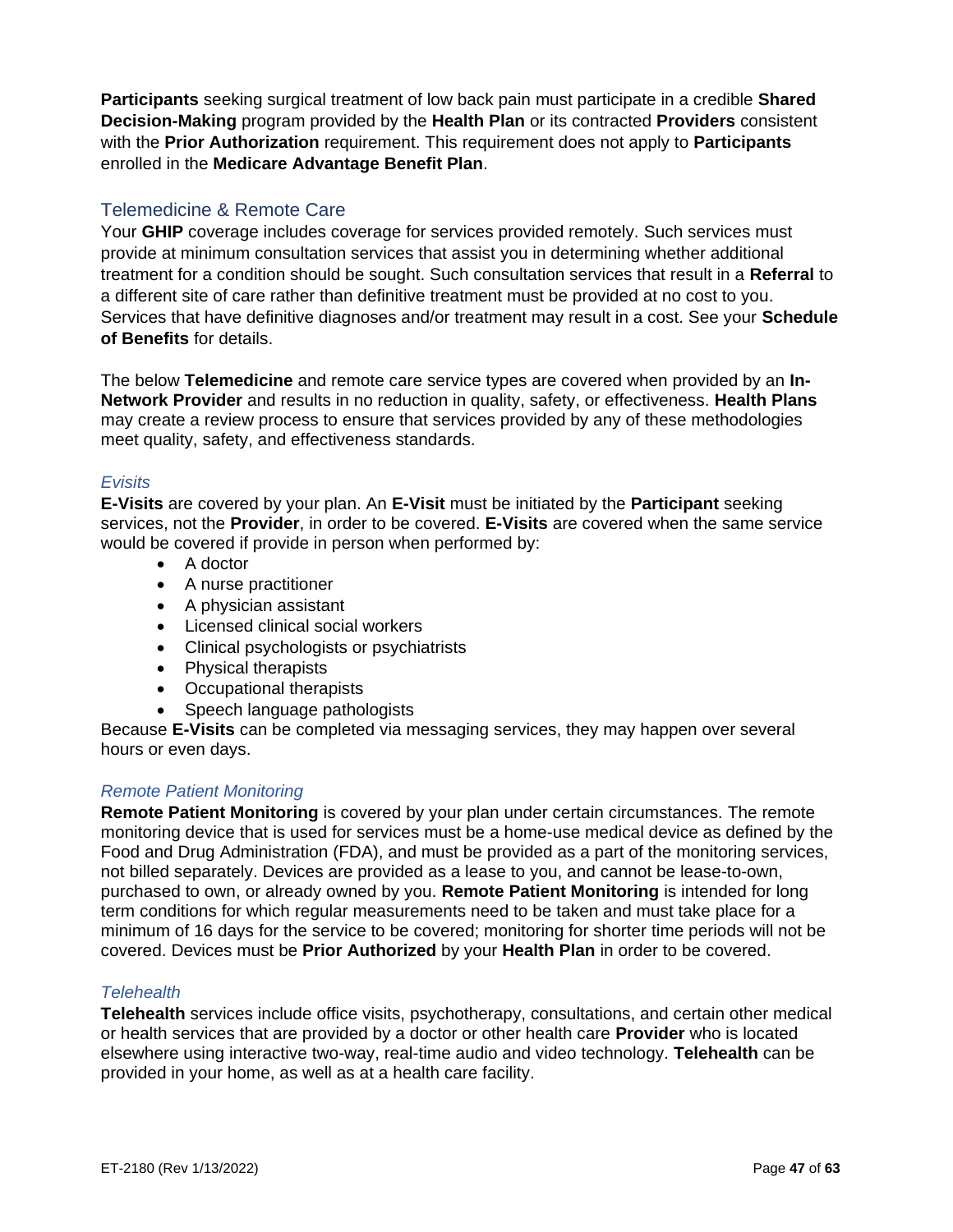**Telehealth** will be covered by your **Health Plan** if those services are delivered:

- Outside of your physical presence (e.g., remotely),
- When both audio and video elements are present, and
- When there is no reduction in the quality, safety, or effectiveness of the service.

If you and your **Provider** determine that you cannot successfully complete a **Telehealth** visit with full audio and video, you may opt to change to a **Telephone Visit**.

Any service that is currently covered by your **Benefit Plan** and that can be administered remotely with no reduction in quality, safety, or effectiveness is covered when provided via **Telehealth**.

#### *Telephone Visits*

**Telephone Visits** will be covered if your **Provider** can successfully provide the service without a reduction in quality, safety, or effectiveness. **ETF** encourages **Participants** and **Providers** to determine the best technology solutions to fit their care needs. **Health Plans** may create review processes and criteria to ensure that services provided by audio only meet quality, safety, and effectiveness standards.

#### *Virtual Check-Ins*

**Virtual Check-ins** will be covered on their own as long as they are not related to a medical visit within the past seven (7) days, and as long as they do not lead to a medical visit within the next twenty-four (24) hours or the next available appointment.

#### <span id="page-47-0"></span>Temporomandibular Disorders

As required by [Wis. Stat. § 632.895 \(11\),](https://docs.legis.wisconsin.gov/document/statutes/632.895(11)) coverage is provided for diagnostic procedures and **Prior Authorized** and medically necessary surgical or non-surgical treatment for the correction of temporomandibular disorders, if all of the following apply:

- A **Congenital**, developmental or acquired deformity, disease or **Injury** caused the condition.
- The procedure or device is reasonable and appropriate for the diagnosis or treatment of the condition under the accepted standards of the profession of the health care **Provider** rendering the service.
- The purpose of the procedure or device is to control or eliminate infection, pain, disease or dysfunction.

This includes coverage of non-surgical treatment but does not include coverage for cosmetic or elective orthodontic, periodontic or general dental care. Intraoral splints are covered under this provision but are subject to the **Durable Medical Equipment Coinsurance** as outlined in your **Schedule of Benefits**. Benefits for diagnostic procedures and non-surgical treatment, including intraoral splints, will be payable up to \$1,250 per calendar year.

#### <span id="page-47-1"></span>**Transplants**

Transplants and related services are covered when ordered by a physician. All transplants except corneal transplants require **Prior Authorization**. The medical necessity and appropriateness of a transplant will be determined by medical professionals reviewing each case on behalf of the **Health Plan**.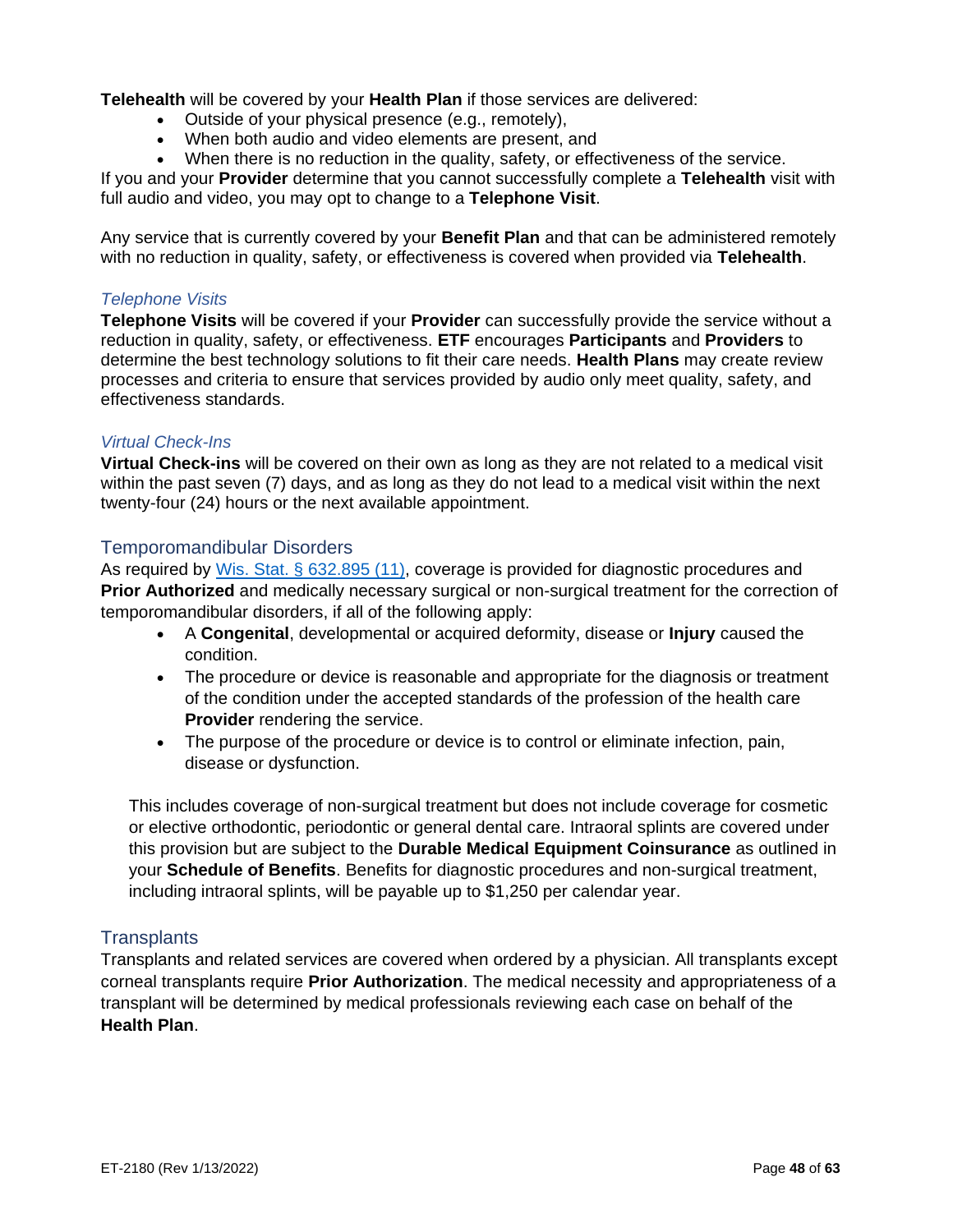Coverage for organ procurement costs is limited to costs directly related to the procurement of an organ from a cadaver or compatible living donor. Organ procurement costs include organ transplantation, compatibility testing, hospitalization, and surgery (when a live donor is involved).

Donor expenses are covered only when the recipient of the transplant is a **Participant** in the **GHIP** and when such charges are included as part of the **Participant's** (as the transplant recipient) bill.

Transplants must be performed at a facility designated by the **Health Plan**.

#### <span id="page-48-0"></span>Travel-Related Preventive Care

Medically necessary travel-related preventive treatment is covered by your **GHIP** policy. Preventive travel-related care such as typhoid, diphtheria, tetanus, yellow fever, and Hepatitis A vaccinations are covered if determined to be medically appropriate by your **Health Plan**. Coverage does not apply to travel required for work. (See [Section 5. Exclusions](#page-49-0) below).

#### <span id="page-48-1"></span>Vision Services

Coverage is limited to one routine eye exam per **Participant** per calendar year. Non-routine eye exams are covered as medically necessary, as determined by your **Health Plan**. Contact lens fittings are not part of the routine exam and are not covered.

Vision screenings for **Participants** age 5 and younger are considered preventive and are not subject to **Deductible** or office visit **Copayments**.

Vision screenings for **Participants** age 6 and older are not considered preventive and are subject to **Deductible** and specialty **Provider** office visit **Copayment** as applicable.

Two visits for orthoptic eye training are covered per lifetime per **Participant;** the first session for training, the second for follow-up. All additional visits are excluded.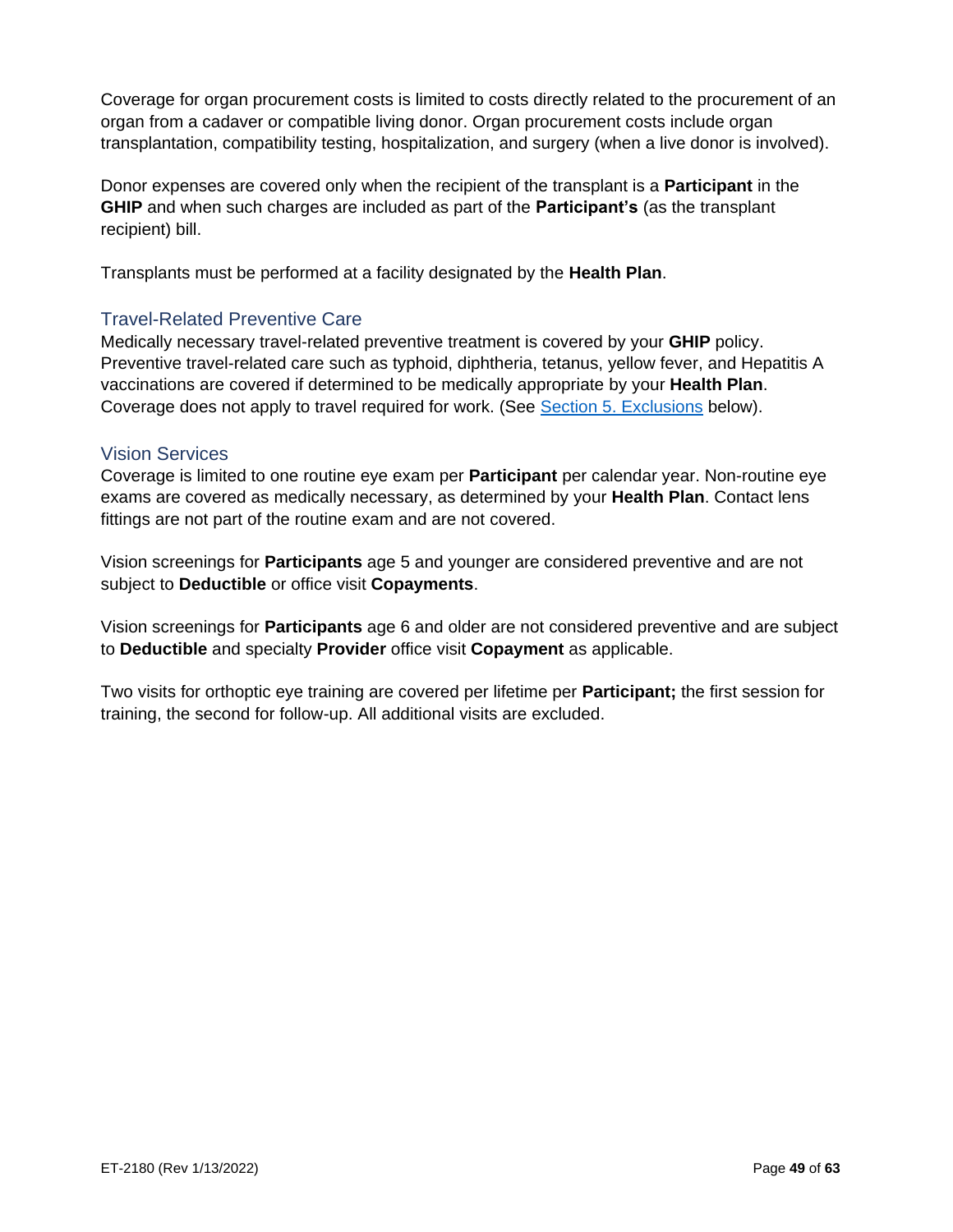# <span id="page-49-0"></span>5. Exclusions & Limitations

The following is a list of services, treatments, equipment or supplies that are excluded, meaning no benefits are payable under the **GHIP**, or have some limitations on the benefit provided. All exclusions listed below apply to benefits offered by your **Health Plan** and the **PBM**. To make the comprehensive list of exclusions easier to reference, exclusions are listed by the category in which they would typically be applied. The exclusions do not apply solely to the category in which they are listed except that [Subsection 10](#page-54-5) applies only to the pharmacy benefit administered by the **PBM**. Some of the services listed exclusions may be medically necessary, but still are not covered under this program. Others may be examples of services which are not medically necessary or not medical in nature, as determined by your **Health Plan** and/or **PBM**. As discussed in [Section 4. D. Medical Necessity](#page-31-2) above, the determination of medical necessity is ultimately reached by your **Health Plan.**

# <span id="page-49-1"></span>A. Excluded Services

The services described in this section are specifically not covered by the **GHIP**.

#### <span id="page-49-2"></span>Administrative & Clerical Charges

- 1. Charges for any missed appointment.
- 2. Expenses for medical reports, including preparation and presentation.

#### <span id="page-49-3"></span>Care Needed for Employment

- 3. Work-related preventive treatment (for example, Hepatitis vaccinations, Rabies vaccinations, Smallpox vaccinations, etc.).
- 4. Vocational rehabilitation including work hardening programs.
- 5. Physical exams for employment.

#### <span id="page-49-4"></span>Cosmetic Treatments & Services

- 6. Treatment, services and supplies for cosmetic or beautifying purposes, including removal of keloids resulting from piercing and hair restoration, except when associated with a covered service to correct a functional impairment related to **Congenital** bodily disorders or conditions or when associated with covered reconstructive surgery due to an **Illness** or accidental **Injury** (including subsequent removal of a prosthetic device that was related to such reconstructive surgery). Psychological reasons do not represent a medical/surgical necessity.
- 7. Removal of skin tags.

#### <span id="page-49-5"></span>Durable Medical Equipment, Durable Diabetic Equipment, and Medical Supplies

- 8. **Durable Medical Equipment, Durable Diabetic Equipment,** or **Medical Supplies** that are not **Prior Authorized** by your **Health Plan.**
- 9. **Durable Medical Equipment** and **Medical Supplies** that are provided solely for comfort, personal hygiene and convenience items. Examples of these items include, but are not limited to:
	- a) wigs,
	- b) hair prostheses,
	- c) air conditioners,
	- d) air cleaners,
	- e) humidifiers,
	- f) physical fitness equipment,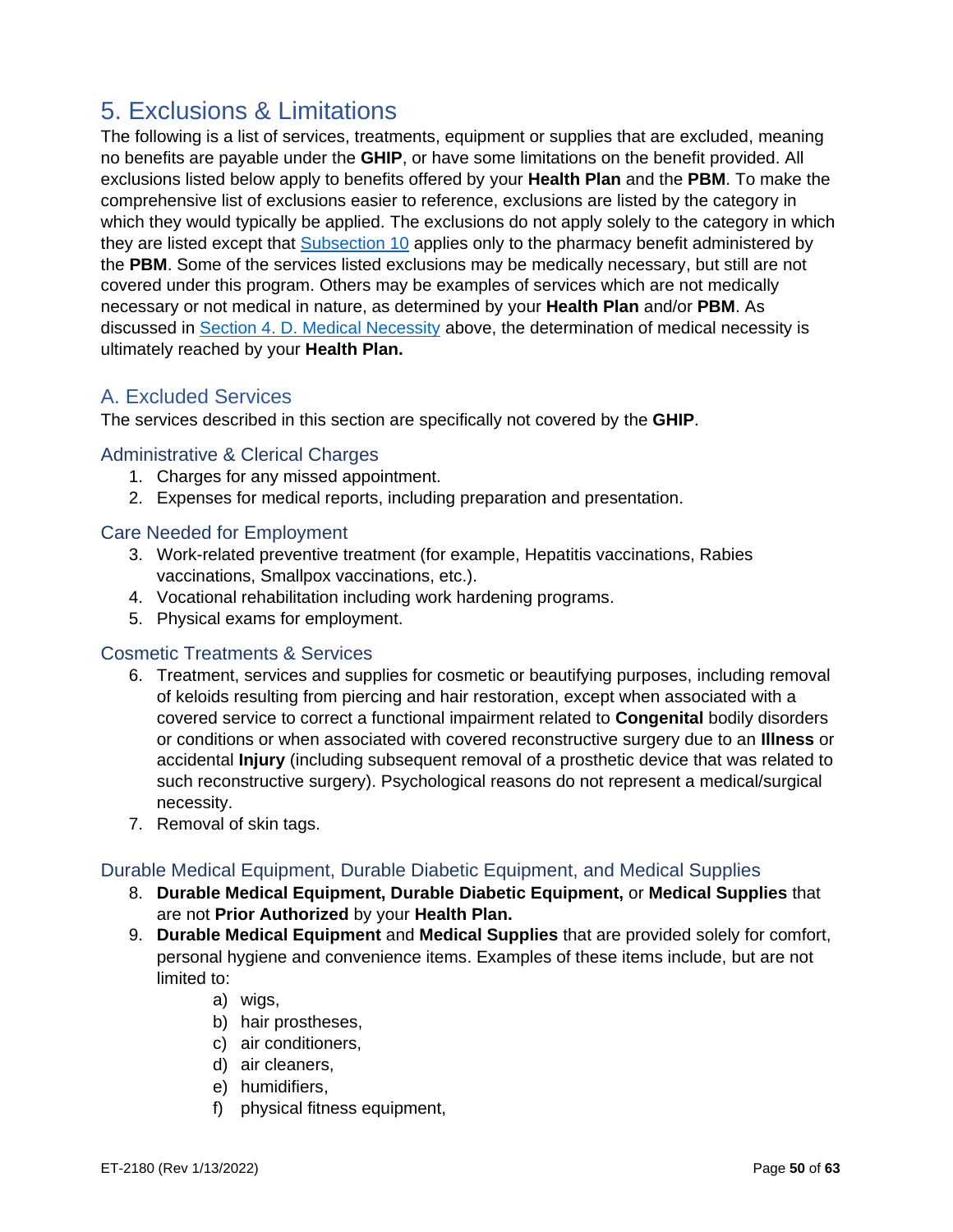- g) physician's equipment,
- h) disposable supplies,
- i) alternative communication devices (for example, electronic keyboard for a hearing impairment),
- j) self-help devices intended to support the essentials of daily living, including, but not limited to, shower chairs and reaches, and other equipment designed to position or transfer patients for convenience and/or safety reasons.
- k) Motor vehicles (for example, cars, vans) or customization of vehicles, lifts for wheelchairs and scooters, and stair lifts.
- l) Customization of buildings for accommodation (for example, wheelchair ramps).
- m) Replacement or repair of **Durable Medical Equipment** or **Medical Supplies** damaged or destroyed by the **Participant** or lost or stolen.
- n) Cold therapy and continuous passive motion devices.
- o) Home testing and monitoring supplies unless **Prior Authorized** by your **Health Plan**.
- p) Equipment required for **Telehealth** visits.

#### <span id="page-50-0"></span>Experimental & Investigational Treatments

- 10. **Experimental** services, treatments, procedures, equipment, drugs, devices or supplies, except drugs for treatment of an HIV infection, as required by [Wis. Stat. § 632.895 \(9\)](https://docs.legis.wisconsin.gov/document/statutes/632.895(9)) and routine care administered in a cancer clinical trial as required by [Wis. Stat. § 632.87 \(6\).](https://docs.legis.wisconsin.gov/document/statutes/632.87(6))
- 11. The criteria that the **Health Plan** and/or **PBM** uses for determining whether or not a service, treatment, procedure, facility, equipment, drug, device or supply is considered to be **Experimental** or investigative include, but are not limited to:
	- a) whether the service, treatment, procedure, facility, equipment, drug, device or supply is commonly performed or used on a widespread geographic basis;
	- b) whether the service, treatment, procedure, facility, equipment, drug, device or supply is generally accepted to treat that **Illness** or **Injury** by the medical profession in the United States;
	- c) the failure rate and side effects of the service, treatment, procedure, facility, equipment, drug, device or supply;
	- d) whether other, more conventional methods of treating the **Illness** or **Injury** have been exhausted by the **Participant**;
	- e) whether the service, treatment, procedure, facility, equipment, drug, device or supply is medically indicated;
	- f) whether the service, treatment, procedure, facility, equipment, drug, device or supply is recognized for reimbursement by **Medicare, Medicaid**, and other insurers and self-insured plans.
- 12. Coma stimulation programs.

#### <span id="page-50-1"></span>Holistic/Homeopathic Treatments

- 13. Services for holistic medicine, including homeopathic medicine, or other programs with an objective to provide complete personal fulfillment.
- 14. Hypnotherapy.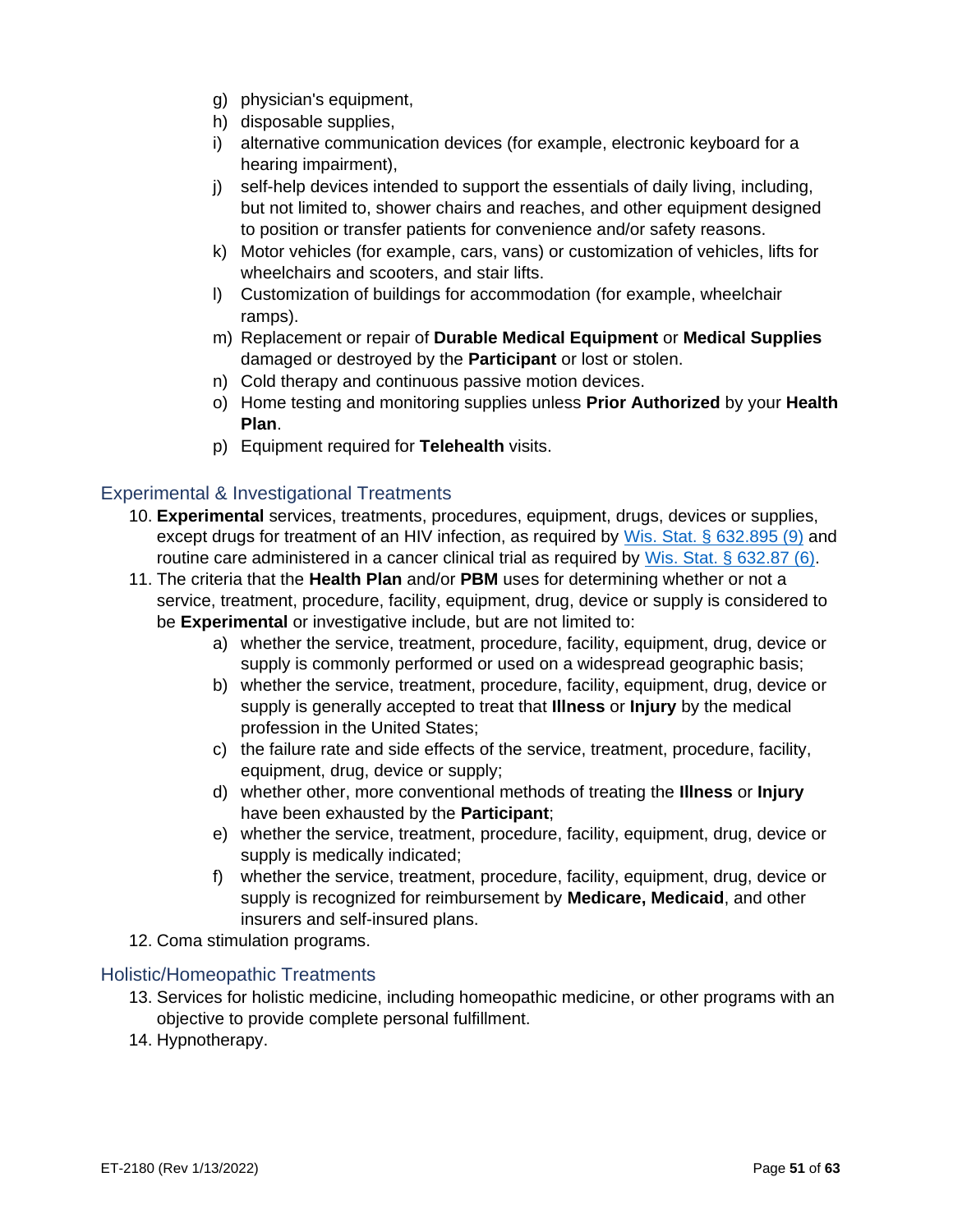#### <span id="page-51-0"></span>Hospital Inpatient Services

- 15. Take home drugs and supplies dispensed at the time of discharge, which can reasonably be purchased on an outpatient basis.
- 16. **Hospital** stays which are extended for reasons other than medical necessity.
- 17. A continued **Hospital** stay, if the attending physician has documented that care could effectively be provided in a less acute care setting, for example, **Skilled Nursing Facility**.

#### <span id="page-51-1"></span>Included or Bundled Services

18. Treatment, services and supplies for which the **Participant** has no obligation to pay or which would be furnished to a **Participant** without charge. These include services or supplies that are typically billed as a part of another service when the service cannot be provided without using the supply or service (e.g., gauze used during surgeries, remote monitoring appliance, etc.). These are sometimes referred to as "bundled services."

#### <span id="page-51-2"></span>Informational Medical Exams and Testing

- 19. Examination and any other services (for example, blood tests) for informational purposes requested by third parties. Examples are licensing, insurance, marriage, adoption, participation in athletics, functional capacity examinations or evaluations, or examinations or treatment ordered by a court, unless otherwise covered as stated in [Section 4.](#page-32-0) F. [Covered Services.](#page-32-0)
- 20. Genetic testing and/or genetic counseling services not medically necessary to diagnose and treat and **Illness**.

#### <span id="page-51-3"></span>Injuries Resulting from Military Action

- 21. **Injury** or **Illness** caused by an atomic or thermonuclear explosion or resulting radiation, or any type of military action, friendly or hostile. Acts of domestic terrorism do not constitute military action.
- 22. Treatment, services and supplies for any **Injury** or **Illness** as the result of war, declared or undeclared, enemy action or action of Armed Forces of the United States, or any state of the United States, or its Allies, or while serving in the Armed Forces of any country.

#### <span id="page-51-4"></span>Non-Medically Necessary Residential & Personal Care Services

- 23. Charges for injectable medications administered in a nursing home when the nursing home stay is not covered by the **GHIP**.
- 24. Custodial, nursing facility (except skilled), or domiciliary care. This includes community reentry programs.
- 25. Residential care except residential care and transitional care as required by Wis. Stat. § [632.89](https://docs.legis.wisconsin.gov/document/statutes/632.89) and [Wis. Admin Code § INS 3.37](https://docs.legis.wisconsin.gov/code/admin_code/ins/3/37) and as required by the federal Mental Health Parity and Addiction Equity Act.
- 26. Private Duty Nursing/Personal Care.
- 27. Services provided by members of the **Subscriber's Immediate Family** or any person residing with the **Subscriber**.

<span id="page-51-5"></span>Oral Surgery/Dental Services/Extraction and Replacement Because of Accidental **Injury**

28. All services performed by dentists and other dental services, including all orthodontic services, except those specifically listed in **Section 4. F. Covered Services**, Oral Surgery &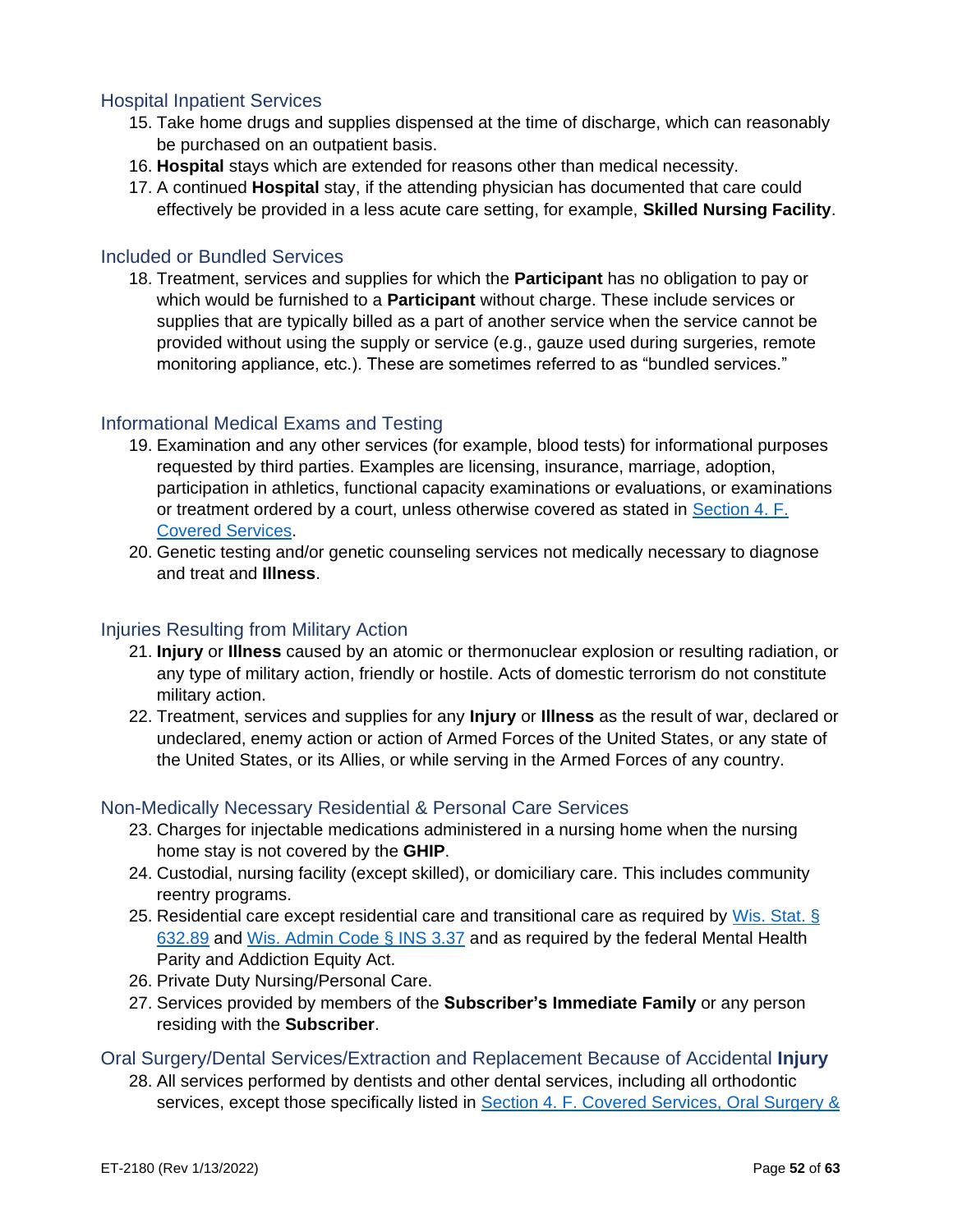[Other Dental Services](#page-42-1) above, or which would be covered if it was performed by a physician and is within the scope of the dentist's license.

29. All dental, periodontal, endodontic, or oral surgical procedures not specifically listed in Section 4. [F. Covered Services](#page-32-0) above.

#### <span id="page-52-0"></span>Other Non-Covered Services

- 30. Services provided by **Out-of-Network Providers**, unless you are enrolled in the **Access Plan**, or another **Preferred Provider Organization (PPO)** plan. This includes nonphysician services provided by an **Out-of-Network Provider**, unless you have received **Prior Authorization** from your **Health Plan**, the service is an **Emergency** or **Urgent Care**  service outside of the **Service Area**, or an **Emergency** in the **Service Area** when your **Primary Care Provider** cannot be reached. See **Section 4. B. Exceptions to In-Network** [Care Requirement](#page-30-2) for more information.
- 31. Services of a specialist without an **In-Network Provider's** written **Referral**, except in an **Emergency** or by written **Prior Authorization** of the **Health Plan.**
- 32. Any **Hospital** or medical care or service not provided for in this document unless authorized by the **Health Plan**.
- 33. Charges directly related to a non-covered service except when a complication results from the non-covered service that could not be reasonably expected, and the complication requires medically necessary treatment that is performed by an **In-Network Provider** or **Prior Authorized** by the **Health Plan**. The treatment of the complication must be a covered benefit of the **Health Plan** and **PBM**.
- 34. Any smoking cessation program, treatment, or supply that is not specifically covered in [Section 4. F. Covered Services, Smoking Cessation.](#page-45-3)
- 35. Marriage/couples/family counseling.

#### <span id="page-52-1"></span>Reproductive Services

- 36. Infertility services which are not for treatment of **Illness** or **Injury** (i.e., that are for the purpose of achieving pregnancy). The diagnosis of infertility alone does not constitute an **Illness**.
- 37. Reversal of voluntary sterilization procedures and related procedures when performed for the purpose of restoring fertility.
- 38. Services for storage or processing of sperm; donor sperm.
- 39. Harvesting of eggs and their cryopreservation.
- 40. Artificial insemination or fertilization methods including, but not limited to, in vivo fertilization, in vitro fertilization, embryo transfer, gamete intra fallopian transfer (GIFT) and similar procedures, and related **Hospital**, professional and diagnostic services and medications that are incidental to such insemination or fertilization methods.
- 41. Amniocentesis or chorionic villi sampling (CVS) solely for sex determination.
- 42. Services of home delivery for childbirth.
- 43. Sexual counseling services related to infertility.
- 44. Laboratory services provided in conjunction with infertility services after the diagnosis of infertility is confirmed.

#### <span id="page-52-2"></span>Routine Foot Care

45. The examination, treatment or removal of all or part of corns, calluses, hypertrophy or hyperplasia of the skin or subcutaneous tissues of the feet.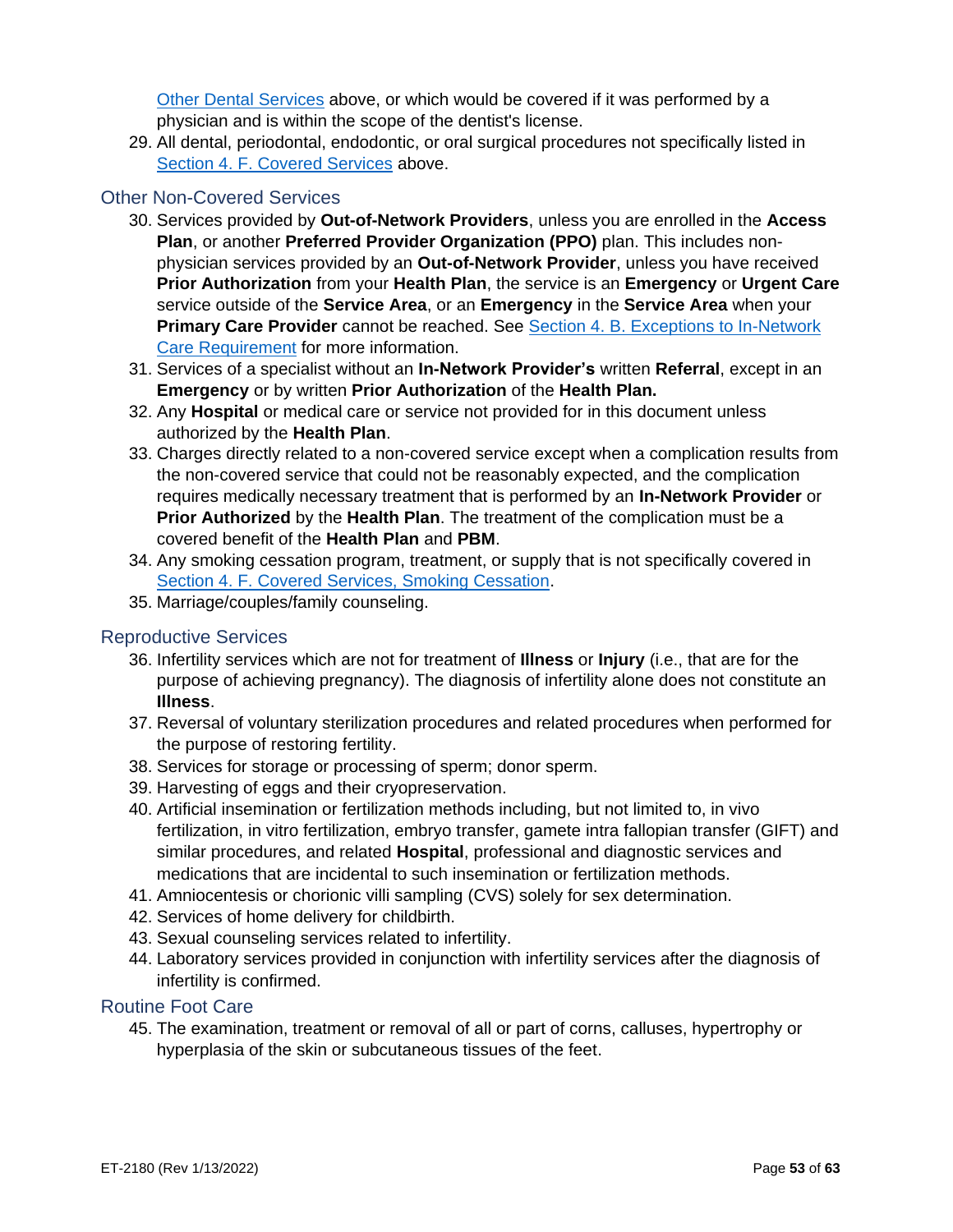- 46. Cutting, trimming or other nonoperative partial removal of toenails. *Note:* This exclusion does not apply when services are intended to treat a metabolic or peripheral disease or a skin or tissue infection.
- 47. Treatment of flexible flat feet.

## <span id="page-53-0"></span>Services Covered by Other Payors

- 48. Services to the extent the **Participant** is eligible for all **Medicare** benefits, regardless of whether or not the **Participant** is actually enrolled in **Medicare**. This exclusion only applies if the **Participant** enrolled in **Medicare** coordinated coverage and does not enroll in **Medicare Part B** when it is first available as the primary payor, or who subsequently cancels **Medicare** coverage, or is not enrolled in a **Medicare Part D Plan**. See [Section 2.](#page-21-4)  [F. Medicare Enrollment.](#page-21-4)
- 49. Treatment, services, and supplies furnished by the U.S. Veterans Administration (VA), except for such treatment, services, and supplies for which the **GHIP** is the primary payor, and the VA is the secondary payor under applicable federal law. **Benefits** are not coordinated with the VA unless specific federal law requires such coordination.
- 50. Treatment, services, and supplies to which the **Participant** would be entitled to have furnished or paid for, fully or partially, under any law, regulation, or agency of any government.
- 51. Treatment, services, and supplies to which the **Participant** would be entitled, or would be entitled if enrolled, to have furnished or paid for under any voluntary medical benefit or insurance plan established by any government if this contract was not in effect.
- 52. Services that a child's school is legally obligated to provide, whether the school actually provides the services and whether the **Participant** chooses to use those services.
- 53. Services to the extent a **Participant** receives or is entitled to receive, any **Benefits**, settlement, award or damages for any reason of, or following any claim under, any Worker's Compensation Act, employer's liability insurance plan or similar law or act. Entitled means the **Participant** is actually insured under Worker's Compensation.

#### <span id="page-53-1"></span>Services Not Medically Necessary

- 54. Any service, treatment, procedure, equipment, drug, device, or supply which is not reasonably and medically necessary or is not required in accordance with accepted standards of medical, surgical or psychiatric practice.
- 55. Personal comfort or convenience items or services such as in-**Hospital** television, telephone, private room, housekeeping, shopping, homemaker services, and meal preparation services as part of home health care.
- 56. **Maintenance Care**. The determination of what constitutes "**Maintenance Care**" is made by the **Health Plan** after reviewing an individual's case history or treatment plan submitted by a **Provider**.

#### <span id="page-53-2"></span>Services Outside of Enrollment

57. Expenses incurred prior to the **Effective Date** of coverage by the **Health Plan** and/or **PBM**, or services received after the **Health Plan** and/or **PBM** coverage or eligibility terminates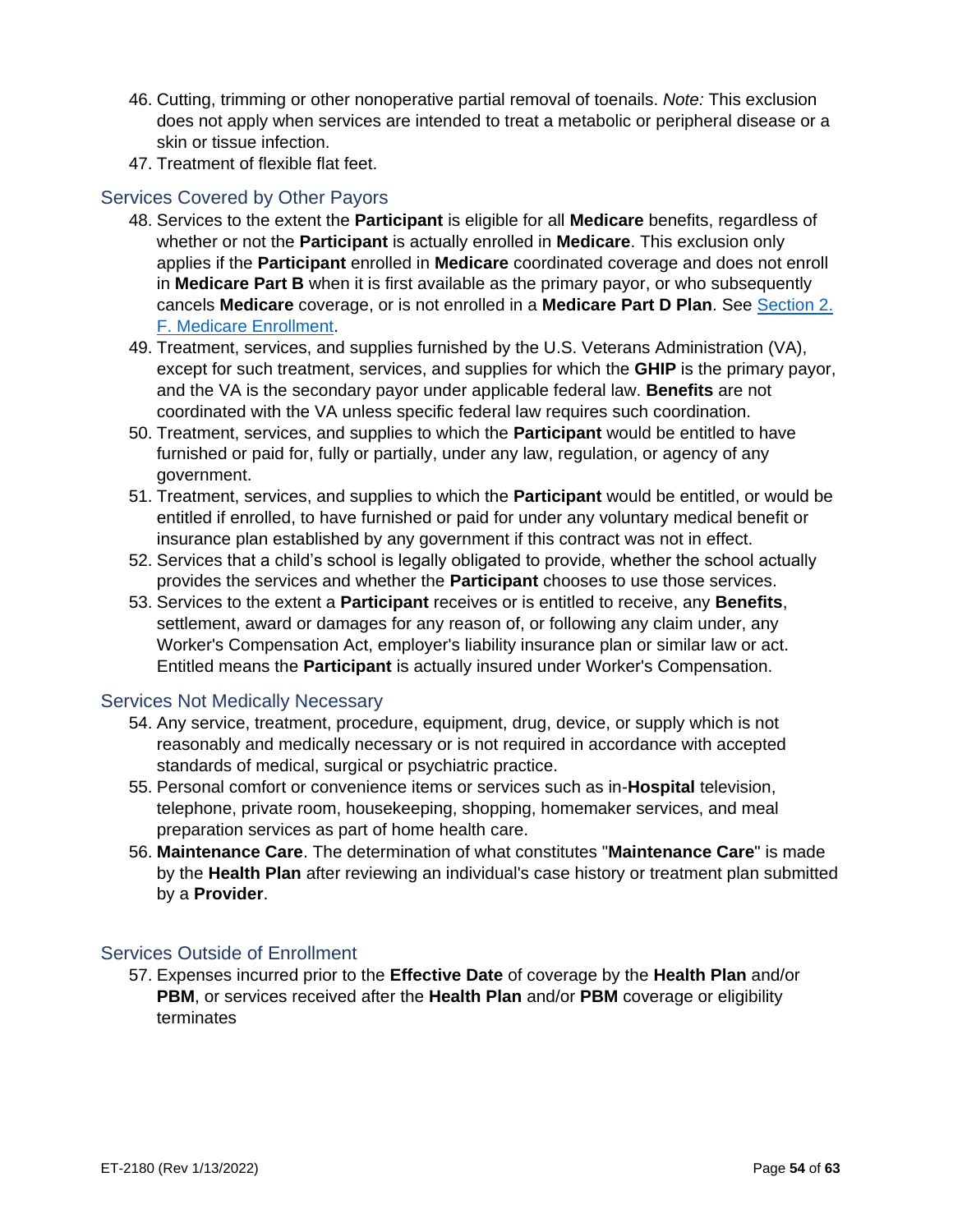#### <span id="page-54-0"></span>Services Related to the Commission of a Crime

- 58. Treatment or service in connection with any **Illness** or **Injury** caused by a **Participant** either engaging in an illegal occupation or the commission of, or attempt to commit, a felony.
- 59. Services related to an **Injury** that was self-inflicted for the purpose of receiving **Health Plan** and/or **PBM Benefits**.

#### <span id="page-54-1"></span>Therapies Not Covered

- 60. Treatment, services, or supplies used in educational or vocational training.
- 61. Care, including treatment, services, and supplies, provided to assist with activities of daily living (ADL).
- 62. Except for services covered under the **Habilitation Services** therapy **Benefit**, and mandated **Benefits** for autism spectrum disorders under [Wis. Stat. § 632.895 \(12m\)](https://docs.legis.wisconsin.gov/statutes/statutes/632/VI/895/12m) therapies.
- 63. Physical fitness or exercise programs.
- 64. Biofeedback, except that provided by a physical therapist for treatment of headaches, spastic torticollis, and urinary incontinence.
- 65. Massage therapy.

#### <span id="page-54-2"></span>Transplants & Donor-Related Services

- 66. Services in connection with covered transplants not **Prior Authorized** by the **Health Plan**.
- 67. Costs related to a failed transplant that is otherwise covered under the global fee.
- 68. Purchase price of bone marrow, organ or tissue that is sold rather than donated.
- 69. All separately billed donor-related services, except for kidney transplants.
- 70. Non-human organ transplants or artificial organs.
- 71. Transplants not performed at a facility designated by the **Health Plan**.
- 72. Services of a blood donor. Medically necessary autologous blood donations are not considered to be services of a blood donor.

#### <span id="page-54-3"></span>Travel & Transportation

73. Charges for, or in connection with, travel, except for ambulance transportation as outlined in [Section 4. F. Covered Services.](#page-32-0) This includes but is not limited to meals, lodging and transportation.

#### <span id="page-54-4"></span>Weight Loss, Diet Programs, & Food or Supplements

- 74. Weight loss programs including dietary and nutritional treatment in connection with obesity unless prescribed for the purposes of meeting authorization requirements to undergo bariatric surgery, as determined by the **Health Plan**. This does not include **Nutritional Counseling** as provided in [Section 4. F. Covered Services, Nutritional Counseling.](#page-42-0)
- 75. Any diet control program, treatment, or supply for weight reduction unless prescribed for the purposes of meeting authorization requirements to undergo bariatric surgery, as determined by the **Health Plan.**
- 76. Food or food supplements except when provided during a covered outpatient or inpatient **Confinement**.

#### <span id="page-54-5"></span>Vision Correction

77. Eyeglasses or corrective contact lenses.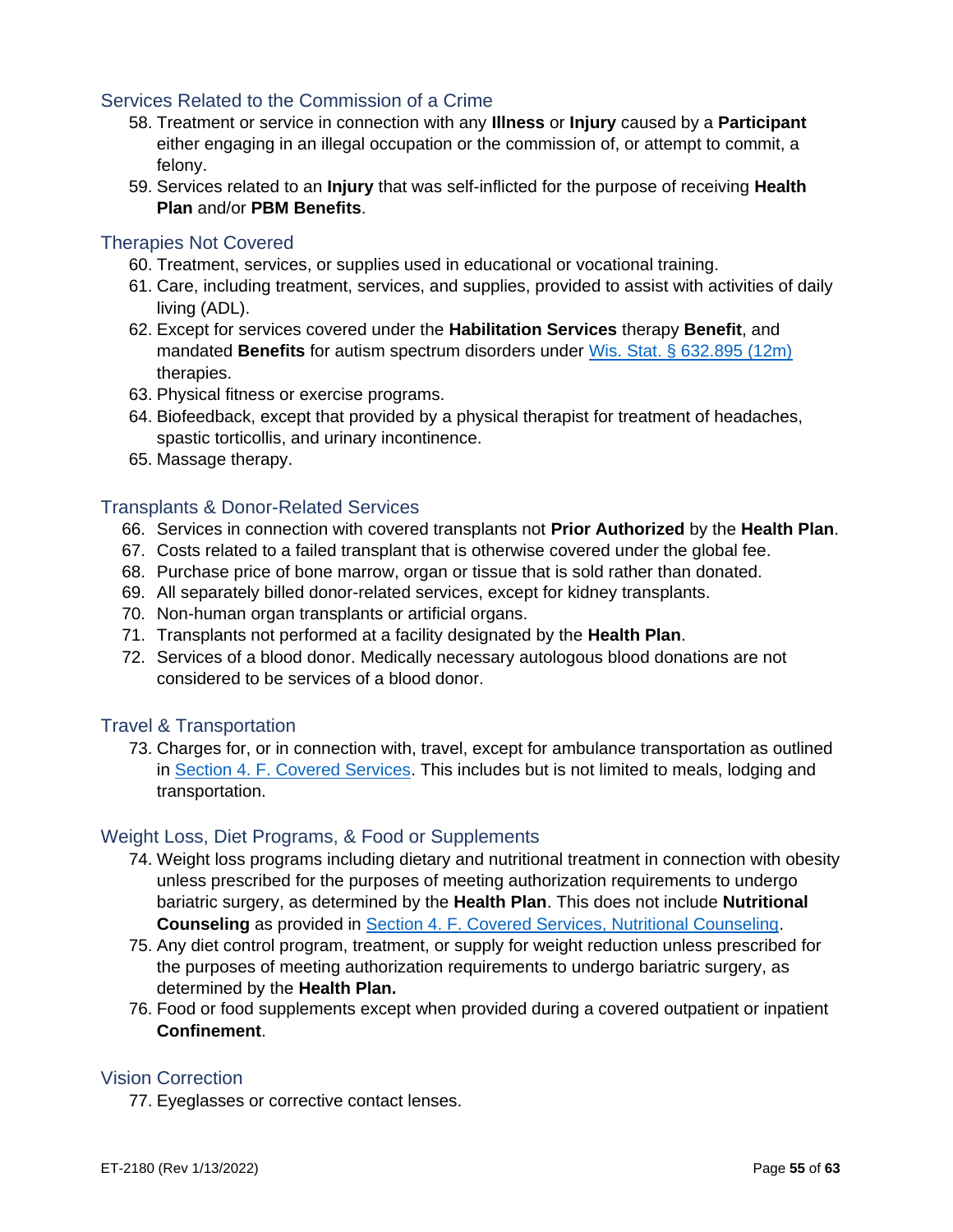- 78. Fitting of contact lenses, except for the initial lens per surgical eye directly related to cataract surgery or keratoconus.
- 79. The incremental cost of a non-standard intraocular lens (e.g., multifocal and toric lenses) compared to a standard monofocal intraocular lens.
- 80. Keratoefractive eye surgery is not covered by this policy, including but not limited to tangential or radial keratotomy, or laser surgeries for the correction of vision.

# <span id="page-55-0"></span>B. Coverage Limitations

## <span id="page-55-1"></span>Major Disaster, Epidemic, or Pandemic

If a major disaster, epidemic, or pandemic occurs, **In-Network Providers** and **Hospitals** must render medical services (and arrange extended care services and home health service) insofar as practical according to their best medical judgment, within the limitation of available facilities and personnel. This extends to the **PBM** and its **Participating Pharmacies**.

During a major disaster, epidemic, or pandemic, **Participants** may receive covered services from **Out-of-Network Providers** and/or **Non-Participating Pharmacies** if services are unavailable from **In-Network Providers** and/or **Participating Pharmacies**. Any novel services developed that receive emergency authorization or other short-term clearance from applicable federal agencies for use to address the disaster, epidemic, or pandemic, may be covered by the **Health Plan**, subject to instruction by **ETF**.

## <span id="page-55-2"></span>Circumstances Beyond the Health Plan's Control

If, due to circumstances not reasonably within the control of the **Health Plan**, such as a complete or partial insurrection, labor disputes not within the control of the **Health Plan**, disability of a significant part of **Hospital** or medical group personnel, or similar causes, the provision of services and other **Benefits** covered hereunder is delayed or rendered impractical, the **Health Plan**, **In-Network Providers** and/or the **PBM** will use their best efforts to provide services and other **Benefits** covered hereunder. In this case, **Participants** may receive covered services from **Out-of-Network Providers** and/or **Non-Participating Pharmacies** so long as services remain disrupted.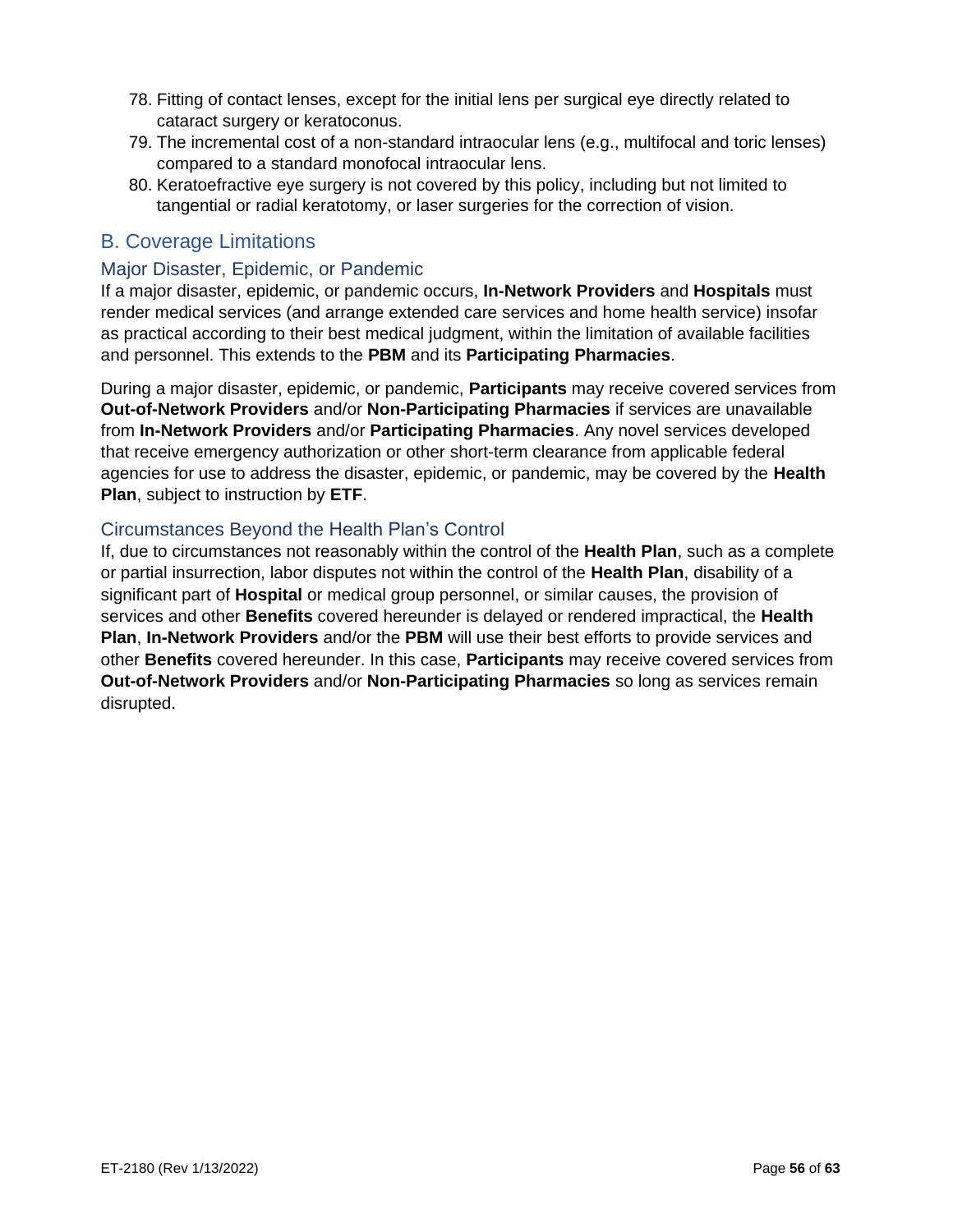# <span id="page-56-0"></span>6. Coordination of Benefits

# <span id="page-56-1"></span>A. Applicability

This Coordination of Benefits (COB) provision applies to the **GHIP** when a **Participant** has health care coverage under more than one **Plan** at the same time.

If this COB provision applies, the order of benefit determination rules shall be looked at first. The rules determine whether the benefits of the **GHIP** are determined before or after those of another plan. The benefits of the **GHIP**:

- a) Shall not be reduced when, under the order of benefit determination rules, the **GHIP** determines its benefits before another **Plan**, but
- b) May be reduced when, under the order of benefit determination rules, another **Plan** determines its benefits first. This reduction is described in [Section C. Effect on the](#page-57-0)  [Benefits of The GHIP.](#page-57-0)

# <span id="page-56-2"></span>B. Order of Benefit Determination Rules

When there is a basis for a claim under the **GHIP** and another **Plan**, the **GHIP** is a **Secondary Plan** that has its benefits determined after those of the other **Plan**, unless:

- a) The other **Plan** has rules coordinating its benefits with those of the **GHIP**, and
- b) Both those rules and the **GHIP's** rules described in the [Rules](#page-56-3) subsection below require that the **GHIP's** benefits be determined before those of the other **Plan**.

#### <span id="page-56-3"></span>Rules

The **GHIP** determines its order of benefits using the first of the following rules:

- a) Non-**Dependent**/**Dependent** The benefits of the **Plan** which covers the person as an employee or **Participant** are determined before those of the **Plan** which covers the person as a **Dependent** of an **Employee** or **Participant**.
- b) **Dependent** Child/Parents Not Separated or Divorced Except as stated in paragraph c) below, when the **GHIP** and another **Plan** cover the same child as a **Dependent** of different persons, called "parents":
	- i) The benefits of the **Plan** of the parent whose birthday falls earlier in the calendar year are determined before those of the **Plan** of the parent whose birthday falls later in that calendar year, but
	- ii) If both parents have the same birthday, the benefits of the **Plan** which covered the parent longer are determined before those of the **Plan** which covered the other parent for a shorter period of time.

If the other **Plan** does not have the rule described in i) above but instead has a rule based upon the gender of the parent, and if, as a result, the **Plans** do not agree on the order of benefits, the rule in the other **Plan** shall determine the order of benefits.

c) **Dependent** Child/Separated or Divorced Parents

If two or more **Plans** cover a person as a **Dependent** child of divorced or separated parents, benefits for the child are determined in this order:

- i) First, the **Plan** of the parent with custody of the child,
- ii) Then, the **Plan** of the spouse of the parent with the custody of the child, and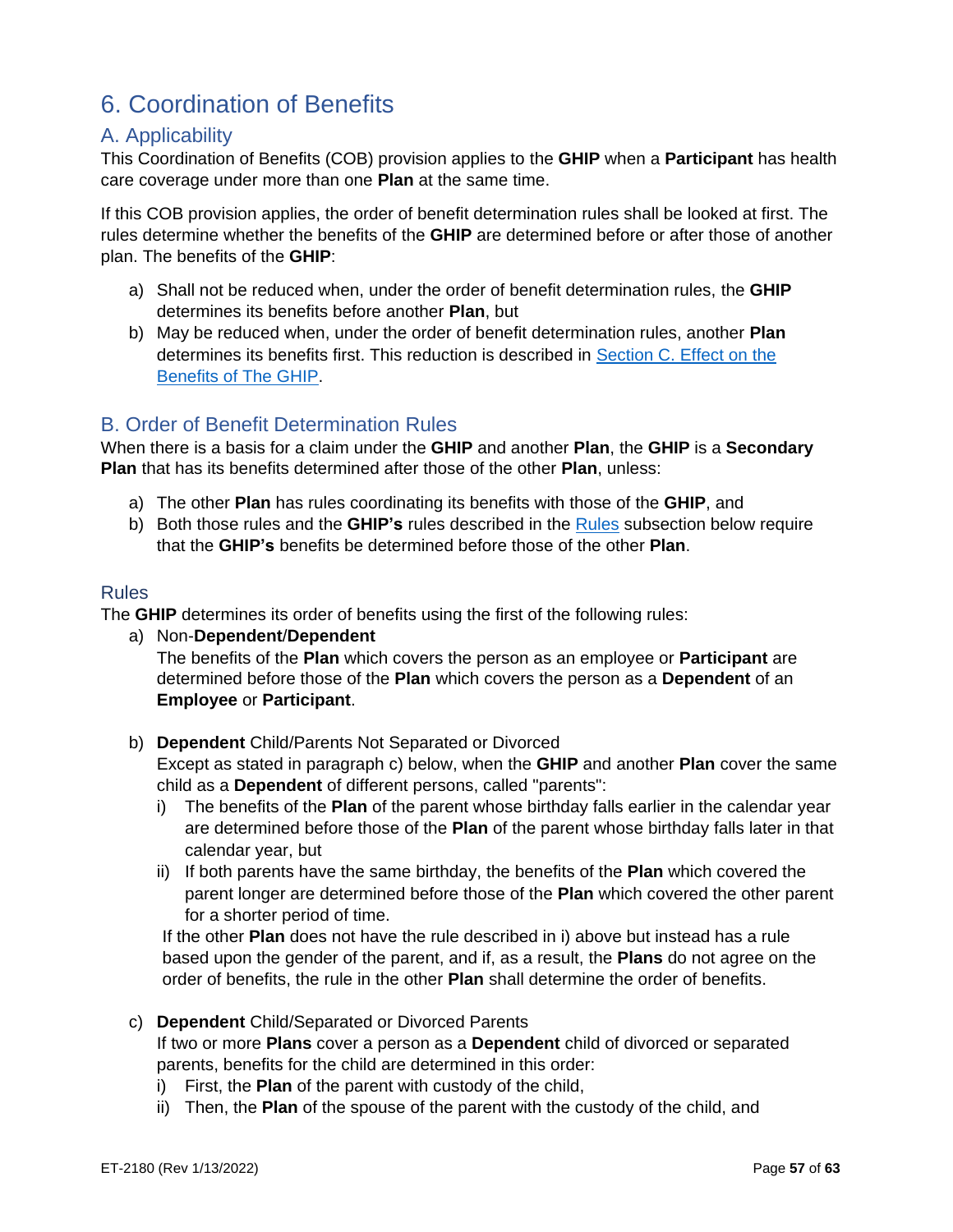iii) Finally, the **Plan** of the parent not having custody of the child.

Also, if the specific terms of a court decree state that the parents have joint custody of the child and do not specify that one parent has responsibility for the child's health care expenses or if the court decree states that both parents shall be responsible for the health care needs of the child but gives physical custody of the child to one parent, and the entities obligated to pay or provide the benefits of the respective parents' **Plans** have actual knowledge of those terms, benefits for the **Dependent** child shall be determined according to paragraph b) above.

However, if the specific terms of a court decree state that one of the parents is responsible for the health care expenses of the child, and the entity obligated to pay or provide the benefits of the **Plan** of that parent has actual knowledge of those terms, the benefits of that **Plan** are determined first. This paragraph does not apply with respect to any **Claim Determination Period** or **Plan** year during which any benefits are actually paid or provided before the entity has that actual knowledge.

d) Active/Inactive Employee

The benefits of a **Plan** which covers a person as an employee who is neither laid off nor retired or as that employee's **Dependent** are determined before those of a **Plan** which covers that person as a laid off or retired employee or as that employee's **Dependent**. If the other **Plan** does not have this rule and if, as a result, the **Plans** do not agree on the order of benefits, this paragraph d) is ignored.

#### e) Continuation Coverage

If a person has continuation coverage under federal or state law and is also covered under another **Plan**, the following shall determine the order of benefits:

- i) First, the benefits of a **Plan** covering the person as an employee, member, or **Subscriber** or as a **Dependent** of an employee, member, or **Subscriber**.
- ii) Second, the benefits under the continuation coverage.

If the other **Plan** does not have the rule described in subparagraph i), and if, as a result, the **Plans** do not agree on the order of benefits, this paragraph e) is ignored.

#### f) Longer/Shorter Length of Coverage

If none of the above rules determines the order of benefits, the benefits of the **Plan** which covered an employee, member or **Subscriber** longer are determined before those of the **Plan** which covered that person for the shorter time.

# <span id="page-57-0"></span>C. Effect on the Benefits of the GHIP

This section applies when, in accordance with [Section B. Order of Benefit Determination Rules,](#page-56-2) the **GHIP** is a **Secondary Plan** as to one or more other **Plans**. In that event, the benefits of the **GHIP** may be reduced under this section. Such other **Plan** or **Plans** are referred to as "the other **Plans**" below.

The benefits of the **GHIP** will be reduced when the sum of the following exceeds the **Allowable Expenses** in a **Claim Determination Period**: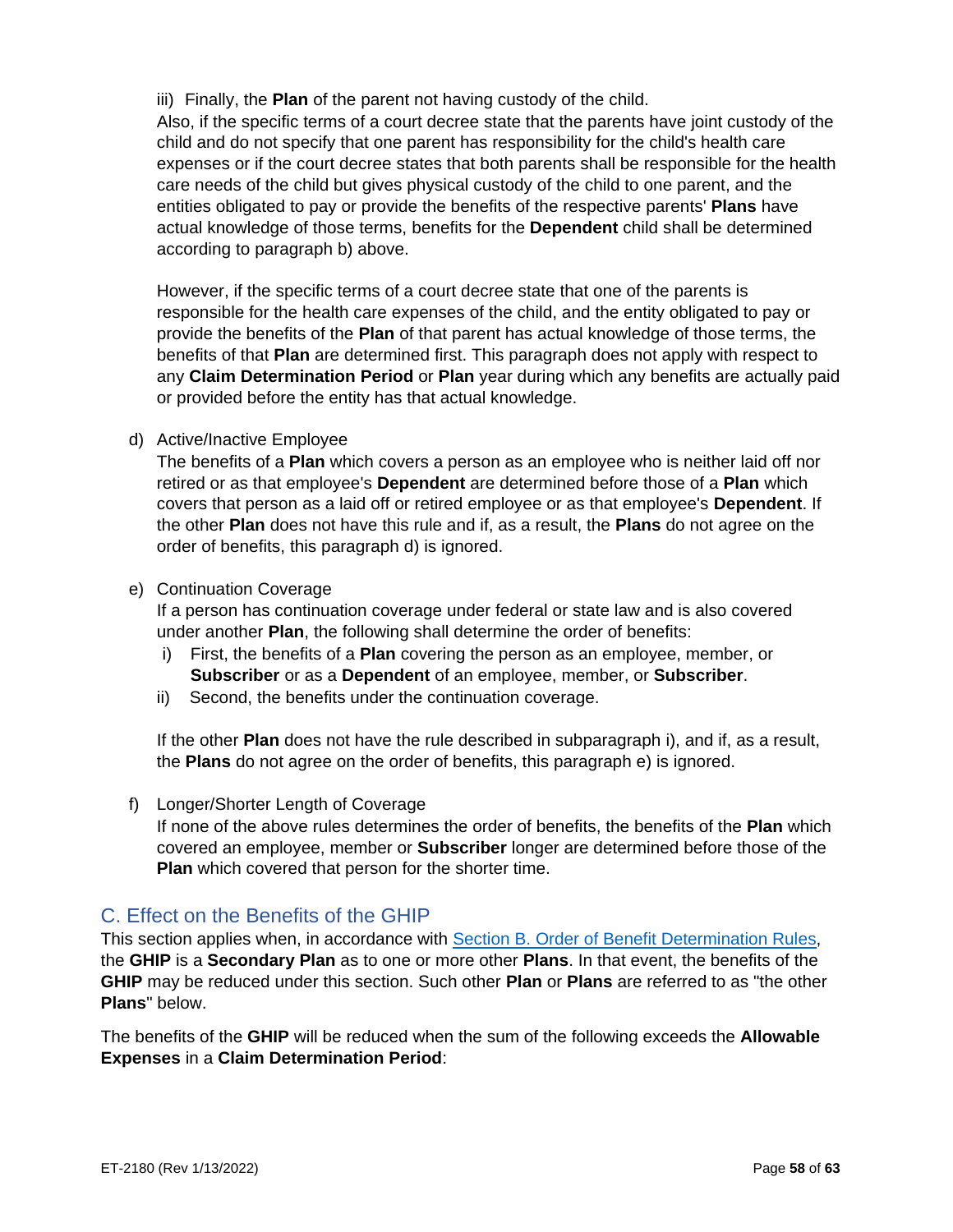- a) The benefits that would be payable for the **Allowable Expenses** under the **GHIP** in the absence of this COB provision, and
- b) The benefits that would be payable for the **Allowable Expenses** under the other **Plans**, in the absence of provisions with a purpose like that of this COB provision, whether claim is made. Under this provision, the benefits of the **GHIP** will be reduced so that they and the benefits payable under the other **Plans** do not total more than those **Allowable Expenses**.

When the benefits of the **GHIP** are reduced as described above, each benefit is reduced in proportion. It is then charged against any applicable benefit limit of the **GHIP**.

# <span id="page-58-0"></span>D. Right to Receive and Release Needed Information

The **Health Plan** has the right to decide the facts it needs to apply these COB rules. It may get needed facts from or give them to any other organization or person without the consent of the insured but only as needed to apply these COB rules. Medical records remain confidential as provided by state and federal law. Each person claiming benefits under the **GHIP** must give the **Health Plan** any facts it needs to pay the claim.

# <span id="page-58-1"></span>E. Facility of Payment

A payment made under another **Plan** may include an amount which should have been paid under the **GHIP**. If it does, the **Health Plan** may pay that amount to the organization which made that payment. That amount will then be treated as though it was a benefit paid under the **GHIP**. The **Health Plan** will not have to pay that amount again. The term "payment made" means reasonable cash value of the benefits provided in the form of services.

# <span id="page-58-2"></span>F. Right of Recovery

If the amount of the payments made by the **Health Plan** is more than it should have paid under this COB provision, it may recover the excess from one or more of:

- a) The persons it has paid or for whom it has paid,
- b) Insurance companies, or
- c) Other organizations.

The "amount of payments made" includes the reasonable cash value of any benefits provided in the form of services.

# <span id="page-58-3"></span>G. Subrogation

Each **Participant** agrees that the payor under the **GHIP**, whether that is a **Health Plan** or **ETF**, shall be subrogated to a **Participant's** rights to damages, to the extent of the **Benefits** the **Health Plan** provides under the policy, for **Illness** or **Injury** a third party caused or is liable for. It is only necessary that the **Illness** or **Injury** occur through the act of a third party. The **Health Plan's** or **ETF's** rights of full recovery may be from any source, including but not limited to:

- a) The third party or any liability or other insurance covering the third party.
	- b) The **Participant's** own uninsured motorist insurance coverage.
	- c) Under-insured motorist insurance coverage.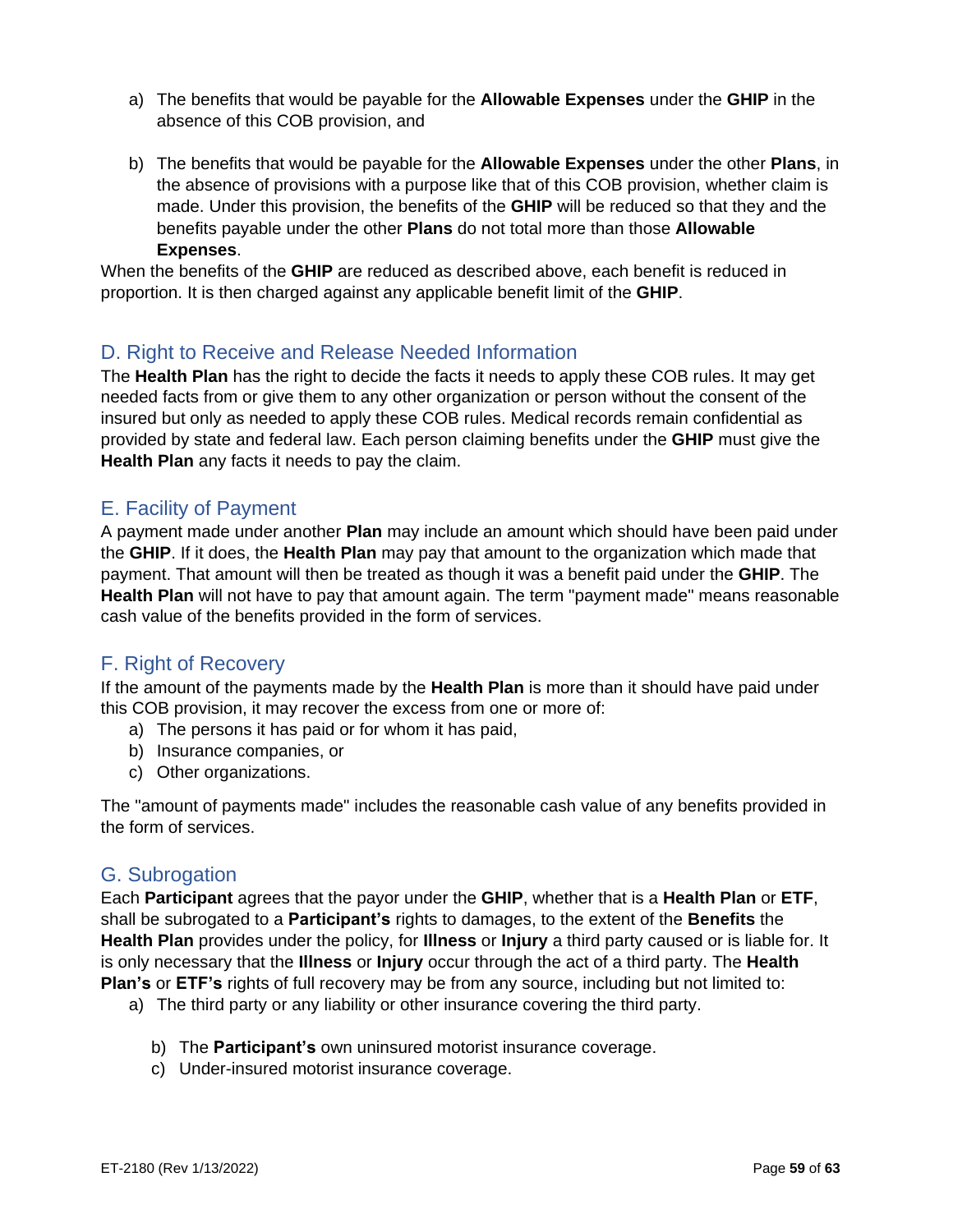d) Any medical payments, no-fault or school insurance coverages which are paid or payable.

A **Participant's** rights to damages shall be, and they are hereby, assigned to the **Health Plan** or **ETF** to such extent.

The **Health Plan's** or **ETF's** subrogation rights shall not be prejudiced by any **Participant**. Entering into a settlement or compromise arrangement with a third party without the **Health Plan's** or **ETF's** prior written consent shall be deemed to prejudice the **Health Plan's** or **ETF's** rights. Each **Participant** shall promptly advise the **Health Plan** or **ETF** in writing whenever a claim against another party is made on behalf of a **Participant** and shall further provide to the **Health Plan** or **ETF** such additional information as is reasonably requested by the **Health Plan** or **ETF**. The **Participant** agrees to fully cooperate in protecting the **Health Plan's** or **ETF's** rights against a third party. The **Health Plan** or **ETF** has no right to recover from a **Participant** or insured who has not been "made whole" (as this term has been used in reported Wisconsin court decisions), after taking into consideration the **Participant's** or insured's comparative negligence. If a dispute arises between the **Health Plan** or **ETF** and the **Participant** over the question of whether or not the **Participant** has been "made whole", the **Health Plan** or **ETF** reserves the right to a judicial determination whether the insured has been "made whole."

In the event the **Participant** can recover any amounts, for an **Injury** or **Illness** for which the **Health Plan** or **ETF** provides **Benefits**, by initiating and processing a claim as required by a workmen's or worker's compensation act, disability benefit act, or other employee **Benefit** act, the **Participant** shall either assert and process such claim and immediately turn over to the **Health Plan** or **ETF** the net recovery after actual and reasonable attorney fees and expenses, if any, incurred in effecting the recovery, or, authorize the **Health Plan** or **ETF** in writing to prosecute such claim on behalf of and in the name of the **Participant**, in which case the **Health Plan** or **ETF** shall be responsible for all actual attorney's fees and expenses incurred in making or attempting to make recovery. If a **Participant** fails to comply with the subrogation provisions of this **Agreement**, particularly, but without limitation, by releasing the **Participant's** right to secure reimbursement for or coverage of any amounts under any workmen's or worker's compensation act, disability benefit act, or other employee **Benefit** act, as part of settlement or otherwise, the **Participant** shall reimburse the **Health Plan** or **ETF** for all amounts theretofore or thereafter paid by the **Health Plan** or **ETF** which would have otherwise been recoverable under such acts and the **Health Plan** or **ETF** shall not be required to provide any future **Benefits** for which recovery could have been made under such acts but for the **Participant's** failure to meet the obligations of the subrogation provisions of this **Agreement**. The **Participant** shall advise the **Health Plan** or **ETF** immediately, in writing, if and when the **Participant** files or otherwise asserts a claim for **Benefits** under any workmen's or worker's compensation act, disability benefit act, or other employee **Benefit** act.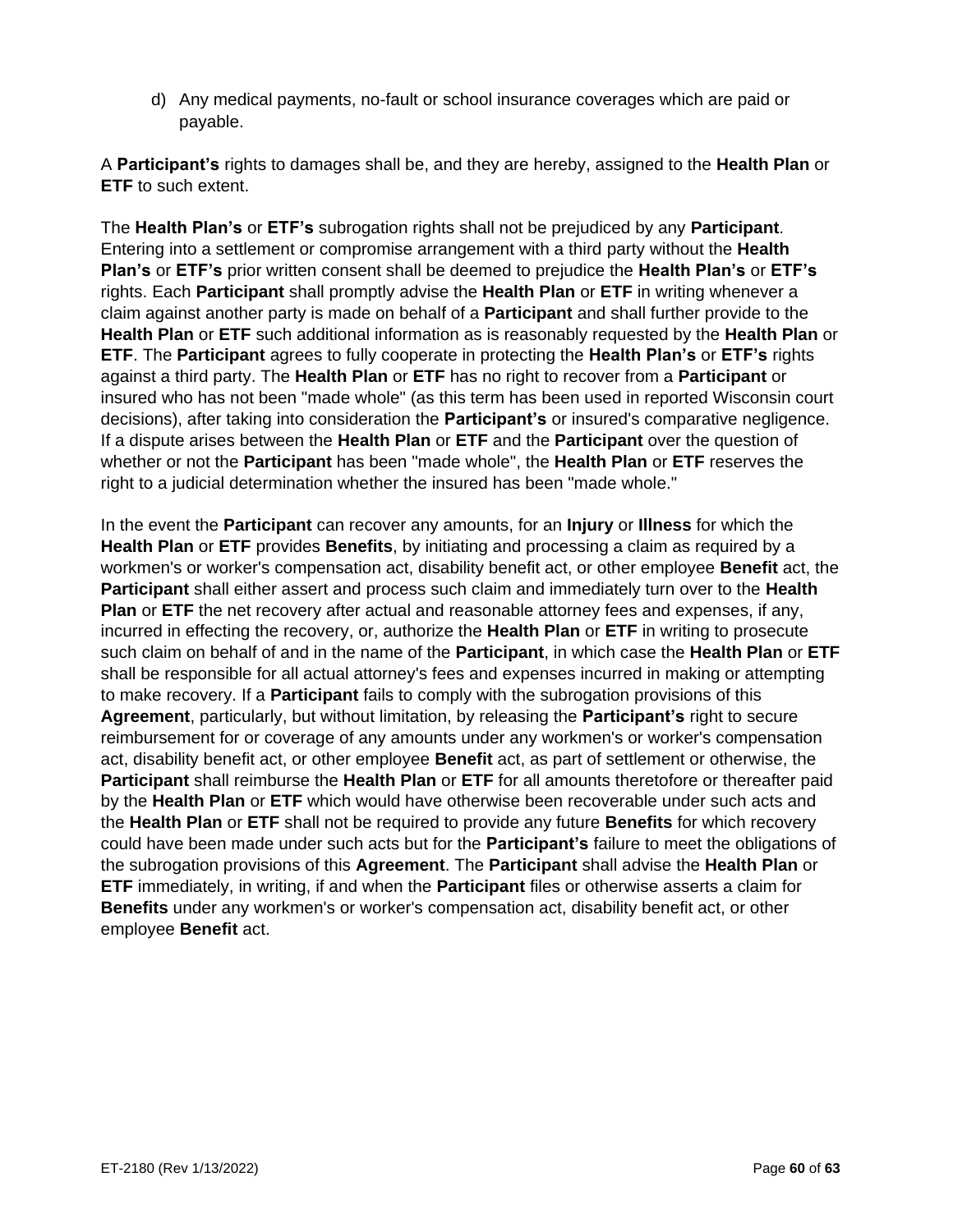# <span id="page-60-0"></span>7. Member Rights & Responsibilities

Your **Health Plan** shall comply with and abide by the Patient's Rights and Responsibilities as provided in **ETF's** annual **Open Enrollment** materials. **Health Plans** that have their own Patient's Rights and Responsibilities may use them unless there is a conflict with the **ETF's**  materials. In this case, the Patient's Rights and Responsibilities which are more favorable to the **Participant** will apply.

# <span id="page-60-1"></span>A. New Rights to Benefits Transparency (Rules Pending)

In 2021, the U.S. Congress passed the No Surprises Act. This Act adds new rights to benefits coverage transparency, such as **Advanced Explanations of Benefits (A-EOBs),** searchable **Provider** directory requirements, and access to price comparison tools through your **Health Plan**. While the law states that these rights are effective January 1, 2022, the federal government is still writing the rules that your **Health Plan** must follow to comply with the new requirements. Your **Health Plan** will notify you when each of these new services or features become available. In the meantime, you can check out<https://etf.wi.gov/no-surprises-act> to find more information on the provisions of the law and any updates on when changes will be implemented.

## <span id="page-60-2"></span>B. Disenrollment Due to Fraud

No person other than a **Participant** is eligible for health **Benefits** under this policy. The **Subscriber's** rights to group health **Benefits** coverage is forfeited if a **Participant** assigns or transfers such rights or aids any other person in obtaining **Benefits** to which they are not entitled, or otherwise fraudulently attempts to obtain **Benefits**. Coverage terminates the beginning of the month following action of the **Board**. Re-enrollment is possible only if the person is employed by an employer where the coverage is available and is limited to occur during the annual **Open Enrollment** period. Re-enrollment options may be limited under the **Board's** authority.

The **Board** may forfeit a **Subscriber's** rights to the health **Benefit** program if a **Participant** fraudulently or inappropriately assigns or transfers rights to an ineligible individual, aids any other person in obtaining **Benefits** to which they are not entitled, or otherwise fraudulently attempts to obtain **Benefits**.

**ETF** may at any time request such documentation as it deems necessary to substantiate **Subscriber** or **Dependent** eligibility. Failure to provide such documentation upon request may result in the suspension of benefits.

The **Health Plan** shall report to **ETF** any suspected or identified **Participant** fraud. The **Health Plan** must cooperate with the investigation of fraud and provide information including aggregate claim amounts or other documentation, as requested by the **ETF**. Fraud may result in the reprocessing of claims and recovery of overpayments.

# <span id="page-60-3"></span>C. Enrollment Change Due to Member Behavior

In situations where a **Participant** has committed acts of physical or verbal abuse or is unable to establish/maintain a satisfactory physician-patient relationship with the current or alternate **Primary Care Provider**, disenrollment efforts may be initiated by the **Health Plan** or the **Board**.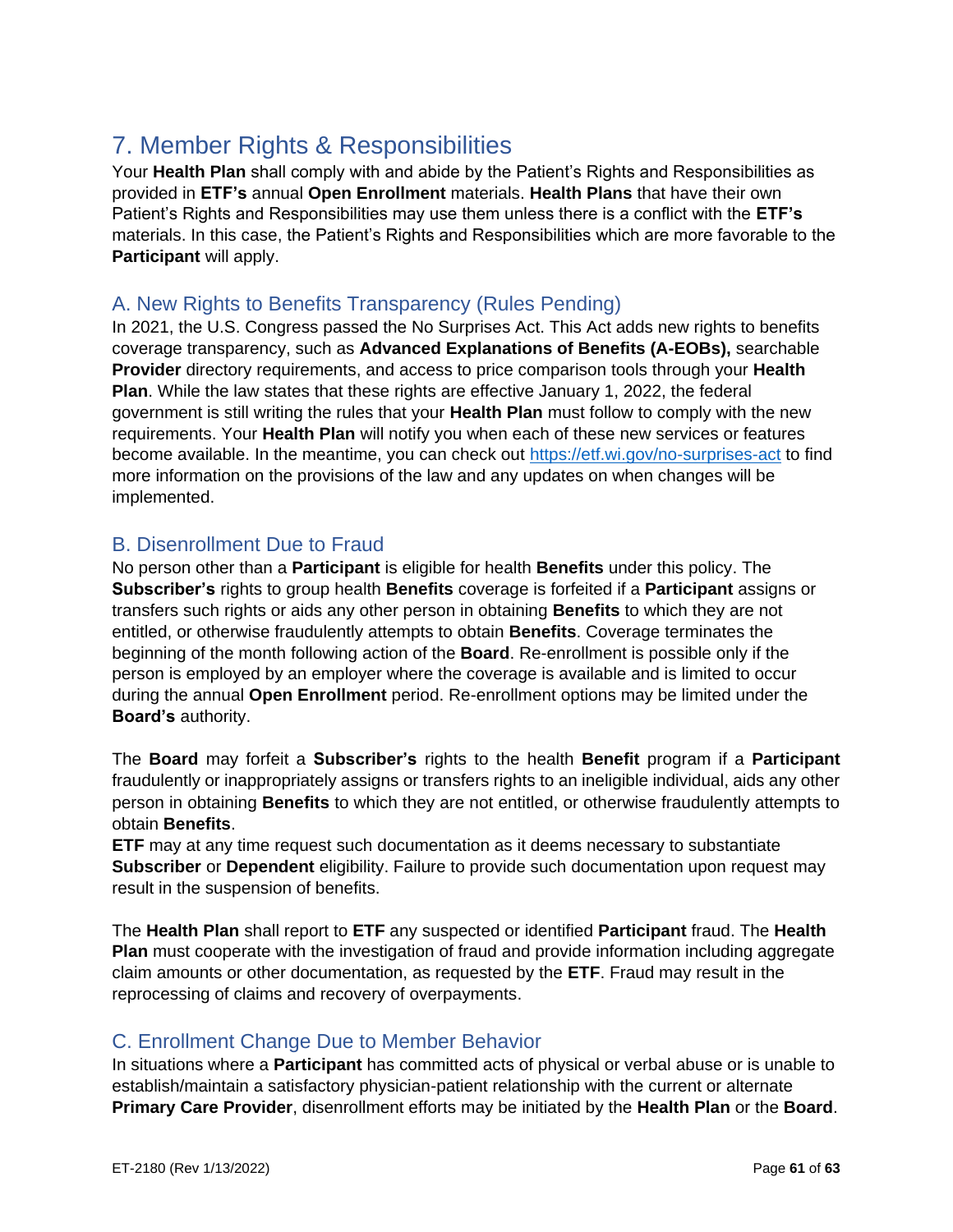The **Subscriber's** disenrollment is effective the first of the month following completion of the **Grievance** process and approval of the **Board**. Coverage and enrollment options may be limited by the **Board**.

# <span id="page-61-0"></span>D. Right to Obtain and Provide Information

Each **Participant** agrees that the **Health Plan** and/or **PBM** may obtain from the **Participant's** health care **Providers** the information (including medical records) that is reasonably necessary, relevant and appropriate for the **Health Plan** and/or **PBM** to evaluate in connection with its treatment, payment, or health care operations. Each person claiming **Benefits** must, upon request by the **Health Plan**, provide any relevant and reasonably available information which the **Health Plan** believes is necessary to determine benefits payable. Failure to provide such information may result in denial of the claim at issue.

Each **Participant** agrees that information (including medical records) will, as reasonably necessary, relevant and appropriate, be disclosed as part of treatment, payment, or health care operations, including not only disclosures for such matters within the **Health Plan** and/or **PBM** but also disclosures to:

- 1) Health care **Providers** as necessary and appropriate for treatment,
- 2) Appropriate **ETF** employees as part of conducting quality assessment and improvement activities, or reviewing the **Health Plan's** or **PBM's** claims determinations for compliance with contract requirements, or other necessary health care operations,
- 3) The tribunal, including an external review organization, and parties to any appeal concerning a claim denial.

# <span id="page-61-1"></span>E. Physical Examination

The **Health Plan**, at its own expense, shall have the right and opportunity to examine the person of any **Participant** when and so often as may be reasonably necessary to determine their eligibility for claimed services or benefits under the **GHIP** (including, without limitation, issues relating to subrogation and coordination of benefits). By execution of an application for coverage under the **Health Plan**, each **Participant** shall be deemed to have waived any legal rights they may have to refuse to consent to such examination when performed or conducted for the purposes set forth above.

#### <span id="page-61-2"></span>F. Proof of Claim

It is the **Participant's** responsibility to notify their **Providers** of participation in the **Health Plan** and **PBM**.

The **Participant's** failure to notify an **In-Network Provider** of membership in the **GHIP** may result in claims not being filed on a timely basis. This could result in a delay in the claim being paid.

If a **Participant** received allowable covered services (in most cases only emergencies or urgent care) from an **Out-of-Network Provider** outside the **Service Area**, the **Participant** must obtain and submit an itemized bill and submit to the **Health Plan** clearly indicating the **Provider's** name and address. If the services were received outside the United States, indicate the appropriate exchange rate at the time the services were received and provide an English language itemized billing to facilitate processing of the claim.